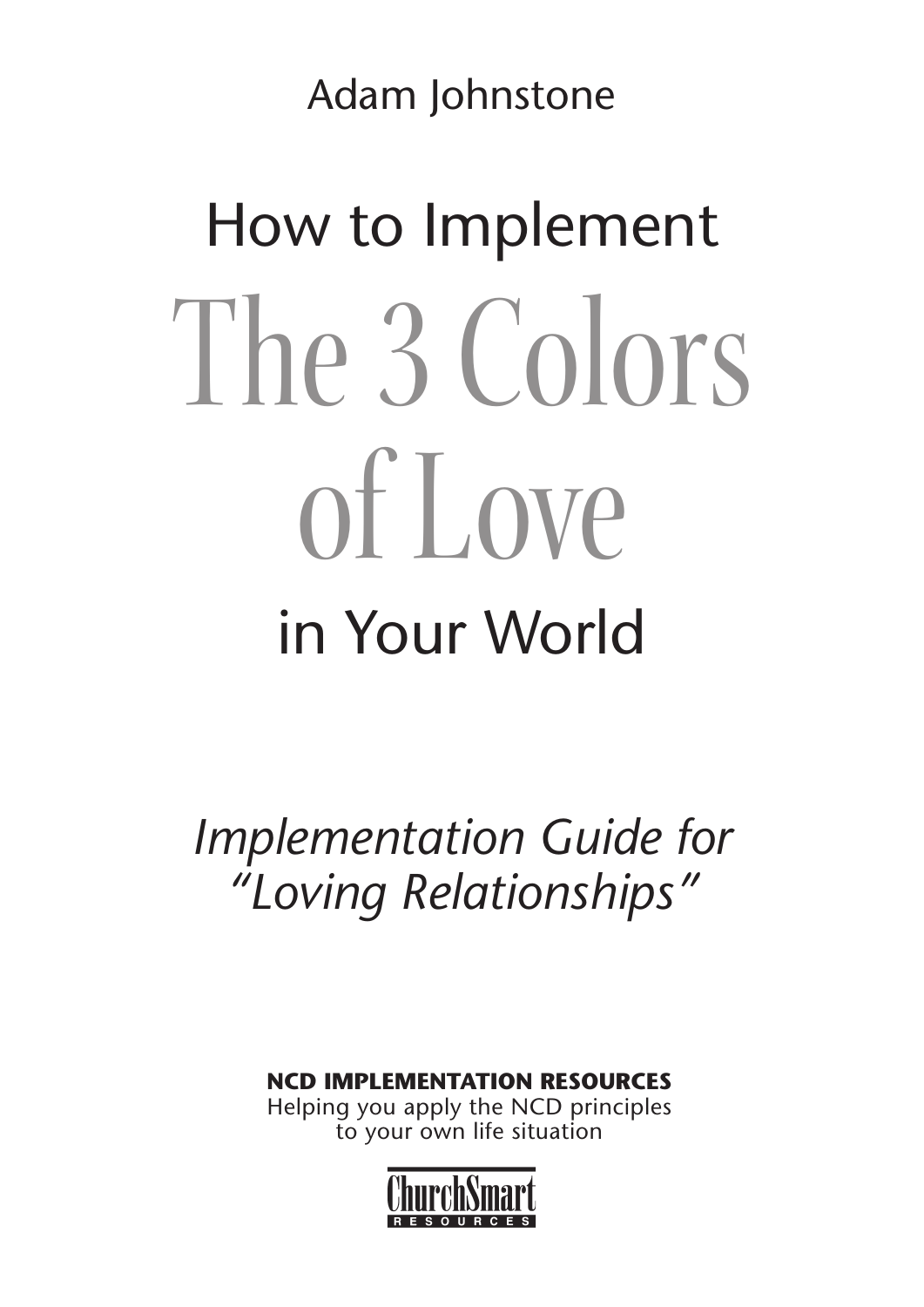#### **This Implementation Guide is based on:**

Christian A. Schwarz, *The 3 Colors of Love*

The Art of Giving and Receiving Justice, Truth, and Grace

Paperback, 144 pages, fully colored and illustrated

ISBN 1-889638-45-5

The book presents the basic principles of Christian love in an easy reading style.

#### **For an introduction to Natural Church Development:**

Christian A. Schwarz, *Natural Church Development*

A Guide to Eight Essential Qualities of Healthy Churches Hardcover, 128 pages, fully colored and illustrated ISBN 1-899638-00-5

The book has been written primarily for church leaders and presents the results of the initial research project on church growth.

Christian A. Schwarz, *Color Your World with Natural Church Development*

Experiencing all that God has designed you to be

Paperback, 191 pages, fully colored and illustrated

ISBN 1-889638-47-1

The book focuses on the practical application of Natural Church Development both in your church and in your personal life and has been written for a wider audience.

www.churchsmart.com

www.ncd-international.org

*Published by ChurchSmart Resources, St. Charles, IL 60174*

© 2008 NCD Media, Emmelsbuell, Germany

© U.S.A. Edition: 2008 by ChurchSmart Resources

3830 Ohio Ave., St. Charles, IL 60174

1-800-253-4276

customerservice@churchsmart.com

Edited by Melinda Johnstone, Ross Johnstone, Ian Campbell, Christian A. Schwarz, David Wetzler, Robert Rummel & Heidi Fishlock

Scripture taken from *Holy Bible: New International Version®* © 1973, 1978, 1984 by International Bible Society. Used by permission of Zondervan Publishing House. All rights reserved. ISBN 1-889638-71-4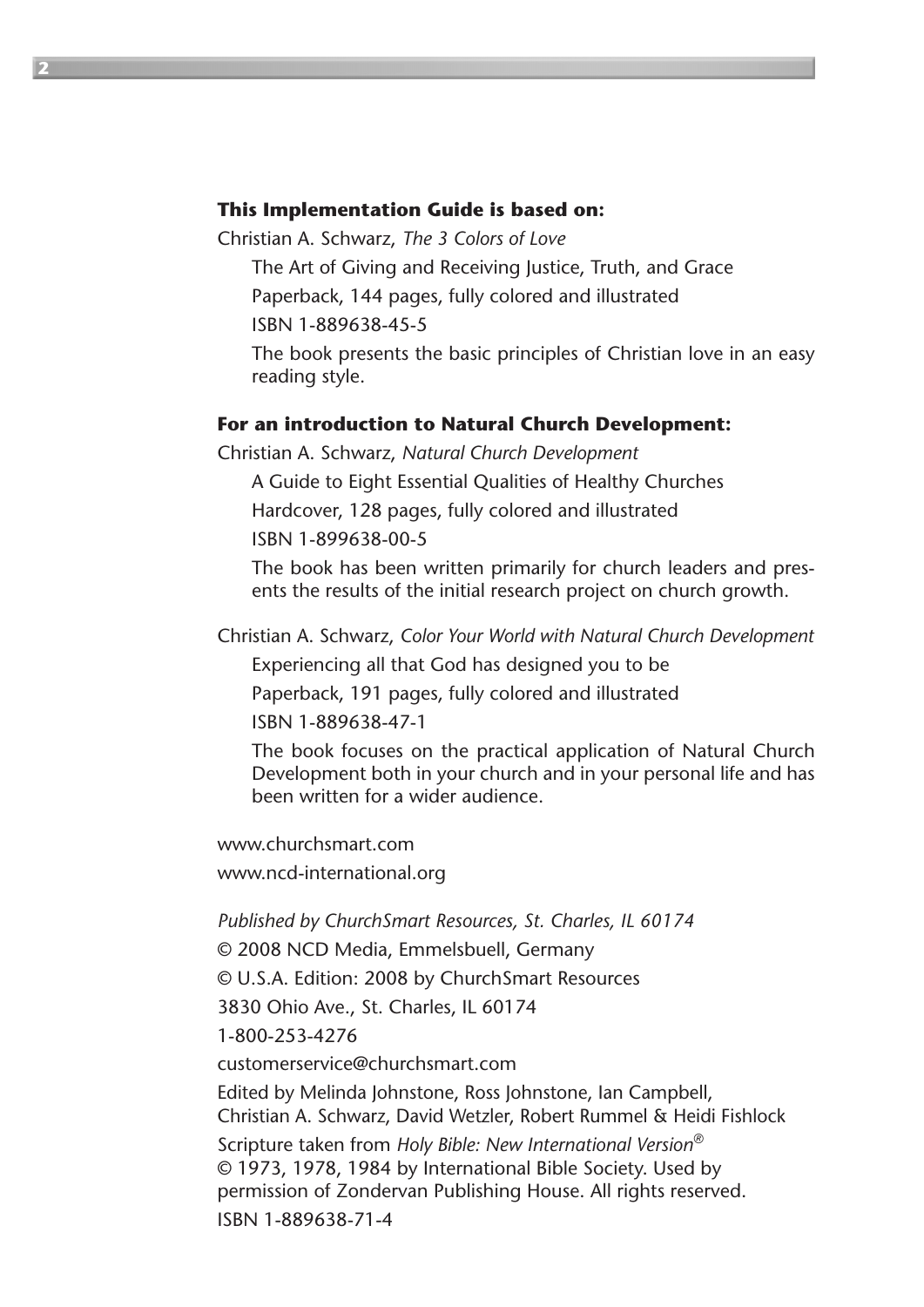### **Contents of this workbook**



#### **Introduction:**

About this workbook 4

#### **Part 1: The School of Love 7**

Choosing your classmates 8 School of Love curriculum 10 Week 0: Orientation meeting 12 Week 1: Why study love and who wrote the book on it? • Reading guide 14

- $\bullet$  Meeting plan 16
- Week 2: Learning from former A-grade students
	- Reading quide 18
	- Meeting plan 20
	- *s Fruit of the Spirit Test* frequently asked questions 22
	- Data collection sheet 24
	- s 3 Colors of Love Results template 25

Week 3: Learning to love like the teacher

- Reading guide 26
- Meeting plan 28
- Calculating your group profile 30
- s 3 Colors of Love Classroom Results 31
- Week 4: Practicing love in the school yard
	- Reading guide 32
	- Meeting plan 34
- Week 5: What fruit can you offer your classmates?
	- Reading guide 36
	- Meeting plan 38
- Week 6: Leaving school on your Three-Color Love Cycle
	- Reading quide 40
	- Meeting plan 42

#### **Part 2: The Three-Color Love Cycle 45**

Breathing love in, and breathing it out 46 Taking the time to grow in love 48 The six stages of the Love Cycle 50 Your Love Cycle partnership 54 A Love (more) Letter 56 Push-start cycle plan ideas 58 Three-Color Love Cycle Meeting Outline 63 Test stage questions 65

**Part 3: Fruit of the Spirit Bible Studies 67** Introduction and studies 68-80

*Three-Color Love Cycle Prompt back cover insert*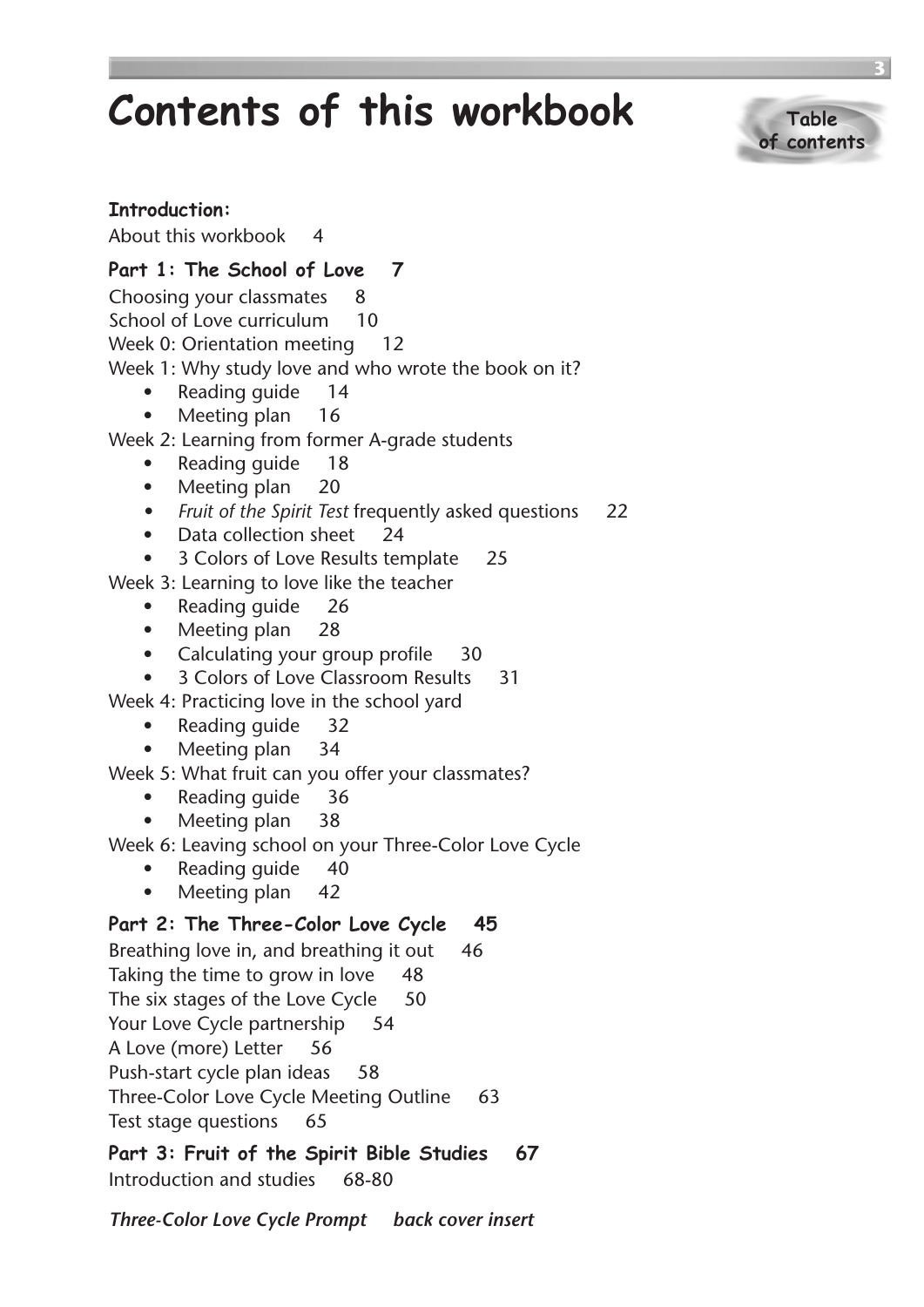#### **Introduction**

### **About this workbook**

There is hardly another theme that people—believers and non-<br>believers alike—regard as more essential than love. And rightly<br>so: According to Scripture, love summarizes the very essence of<br>what the Christian faith is all a believers alike—regard as more essential than love. And rightly so: According to Scripture, love summarizes the very essence of what the Christian faith is all about—"God is love" (1 John 4:8, 16).

At the same time, when it comes to practical steps for continually growing in love, most people don't receive the training, the tools, and the support that they need. This holds true for non-believers; but it is true for Christians as well. The result is that many churches identify "loving relationships" as their least developed quality (minimum factor). And even if it shouldn't be their present minimum factor, in many cases the scores for "loving relationships" as indicated by the NCD Survey are far from what they could be according to God's will.

#### **Growth is possible**

The encouraging news is that it is absolutely realistic to grow considerably (and measurably!) in love, both on an individual and on a corporate level. For sure, such progress takes some time, but it definitely doesn't require years. To me, it is absolutely amazing to observe with my own eyes how much progress in this area can be achieved within, say, two or three months. Quite a number of churches have even experienced that their former "minimum factor" finally became the new "maximum factor" of their church—the very feature that first comes to mind when members and visitors think about that church.

While *The 3 Colors of Love* presents the biblical principles of Christian love, this workbook shows you how you can learn to apply those principles at very diverse levels within your life, both inside and outside of your church. It relates the material that you find in *The 3 Colors of Love* to a practical, six week process of growing in love (Part 1), shows you how you can continually grow in love beyond that process (Part 2), and also provides a series of Bible studies to help you deepen your understanding as you partner with God to further grow the Fruit of the Spirit in your life (Part 3).

#### **What you need to start**

You need very little to start such a process. Basically, it is the following four things:

- a copy of this workbook,
- s a copy of the book, *The 3 Colors of Love*,
- a copy of the Bible in a translation that you are familiar with,
- (at least) one other person or a group of people with whom you would like to begin the process.

#### **Meeting the author**

My good friend Adam Johnstone, Director of NCD Australia and a member of our NCD International leadership team, has written this workbook. When reading it, you will sense how much he has listened to people who



*Throughout the workbook, this symbol indicates a bright idea that may be helpful with the given topic. Some ideas that apply in various contexts are repeated in different chapters of the book.*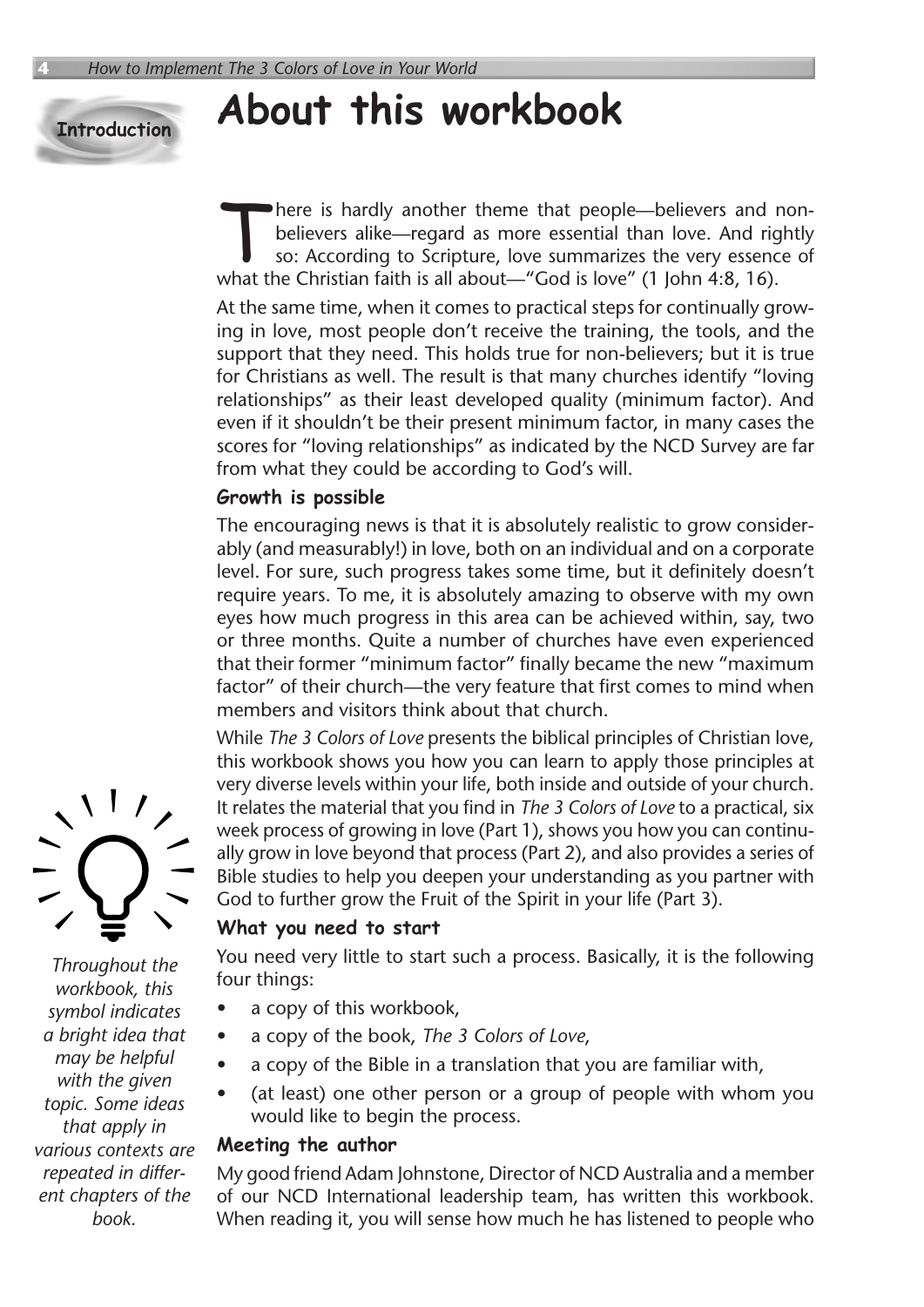have already started a *School of Love* type of process in churches with extremely different denominational and cultural backgrounds. You will also sense how many things he has learned through trial and error in his own church context, and how much he has been influenced by creative people in his immediate and wider surrounding.

Among other things, Adam has two wonderful gifts: he can truly listen (and thus learn from other people, whether this learning may take place within or outside of his own comfort zone), and he can process these ideas in his mind, until he has thought them through to their logical and practical end. While the first of these gifts guarantees a constant input to Adam's thinking, the second gift guarantees that the output he creates is trustworthy and deep.

#### **Releasing your own creativity**

This book is packed with creative ideas that are presented in order to release your own creativity. As an additional help, you as the owner of this workbook receive special privileges on the *www.3colorsoflove.org* web site where you will find many additional tools.

I am sure you will enjoy the journey.

Christian A. Schwarz NCD International



*Wherever you see this web link throughout the workbook, you will find additional ideas and downloads on the 3 Colors of Love web site.*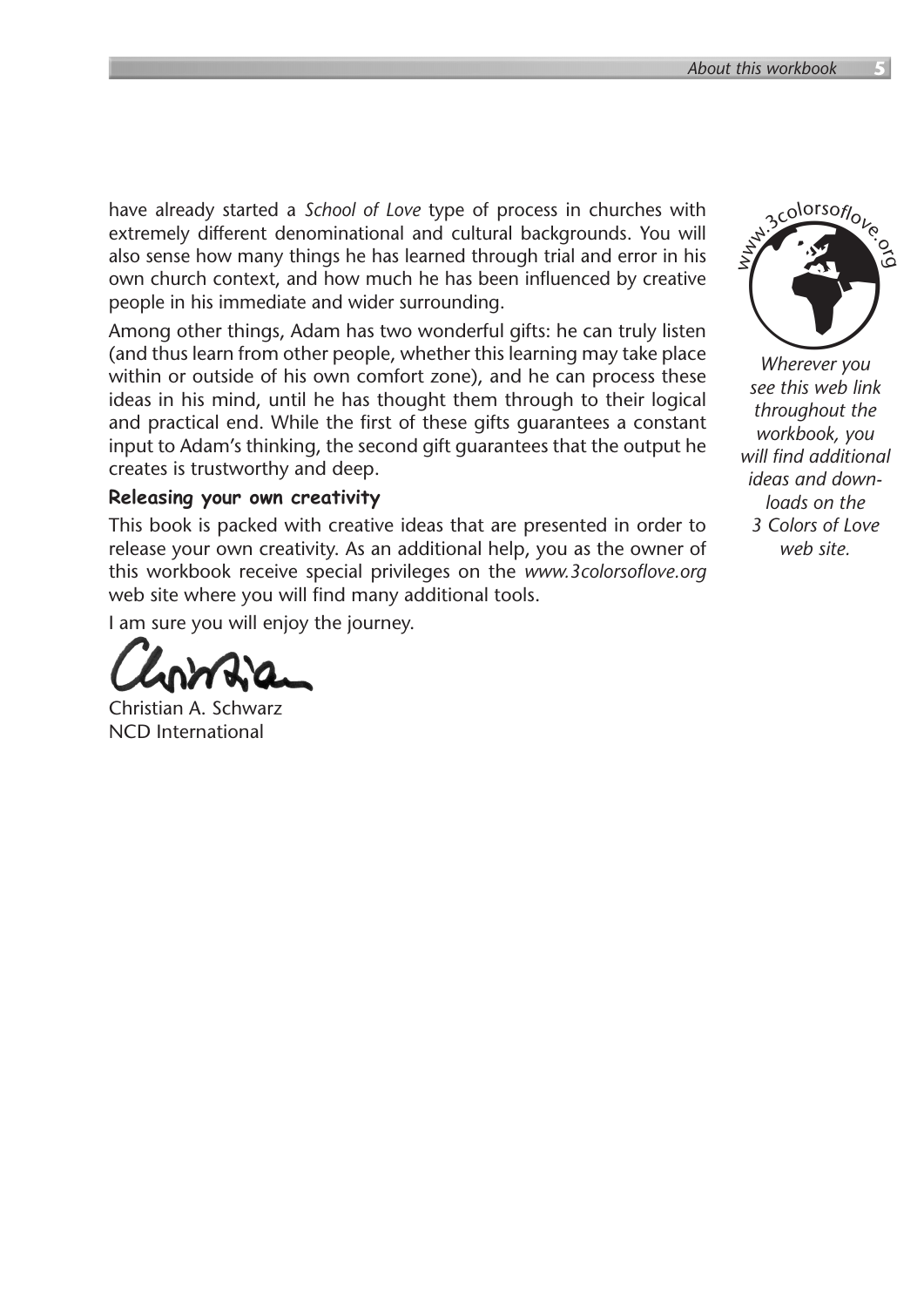**Choosing an approach**

### **Choosing your initial pathway through this workbook**

One very important value within the Kingdom of God is diversity.<br>This is why the process you are embarking on provides you with<br>a couple of different approaches depending on the nature of the<br>group that you will be working This is why the process you are embarking on provides you with a couple of different approaches depending on the nature of the group that you will be working with. Here are the two options with a few points to help you decide your initial pathway.

#### **Option 1: Starting with the School of Love**

The School of Love takes you and your group step-by-step through all the major teachings within *The 3 Colors of Love* book. This option provides:

- a six week process with the option to continue the growth process
- daily readings of about two pages throughout the process

If you would like to begin with this option, please continue with Part 1 on the next page and you will later be given the choice to move onto the Option 2 Bible study content if you choose to continue the process.

#### **Option 2: Starting with some Bible Studies**

Starting with the Fruit of the Spirit Bible study sessions moves more immediately to the biblical background of love. This option provides:

- a nine week process with the option to continue the growth process
- a larger block of reading prior to the first study followed by just a single page reading each week for nine weeks

If you would like to begin with this option, please turn to Part 3 of this workbook on page 67 and you will later be given the option to return to earlier parts of the workbook to continue the process.

#### **It is not a life or death decision**

Growing in love is a process that continues throughout our lives. So it is very likely that at some stage (or numerous stages) you and your group will work through the principles contained within *The 3 Colors of Love* book again. The next time you will be changed people in different life circumstances with an ability to understand and reflect even more of God's love than this time.

With this in mind, don't worry about whether you have chosen the best option first time around. If you are still unsure, just read through the first few pages of each option and prayerfully consider which one is best for your group at this time in their walk with God.



*Consider sharing your vision and hopes for The 3 Colors of Love with your group and reading this page to them to find out their preferred approach for walking through the process.*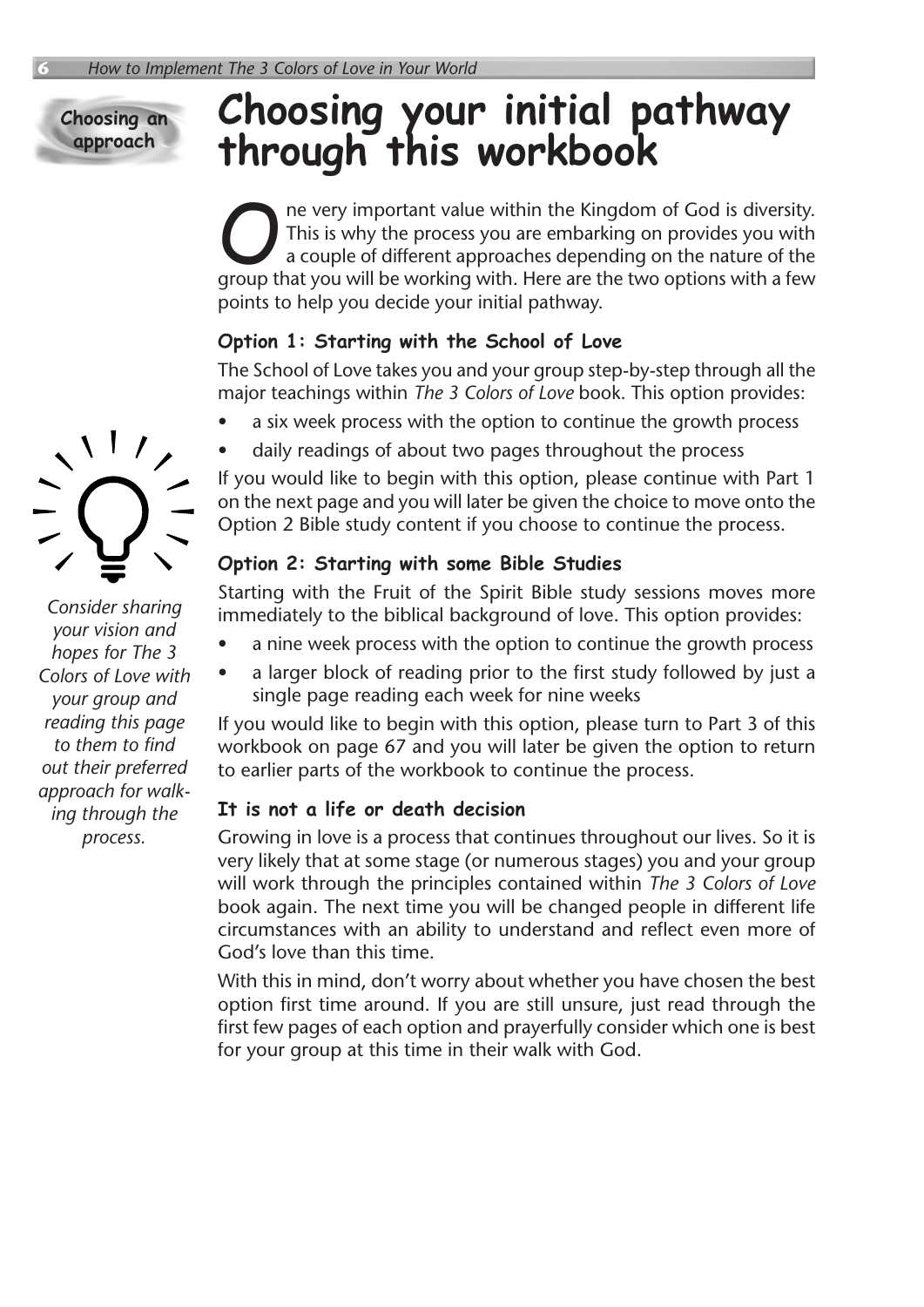

## **The School of Love**

*Class is in session! Find your seat and open your head, hands and heart for a journey that will transform all the relationships of which you are a part. Your teacher will be the God who is love. The classroom? Every meeting place within your world. Your classmates? Anyone you would like to share the journey with. To fail this subject is to close your eyes to the justice, truth and grace that God shines upon you. To pass is to begin taking even small steps toward reflecting that love to those in your world. Let the love learning begin!*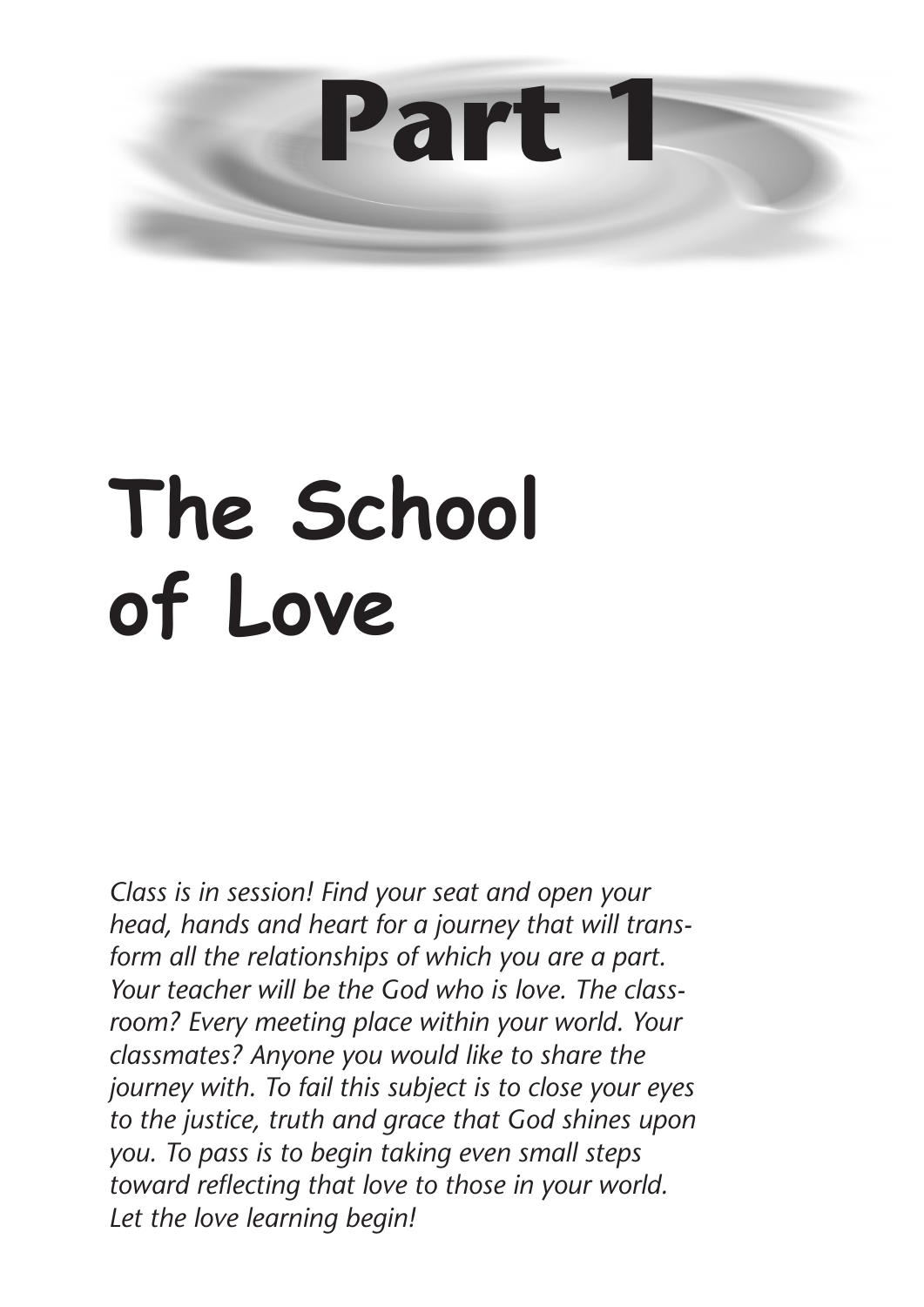**Part 1: The School of Love**

### **Choosing your classmates**

ove has the power to transform every area of your life. But by the very nature of love, you cannot experience that transformation on your own. As you begin your time in the School of Love, consider who you will in the to b ove has the power to transform every area of your life. But by the very nature of love, you cannot experience that transformation on who you will invite to be your classmates. Over time, as you grow in your own understanding and expression of love, you will hopefully enroll many and various people in the school. But you must start somewhere.

Below are a number of examples of classmates you may like to have sitting at the desk beside you. Read through each one and see who first comes to your mind when you think of the possibilities.

#### **Husband and Wife "Honey! Do you think I could love you any better?"**

One of the most powerful reflections of God's love to the world around us is when married couples (or future married couples) grow in their love for one another. Perhaps you are starting out on a budding romance or have smelt each other's morning breath for years. Either way, why not ask the question above, buy yourself and your beloved a *3 Colors of Love* book, then ask them to walk with you and help you grow along the way. Having seen your teachability, they might just be willing to let you do the same. The words "I love you" will soon mean more than you could imagine.

#### **Best friends "Do you want to grow up together?"**

Friends can often say that they grew up together. However this often means that in the long time they've spent with each other, they simply got larger and older. What if for the next season of time, you and a friend could say that you've grown up together in the most important of all areas—love! Why not invite a close friend to be your classmate?

#### **Parents**

#### **"How do I love my children when they…?"**

Whether you face parenting alongside a loving spouse or alone, discovering the fullness of God's love will take away a lot of the potential heartache of being a mum or dad and bring into your home newfound joy you never thought possible. You will soon discover just how a fuller understanding of love helps you with the day-to-day challenges of loving your kids as fully as you would like. Ask your spouse or—if you are parenting alone another parent to sit at the School of Love desk beside you.

#### **Leaders and apprentices "So you'd like to be a leader?"**

Do you know someone who would like to be or could make a great leader? There is no greater attribute for a leader than their ability to fully love those in their care. If you have the opportunity to walk alongside emerging leaders, then using the teaching of *The 3 Colors of Love* as a guide in their character development will allow you to make a profound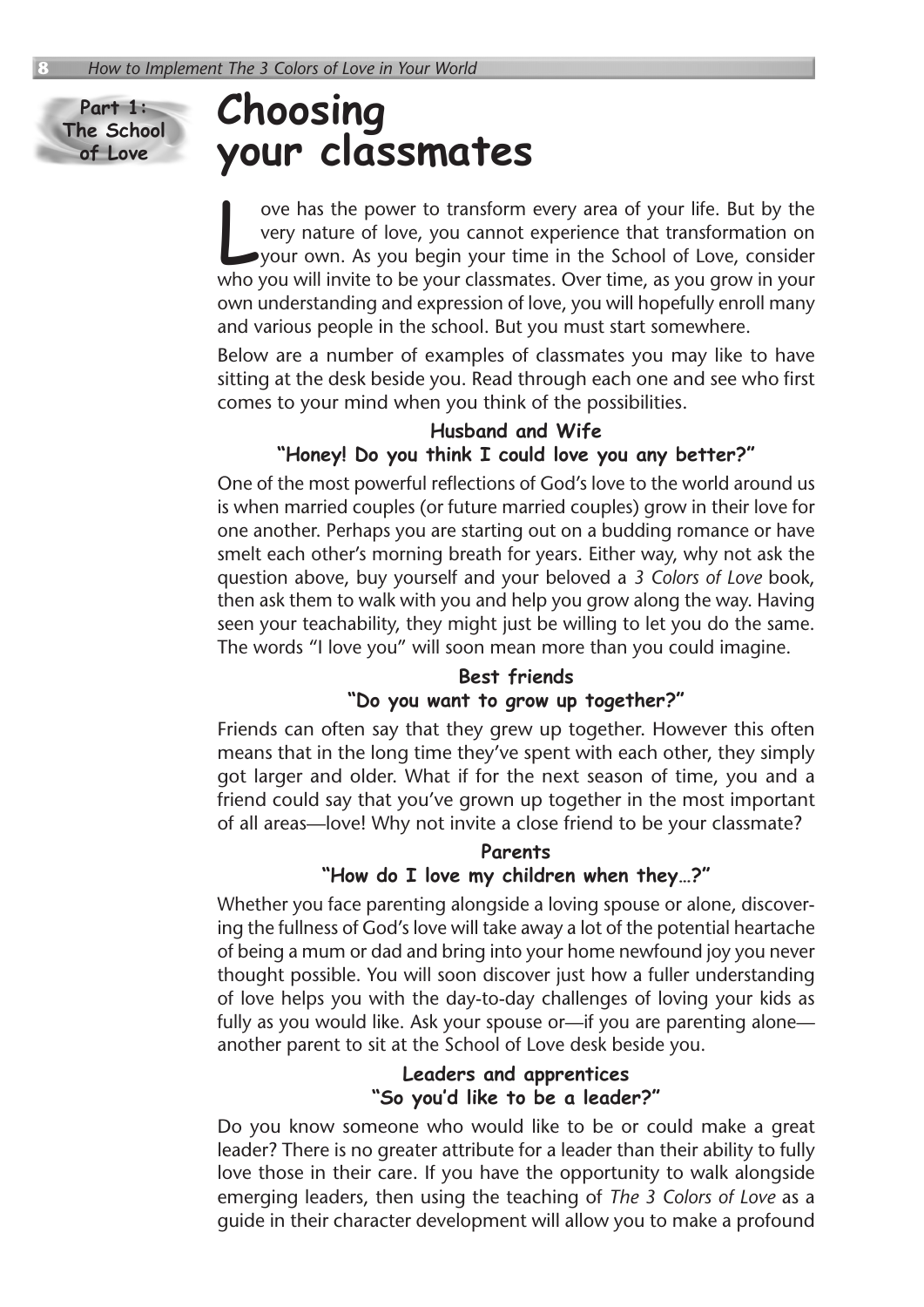difference to the fruit of their influence. Why not work through this process with those you are mentoring or encourage the next level of leaders under your care to take their own apprentices through it. It might even develop into their specialist ministry!

#### **Non-Christians and Christians**

#### **"We may not believe the same things, but do we agree on love?"**

Perhaps you have a friend or relative who doesn't profess to be a Christian but at the same time—like most people—believes that "love" is very important (however they define it). With the common starting point that "love matters," you have the chance to grow together through a journey that will change both of your lives. Who knows, such a journey may just lead them to the one who is love.

#### **Small group members**

#### **"If our group is the light of the world, how bright are we?"**

You may be the leader of a small group or leadership team that meets together on a regular basis. Imagine if you could measure the brightness and colors of love that your group reflects to the world around you. Having tested that, think of the effect it would have on that world if together you were able to step week-by-week closer to a full reflection of God's love in ways that transform each head, hand and heart.

#### **Church planting team "So you want to transform your community?"**

There is much excitement and energy associated with starting a new church. Dreams and visions of what could be, a clean slate to write a new chapter of history, opportunities everywhere… Without love though, it is not much more than a clanging gong or crashing cymbal. Imagine if your fledgling faith community were to become such a bright reflector of God's love that it served as an illuminating, warming, healing and attractive "city on the hill that could not be hidden" (Matthew 5:14). Should you get the School of Love up and going before all the new students arrive?

#### **Your whole church "What if our whole church were to love a little more?"**

Having spent time in the School of Love with any of the above classmates, maybe you're motivated to see your whole church transformed into an oasis of love. If so, you might like to embark on a *3 Colors of Love* churchwide campaign. See the web link to the right for more information.

#### **Where to begin?**

Having read about possible classmates or even having been prompted with your own ideas, spend some time reflecting and asking God to give you a clear sense of who you should start this journey with. Then, turn the page, get some copies of *The 3 Colors of Love*, make a starting time, and begin turning up your light of love in a dark world!



*Visit the web site for*

- *s stories from people around the world who have joined the School of Love.*
- *s more information about conducting a 3 Colors of Love Campaign across your church.*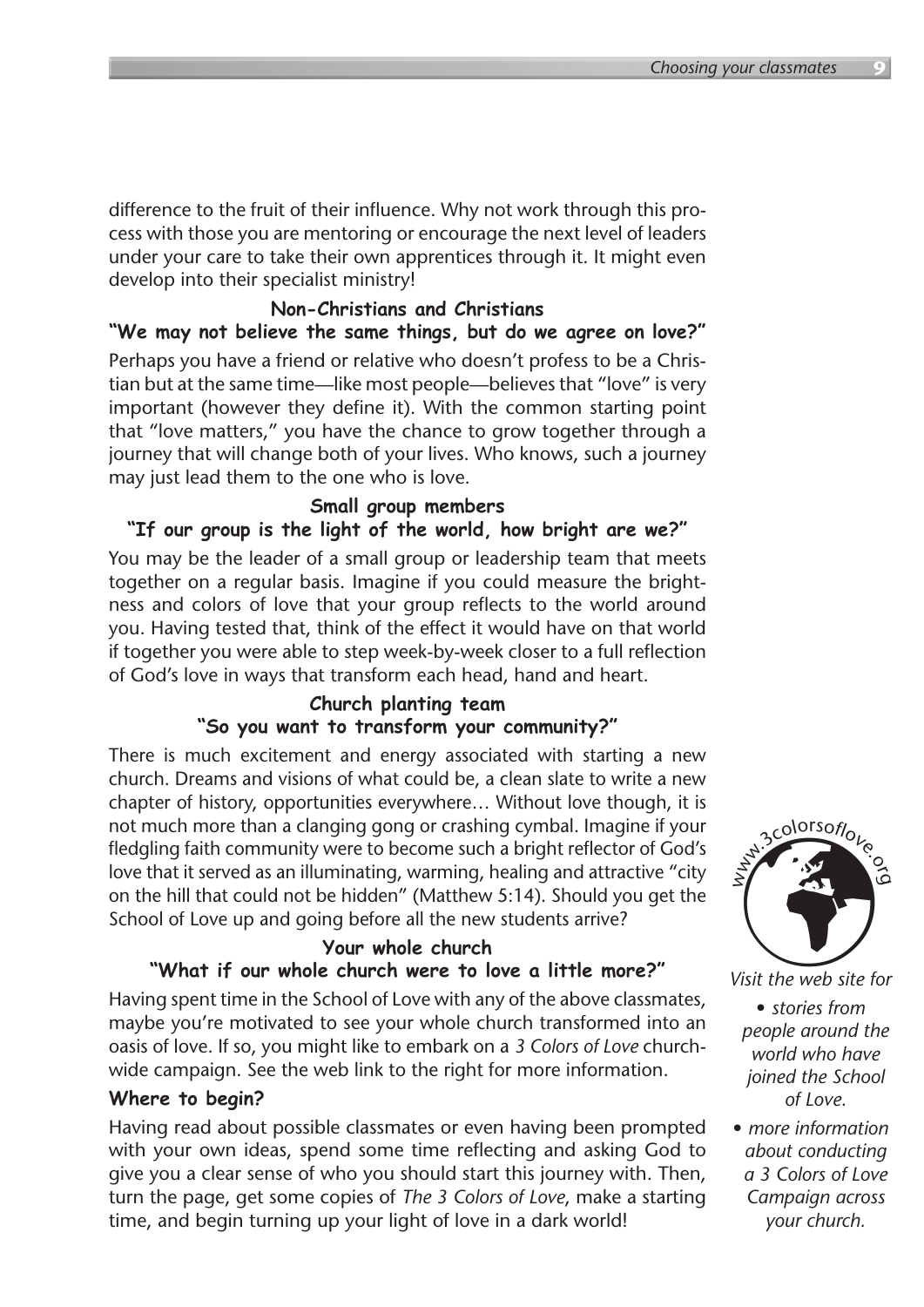### **School of Love curriculum**

earning to love as God loves us is not a weekend hobby or a project that sits somewhere to the side of the 'more important' tasks in our life. It is at the very center of all we do and who we are. Therefore this workbook is designed to help you make growing in love a higher priority in your life, but doing so in a natural manageable way. To make this possible, the workbook is in three complementary parts.

#### **Part 1: The School of Love**

For the first five weeks, you and your classmates will read, discuss and exercise your way through *The 3 Colors of Love*. This will be guided by daily reading guides and a weekly meeting where you as the facilitator will provide an environment for sharing, discussion, and mutual learning.

#### **Part 2: The Three-Color Love Cycle**

In Week 6 of the overall process, your classmates will begin using *The Three-Color Love Cycle*. While many teaching programs or small group studies come to an abrupt halt when you get to the last page of the book, the Love Cycle teaches you how to keep growth in love as a consistent, non-intrusive foundational activity for the rest of your life. The cycle is a simple process that will help your classmates begin coaching each other through growing in love. In this way, the foundations you lay during the School of Love will continue to bear increasing fruit in their lives.

#### **Part 3: Fruit of the Spirit Bible Studies**

The journey to growth in love will bring new answers but it will also bring new questions along the way. The Part 3 Fruit of the Spirit Bible Studies provide a great opportunity for your classmates to keep digging deeper to the roots of their own mature and unripe Fruit of the Spirit. These studies will help them to discover some of the profound and timeless insights about spiritual fruit contained in the Word of God.

#### **Weekly meeting components**

On some weeks, the meeting plans in this workbook contain special activities relating to the given week of the process, but all contain the following components…

- *s Setting the scene*—ideas about how to enhance the atmosphere and learning environment in your meeting place.
- *s Loving God and one another*—a weekly opportunity for you to memorize and recite together Jesus' words about the greatest commandment (Matthew 22:36-39) and for each person to briefly share either something for which they wish to honor God or something they would like to say to honor another member of the group.
- *s Discussion time*—assisted by the reflection questions from the week, this is a time for each person to share what most impacted them through the daily readings and to ask any questions they may have.



 $\frac{1}{2}$ 

**Part 1: The School of Love**

*holidays or other events interrupting it part way through.*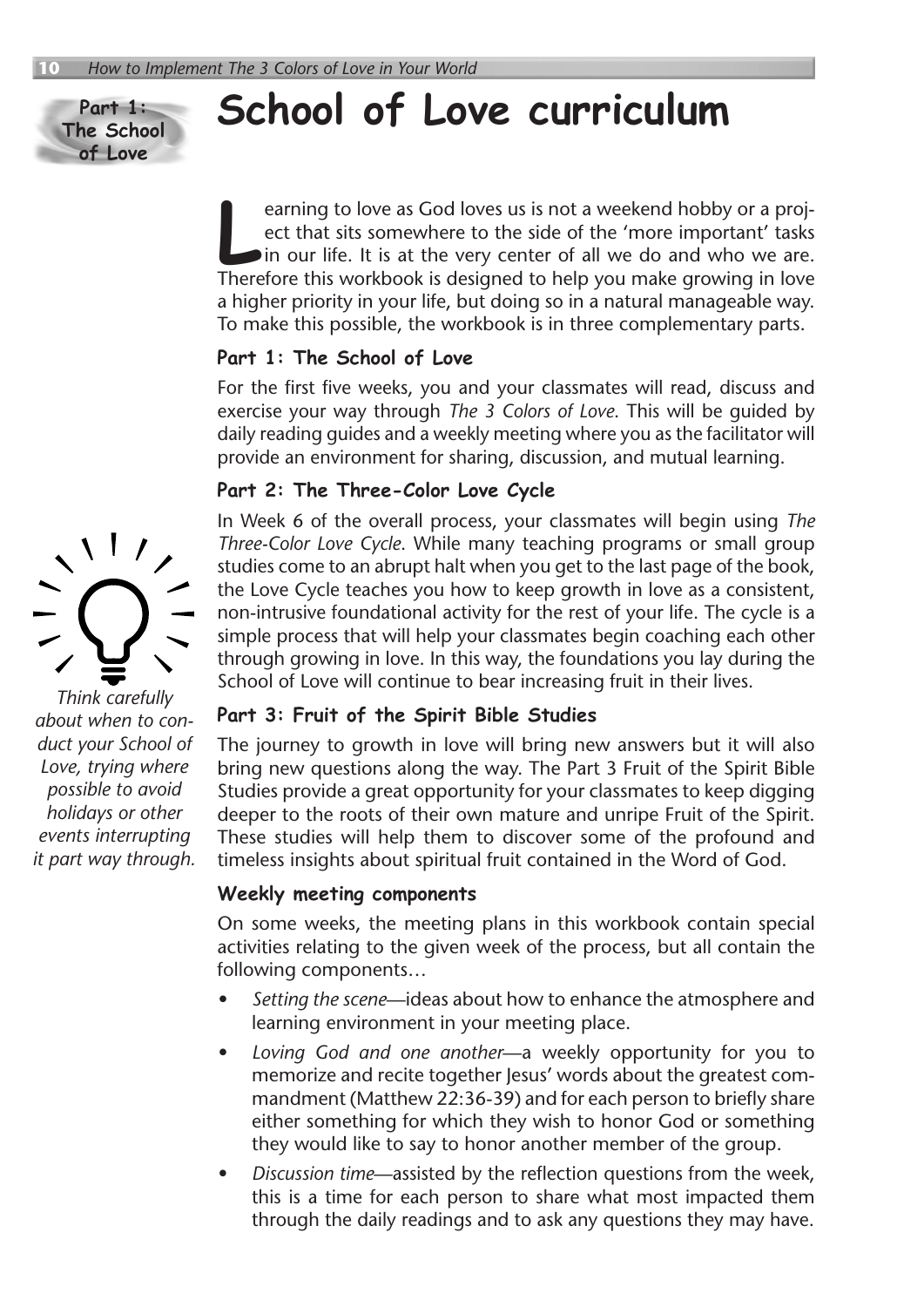- *s Preview of next week*—when the reading guide for the following week is handed out and any special instructions are noted.
- *s Prayer*—a number of prayer ideas relating to the topics of that week.

The length of your meetings will vary significantly depending on how many classmates you have. Half an hour could be ideal for two people whereas two hours may be more appropriate for a large group. Of course, you are free (and encouraged!) to change the order of meeting components, add or leave out certain parts, and generally customize your meetings to best suit your unique group and the time available.

#### **What your classmates will require**

Each meeting plan includes a checklist telling you exactly what you need to supply for that meeting. The time with your classmates commences with a Week 0 Orientation meeting (see next page) where you will welcome them to the process and equip them for the first week of readings.

All classmates will require their own copy of *The 3 Colors of Love*. You will also need to supply them each week with various downloadable handouts based on this workbook. In light of this, you may find it to be more cost and time effective to provide your classmates with their own copy of the workbook. However, your special privileges on the 3 Colors of Love web site (see instructions to the right) allow you to download and produce as many copies of the handouts as you need.

#### **Sticking together through the process**

The aim of working through a book like *The 3 Colors of Love* cannot simply be to get to the last page with maybe a little more information in your head. The topics studied and practical implications of becoming a more loving person are far too important for such a trivial goal.

Instead, as you start out with your classmates ask them if they are prepared to walk with each other no matter what it takes. In a very practical way, this could mean that if in a given week one or more people haven't completed the readings, the whole group will go back and repeat the readings from that week. For those who have done the readings, it serves as a great test of their commitment to love those who have not, while those who haven't completed the readings experience a powerful symbol of support from those who have. Usually, this only needs to happen (if at all) after the first week, as from that point on, you have a much more unified classroom.

#### **Not just classmates but future 3 Colors of Love leaders**

Along the way, one or more of your classmates may begin to show signs that they would like to take others through the *The 3 Colors of Love* in future. This is very exciting for you if you get to see that kind of multiplication of love as a result of your efforts. You should encourage them and perhaps even ask them to share in leading the class with you.



*Visit the web site for s details of your nearest 3 Colors of Love book supplier*

*s your special access privileges as the owner of this workbook. Visit the 'book extras' page when you are logged in to the web site and enter the code below to freely upgrade your account and access all of the 3 Colors of Love downloads.*

**3CLV71231**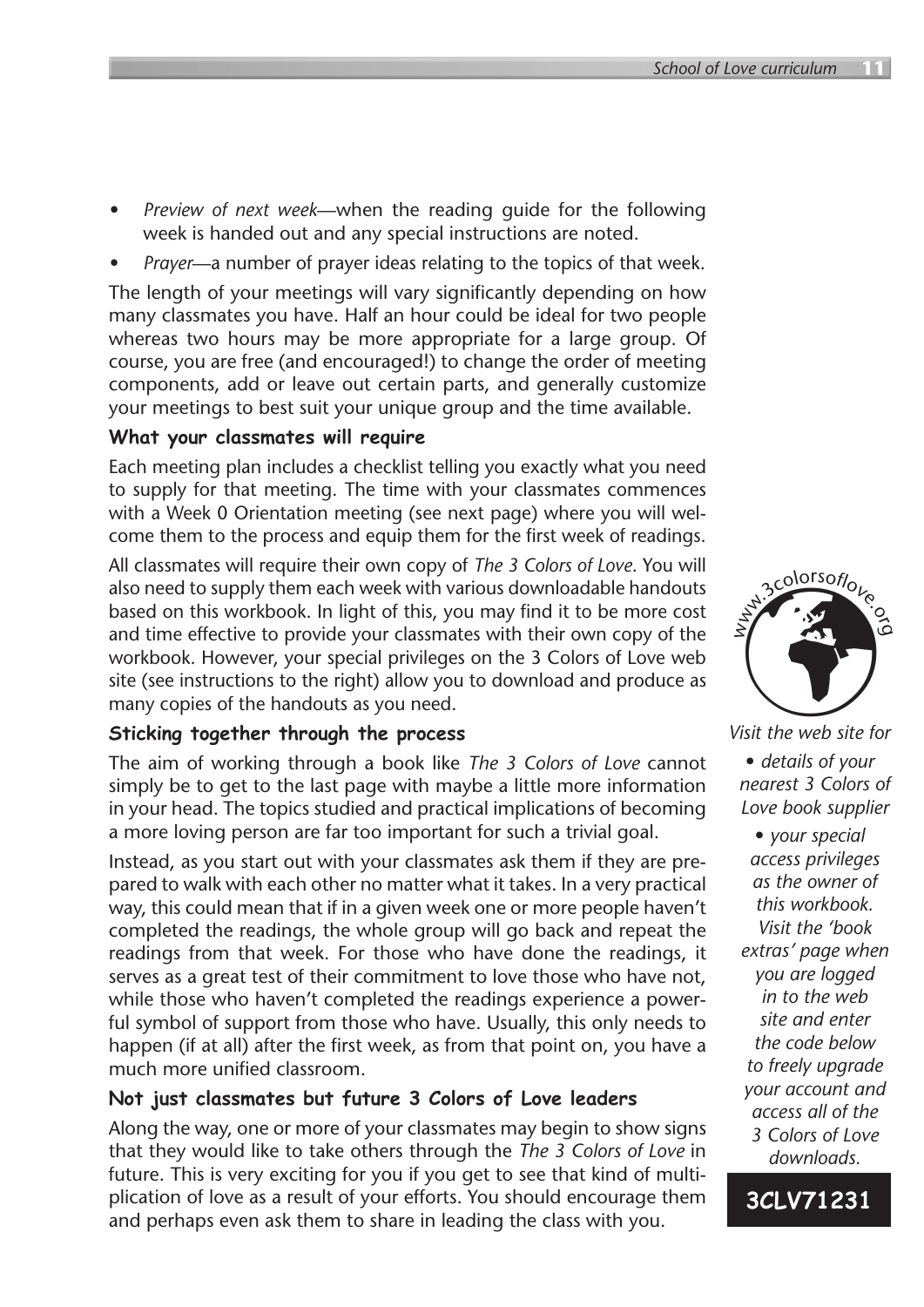### **Week 0: Orientation meeting**

#### **Checklist**

I have…



a copy of *The 3 Colors of Love* for each one of my classmates.

❐ downloaded and made copies of the Week 1 reading guide for each one of my classmates (if they do not have their own copy of this workbook).



read through the Week 0 meeting outline and made adjustments to suit my classmates and the time available.



**Part 1: The School of Love**

*Visit the web site for*

- *s copies of this week's handout.*
- *s Christian's video greeting.*
- *s many of the graphics used through The 3 Colors of Love book to help you decorate your meeting space.*

❐ downloaded the video greeting from Christian Schwarz from the web site and have organized equipment for viewing it (if you have chosen to include it in your Week 0 meeting).

familiarized myself with the page 9-10 introduction to *The 3 Colors of Love*.

❐ organized or delegated responsibility for any decorations, props or food required for setting the scene this week.

#### **Optional setting the scene ideas**

- Make up School of Love posters to decorate your meeting space using *The 3 Colors of Love* artwork available on the web site.
- s Get a large sheet of cardboard and decorate the edges with *3 Colors of Love* images from the web site. Each week, ask your classmates to write one phrase on the card that describes their thoughts, feelings or how they have been challenged by that week's readings.
- Ask for photos of each of your classmates and put them creatively into a handout so they can pray for each other and the class each week.

**I'd like to invite you on this journey because…** ( \_\_\_\_\_ minutes)

Right up front it is important to harness one of the most valuable resources in the room: you! If your friends have agreed to meet with you and take the journey, it shows that you have influence in their lives. So, it's important for you to present to them*—*in your own way*—*why you love them enough to ask them to be your classmates in the School of Love. Let them know what you hope will happen in your own life and theirs as a result of the journey ahead.

#### **Video greeting from Christian Schwarz** ( \_\_\_\_\_ minutes)

At this point, it may be helpful to show your classmates a short video greeting from Christian Schwarz where he shares a preview of what they will encounter in the coming weeks and why he believes what they are about to do is so important for their world.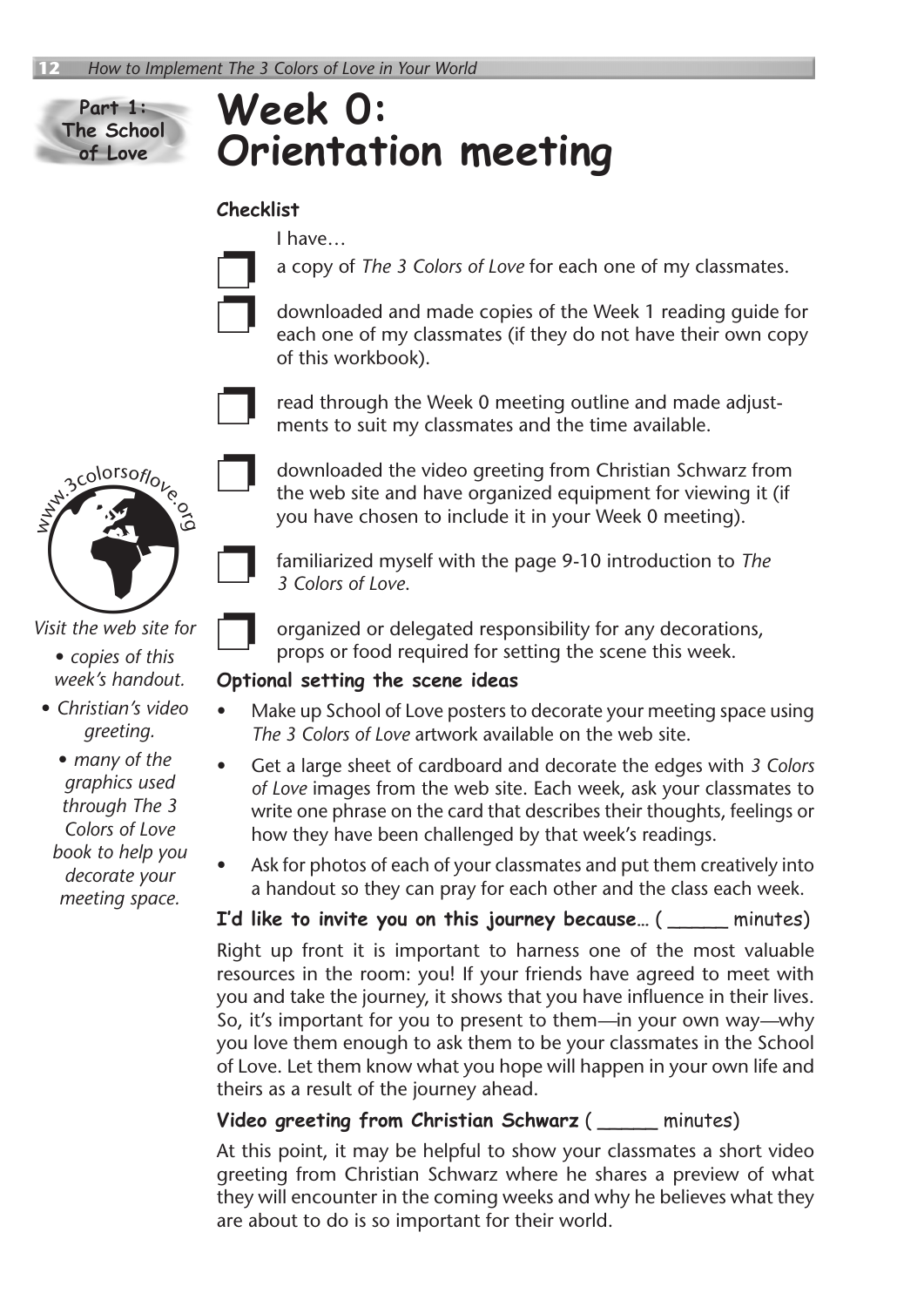#### **Introducing The 3 Colors of Love book** ( \_\_\_\_\_ minutes)

Distribute copies of *The 3 Colors of Love* book to your classmates and invite them to turn to page 9. Depending on how comfortable they are with reading out loud, ask them to take turns in reading a section of the book's introduction to the rest of the group. Make it fun by asking them to read in their most dramatic, expressive voice.

#### **School of Love curriculum** ( \_\_\_\_\_ minutes)

Talk to your group about the two parts of the journey ahead. Explain that you will be reading, meeting and doing exercises through *The 3 Colors of Love* book over the next five weeks. Then—having a much fuller understanding of God's love and each other's growth areas—you will move into a very simple process for continuing to grow in love beyond the formal study weeks.

#### **Week 1 reading guide** ( \_\_\_\_\_ minutes)

Distribute copies of the Week 1 reading guide (or purchased copies of this workbook). Explain that the study guide for each week is in the same format. Day 1 starts tomorrow so that you have finished the first week of readings in time for the Week 1 meeting. Highlight the section heading, page numbers and Scripture reflection for each day as well as the School of Love memory verse. Ask them to spend a moment at the end of each reading to consider the reflection question for that day and to perhaps write their thoughts down in preparation to share at the next meeting.

#### Prayer ideas ( minutes)

- Pray for your classmates, thanking God for bringing you together and asking him to unify you as a group committed to helping each other reflect his love.
- Ask God to do a new thing in you so that by the end of Part 1, you can see a difference in one another.
- Pray that each member of the group will truly experience the love of God in practical ways during this time together.

#### **Before or after the meeting: For those who fnd reading a challenge**

It may be that some of your classmates have difficulties with reading. If so, you may wish to take them aside and privately show them an abbreviated reading option. *The 3 Colors of Love* has been written in a way that allows you to read each main section up to the first subheading and thereby gain an overview of each topic.

For example, in the section entitled *God is love* on page 18 in the book, you would read up to the sub-heading *God's characteristics and God's nature*. This allows the person to participate in the daily readings far more easily and still feel comfortable to join in the weekly meeting discussions to some level. Reading this way may also give them more confidence and motivate them to read further having had their interest stirred in the initial paragraph.



*Since most people are not used to the discipline of reading and reflecting so consistently each day, it would be helpful to send some kind of friendly reminder part way through each week indicating where you are meant to be up to in the readings.*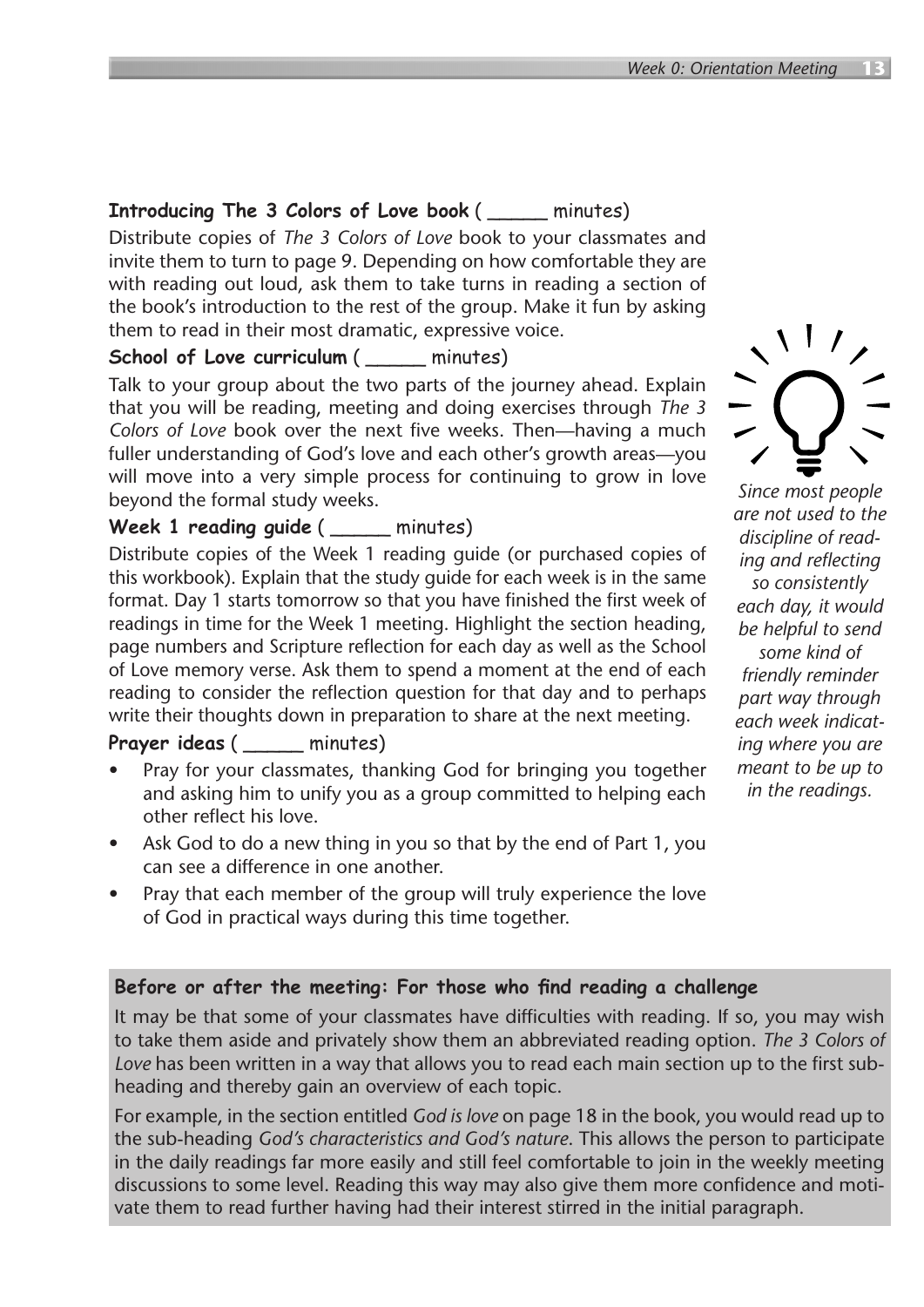**Part 1: The School of Love**

### **Week 1: Why study love and who wrote the book on it?**

I n Week 1, you will begin getting to know the Principal of the School of Love—God—in a whole new way. This will include an introduction to the three dimensions of his love: justice, truth, and grace.

Each day, read the listed pages from *The 3 Colors of Love*, study the Scripture verse, think about the reflection question and note down your thoughts and feelings ready to share at your weekly class meeting.

### **Day 1 The hunger for love (pages 11-13)**

*Everyone who drinks this water will be thirsty again, but whoever drinks the water I give him will never thirst. —John 4:13-14*

When in your life have you felt most loved? When in your life have you felt least loved?

### **Day 2**

#### The love deficiencies in our churches (pages 14-15)

*A new command I give you: Love one another. As I have loved you, so you must love one another. By this all men will know that you are my disciples, if you love one another. —John 13:34-35*

When have you seen a lack of love shown by a church?

### **Day 3**

#### **Misconceptions of love (pages 16-17)**

*But I tell you: Love your enemies and pray for those who persecute you, that you may be sons of your Father in heaven. He causes his sun to rise on the evil and the good, and sends rain on the righteous and the unrighteous. If you love those who love you, what reward will you get? Are not even the tax collectors doing that? And if you greet only your brothers, what are you doing more than others? Do not even pagans do that? Be perfect, therefore, as your heavenly Father is perfect. —Matthew 5:44-48*

What misconceptions about love do you see in the world around you?

#### **Day 4 God is love (pages 18-19)**

*Whoever does not love does not know God, because God is love. —1 John 4:8*

What are the five most important descriptive words or phrases that come to your mind when you think about God? What might that say about your image of God's love?



*If you are having difficulties fitting in the daily readings around the rest of your activities, think seriously about when the best time would be for you and what you might be able to remove from your daily routine to give you the necessary time. Diligently try different options until you find something that works.*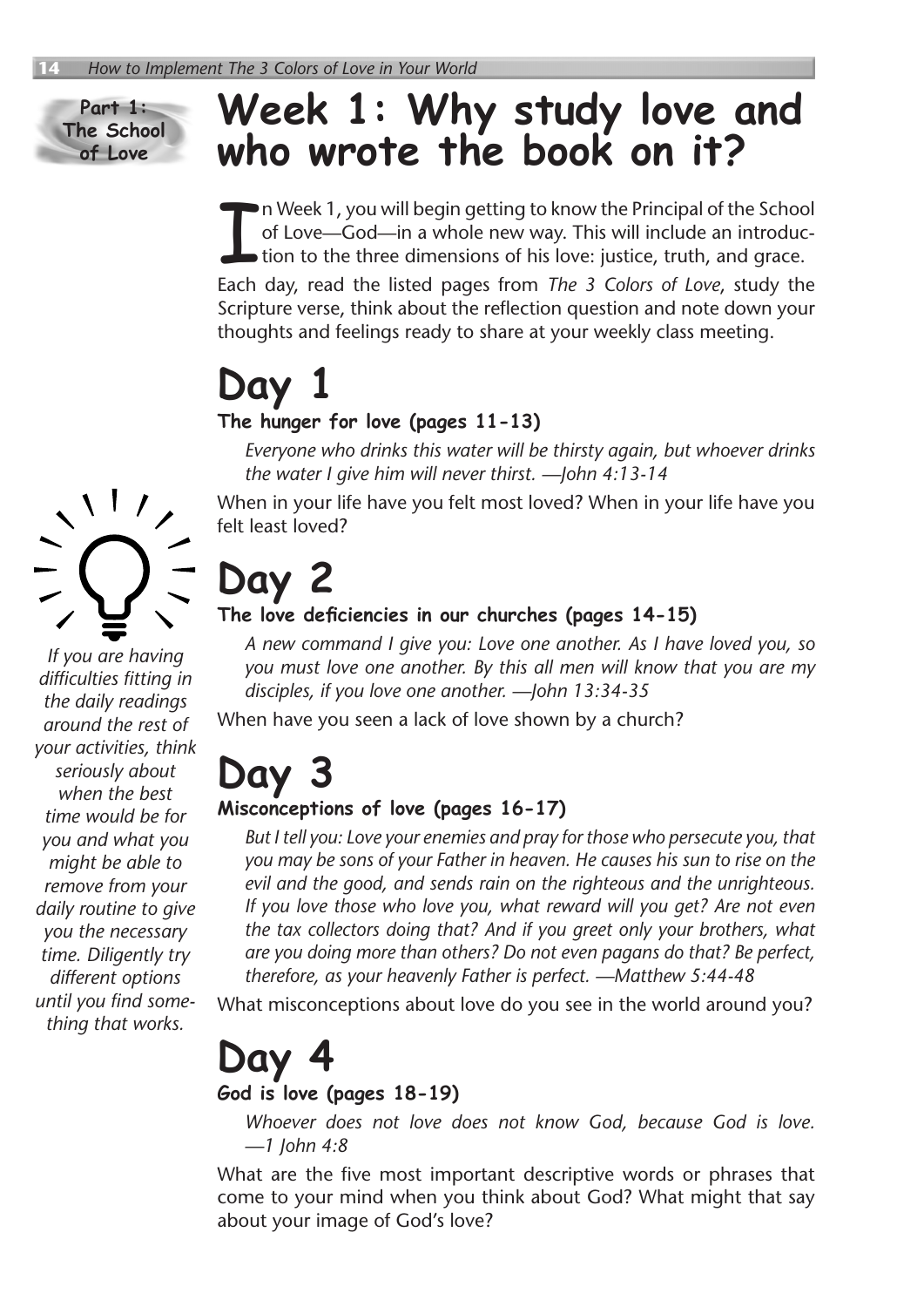### **Day 5**

#### **Three dimensions of God's love (pages 20-22)**

*For the word of the Lord is right and true; he is true in all he does. The Lord loves justice; the earth is full of his unfailing grace. —Psalm 33:4-5*

*Your grace, O Lord, reaches to the heavens, your truth to the skies. Your justice is like the mighty mountains; like the great deep. —Psalm 36:5-6*

*I do not hide your justice in my heart; I speak of your faithfulness and salvation. I do not conceal your grace and your truth from the great assembly. —Psalm 40:10*

*Is your grace declared in the grave, your truth in destruction? Are your wonders known in the place of darkness, or your just deeds in the land of oblivion? —Psalm 88:11-12*

*The Lord has made his salvation known and revealed his justice to the nations. He has remembered his grace and his truth to the house of Israel. —Psalm 98:2-3*

*I know, O Lord, that your laws are just, and in truth you have afflicted me. May your unfailing grace be my comfort. —Psalm 119:75-76*

Which of the three values—compassion, trustworthiness, or acceptance would others most see in you? If unsure, ask some close friends.

### **Day 6**

#### **God is light (pages 23-25)**

*When Jesus spoke again to the people, he said, "I am the light of the world. Whoever follows me will never walk in darkness, but will have the light of life." —John 8:12*

Who from your childhood most strongly reflected the fullness of God's light to you? What did that look like in practical terms?

### **Day 7**

#### **What is darkness? (pages 26-27)**

*But if your eyes are bad, your whole body will be full of darkness. If then the light within you is darkness, how great is that darkness! —Matthew 6:23*

Think of a very dark moment in your life when you felt unable to show love or it was being withheld from you. Which of the three outer darkness terms in the diagram—deception, mercilessness, or injustice—was shadowing you most at that time?



**School of Love memory verse**

*Teacher, which is the greatest commandment in the Law?*

*Jesus replied: 'Love the Lord your God with all your heart and with all your soul and with all your mind.' This is the first and greatest commandment. And the second is like it: 'Love your neighbor as yourself.'*

*Matthew 22:36-39*



*Visit the web site for the chance to meet and hear stories from other School of Love classmates around the world.*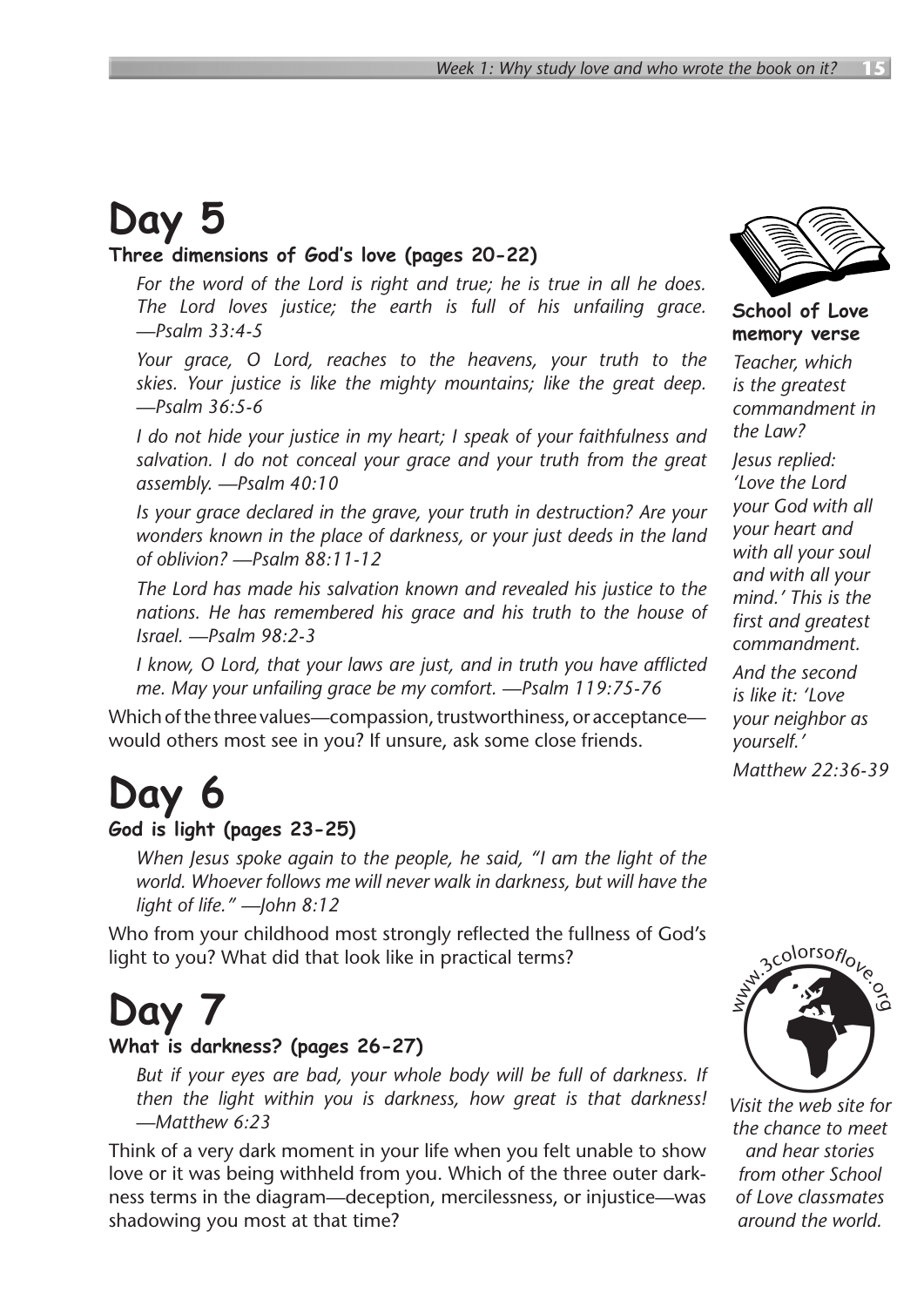

### **Week 1: Meeting plan**

#### **Pre-meeting checklist**

I have…

❐ completed this week's readings and reflections myself.



read through this week's meeting outline and made adjustments to suit my classmates and the time available.



❐ downloaded and made copies of the Week 2 reading guide for each one of my classmates (if they do not have their own copy of this workbook).



❐ organized or delegated responsibility for any decorations, props or food required for setting the scene this week.

#### **Optional setting the scene ideas**

- Have some songs speaking about God's love playing as your classmates arrive. If your group is comfortable worshiping together, lead into a love-related worship song to start the meeting.
- Cut out newspaper reports depicting a lack of love in the world during last week and display them around your meeting place.
- During a prayer time in your meeting, provide each person with a mirror and then turn off the lights and light a large candle in the middle of the room. Ask everyone to use their mirror to reflect that light to different parts of the room as they pray with their eyes open.

#### **Loving God and one another** ( \_\_\_\_\_ minutes)

Encourage your classmates that by the end of the School of Love, you would like it if the whole group has memorized the memory verse shown on the weekly reading guide. Invite those who have already learnt it to recite it together.

Then ask them each to briefly share something to either honor God's love for them or honor the love shown by another member of the group. Give them about 30 seconds each.

#### **Discussion time** ( \_\_\_\_\_ minutes)

- 1. Take a quick vote on which one or two of the daily readings was most interesting for the majority of the group. Turn to those topics and take turns re-reading them out loud. Then ask the group the reflection questions from the reading guide that relates to those topics.
- 2. Ask one of the other questions from the Week 1 reading guide that you feel would help start some good discussion in your group. Be prepared with some of your own observations to help start the sharing.
- 3. Ask each person if there was any other topic or idea that they found particularly interesting. Ask them why it was helpful for them.



*Visit the web site for copies of this week's handout.*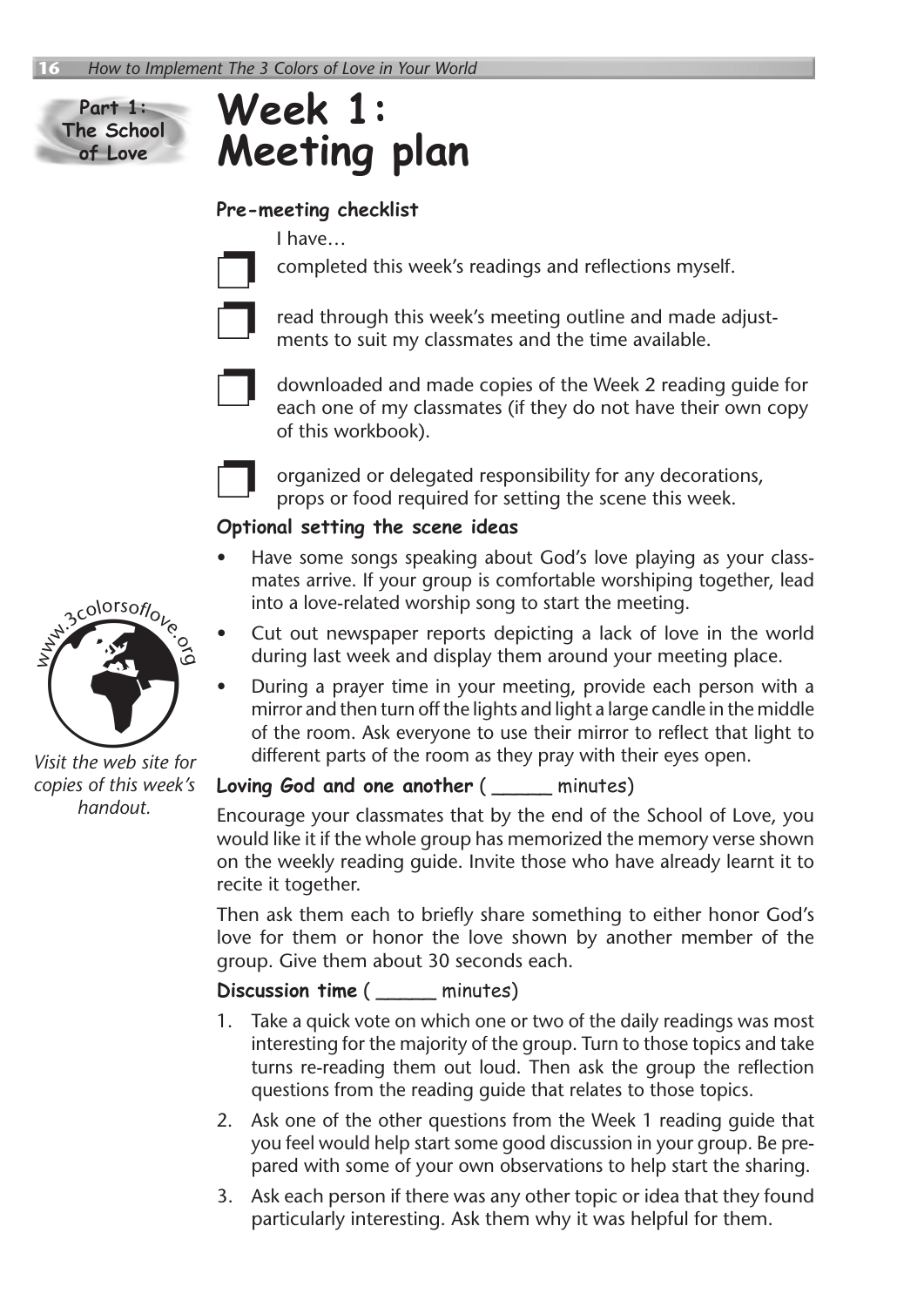#### **Week 2 reading guide** ( \_\_\_\_\_ minutes)

Distribute the Week 2 reading guide and read the introduction.

#### **Prayer ideas** ( \_\_\_\_\_ minutes)

- See the 'candle and mirror' setting the scene idea.
- Ask God to help us to begin to engage with hurts caused by a love deficiency in past or present relationships.
- Ask for forgiveness from God for causing others heartache by your lack of love and seek his power to be different.
- Have a time of silence where you individually picture God and yourself together doing a normal activity from your everyday.
- Spend time picturing the faces of those you would call your "enemies", or those who at least cause you grief. Pray silently that you will be able to reflect God's love to them and they will come to know and reflect the love of God also.

**\_\_\_\_\_\_\_\_\_\_\_\_\_\_\_\_\_\_\_\_\_\_\_\_\_\_\_\_\_\_\_\_\_\_\_\_\_\_\_\_\_\_\_\_\_\_\_\_\_**

**\_\_\_\_\_\_\_\_\_\_\_\_\_\_\_\_\_\_\_\_\_\_\_\_\_\_\_\_\_\_\_\_\_\_\_\_\_\_\_\_\_\_\_\_\_\_\_\_\_**

**\_\_\_\_\_\_\_\_\_\_\_\_\_\_\_\_\_\_\_\_\_\_\_\_\_\_\_\_\_\_\_\_\_\_\_\_\_\_\_\_\_\_\_\_\_\_\_\_\_**

**\_\_\_\_\_\_\_\_\_\_\_\_\_\_\_\_\_\_\_\_\_\_\_\_\_\_\_\_\_\_\_\_\_\_\_\_\_\_\_\_\_\_\_\_\_\_\_\_\_**

**\_\_\_\_\_\_\_\_\_\_\_\_\_\_\_\_\_\_\_\_\_\_\_\_\_\_\_\_\_\_\_\_\_\_\_\_\_\_\_\_\_\_\_\_\_\_\_\_\_**

**\_\_\_\_\_\_\_\_\_\_\_\_\_\_\_\_\_\_\_\_\_\_\_\_\_\_\_\_\_\_\_\_\_\_\_\_\_\_\_\_\_\_\_\_\_\_\_\_\_**

**\_\_\_\_\_\_\_\_\_\_\_\_\_\_\_\_\_\_\_\_\_\_\_\_\_\_\_\_\_\_\_\_\_\_\_\_\_\_\_\_\_\_\_\_\_\_\_\_\_**

**\_\_\_\_\_\_\_\_\_\_\_\_\_\_\_\_\_\_\_\_\_\_\_\_\_\_\_\_\_\_\_\_\_\_\_\_\_\_\_\_\_\_\_\_\_\_\_\_\_**

**\_\_\_\_\_\_\_\_\_\_\_\_\_\_\_\_\_\_\_\_\_\_\_\_\_\_\_\_\_\_\_\_\_\_\_\_\_\_\_\_\_\_\_\_\_\_\_\_\_**

**\_\_\_\_\_\_\_\_\_\_\_\_\_\_\_\_\_\_\_\_\_\_\_\_\_\_\_\_\_\_\_\_\_\_\_\_\_\_\_\_\_\_\_\_\_\_\_\_\_**

**\_\_\_\_\_\_\_\_\_\_\_\_\_\_\_\_\_\_\_\_\_\_\_\_\_\_\_\_\_\_\_\_\_\_\_\_\_\_\_\_\_\_\_\_\_\_\_\_\_**

**\_\_\_\_\_\_\_\_\_\_\_\_\_\_\_\_\_\_\_\_\_\_\_\_\_\_\_\_\_\_\_\_\_\_\_\_\_\_\_\_\_\_\_\_\_\_\_\_\_**

**\_\_\_\_\_\_\_\_\_\_\_\_\_\_\_\_\_\_\_\_\_\_\_\_\_\_\_\_\_\_\_\_\_\_\_\_\_\_\_\_\_\_\_\_\_\_\_\_\_**

**Notes**

*(If you are meeting in a group of more than 3 people) To encourage open discussion each week, first ask questions of those who usually only share if asked, followed by those who rarely speak at all, and finish with those who are always willing to say something.*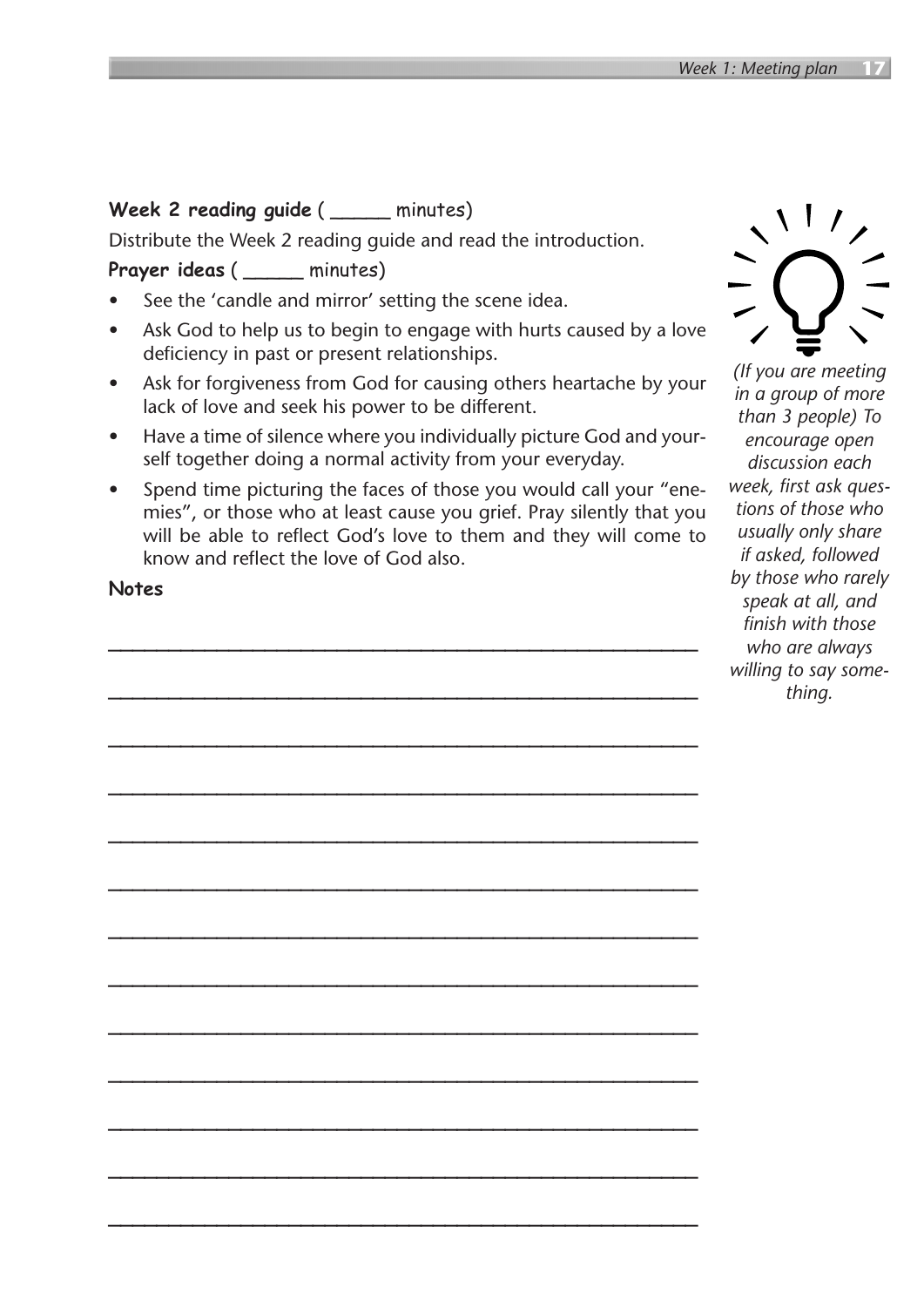**Part 1: The School of Love**

### **Week 2: Learning from former A-grade students**

eek 2 takes us deeper into each of the three dimensions of God's love and then invites us to consider the love shown by some of the A-grade students of each area from modern and ancient history. The focus is very much on what each dimension looks like in the real world and who most needs to hear the teaching of each aspect.

### **Day 1**

#### **Practicing love means refecting God's light (pages 28-29)**

*You are the light of the world. A city on a hill cannot be hidden. —Matthew 5:14*

When you think about love that you receive from another person, to what extent do you recognize God as the source of that love?

### **Day 2**

#### **The color green: justice (pages 30-31)**

*Is this the kind of fast I have chosen, only a day for a man to humble himself? Is it only for bowing one's head like a reed and for lying on sackcloth and ashes? Is that what you call a fast, a day acceptable to the LORD?*

*Is not this the kind of fasting I have chosen: to loose the chains of injustice and untie the cords of the yoke, to set the oppressed free and break every yoke?*

*Is it not to share your food with the hungry and to provide the poor wanderer with shelter—when you see the naked, to clothe him, and not to turn away from your own flesh and blood?*

*Then your light will break forth like the dawn, and your healing will quickly appear; then your righteousness will go before you, and the glory of the LORD will be your rear guard. —Isaiah 58:5-8*

Who do you know personally that strongly reflects God's justice? How so?

### **Day 3**

#### **The color red: truth (pages 32-33)**

*But whoever lives by the truth comes into the light, so that it may be seen plainly that what he has done has been done through God. —John 3:21*

Who do you know personally that strongly reflects God's truth? How so?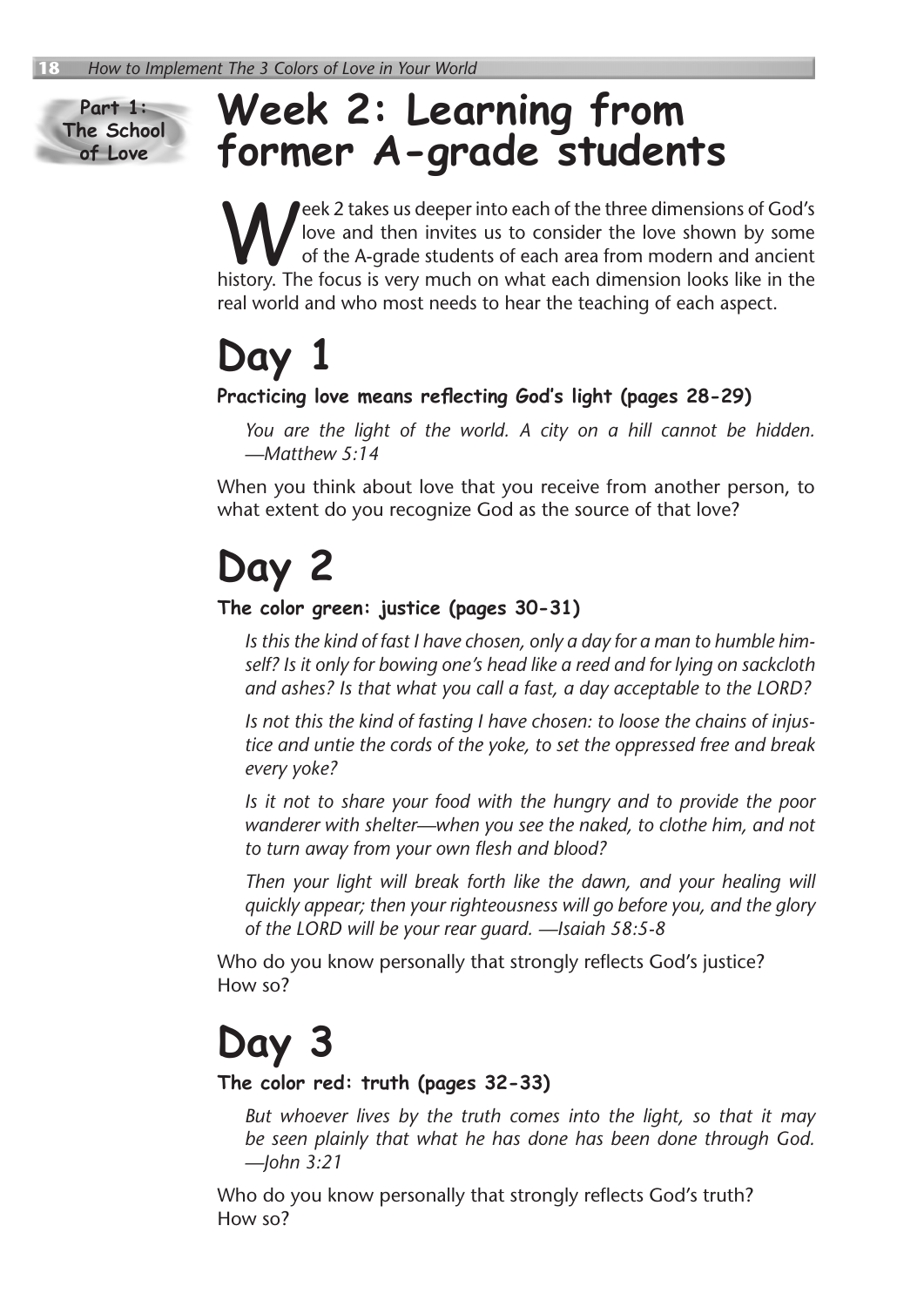### **Day 4**

#### **The color blue: grace (pages 34-35)**

*Then Peter came to Jesus and asked, "Lord, how many times shall I forgive my brother when he sins against me? Up to seven times?" Jesus answered, "I tell you, not seven times, but seventy-seven times. —Matthew 18:21-22*

Who do you know personally that strongly reflects God's grace? How so?

### **Day 5**

**Three models of love in action • Model for justice: James (pages 36-37)**

*Look! The wages you failed to pay the workmen who mowed your fields are crying out against you. The cries of the harvesters have reached the ears of the Lord Almighty. You have lived on earth in luxury and selfindulgence. You have fattened yourselves in the day of slaughter. You have condemned and murdered innocent men, who were not opposing you. —James 5:4-6*

Does James' message of justice convict you, excite you, or both? Why?

### **Day 6**

#### **Model for truth: John (page 38)**

*I have no greater joy than to hear that my children are walking in the truth. —3 John 1:4*

Does John's message of truth convict you, excite you, or both? Why?

### **Day 7**

#### **Model for grace: Paul (page 39)**

*For I am the least of the apostles and do not even deserve to be called an apostle, because I persecuted the church of God. But by the grace of God I am what I am, and his grace to me was not without effect. No, I worked harder than all of them—yet not I, but the grace of God that was with me. —1 Corinthians 15:9-10*

Does Paul's message of grace convict you, excite you, or both? Why?



**School of Love memory verse**

*Teacher, which is the greatest commandment in the Law?*

*Jesus replied: 'Love the Lord your God with all your heart and with all your soul and with all your mind.' This is the first and greatest commandment. And the second is like it: 'Love your neighbor as yourself.' Matthew 22:36-39*



*Visit the web site for the chance to meet and hear stories from other School of Love classmates around the world.*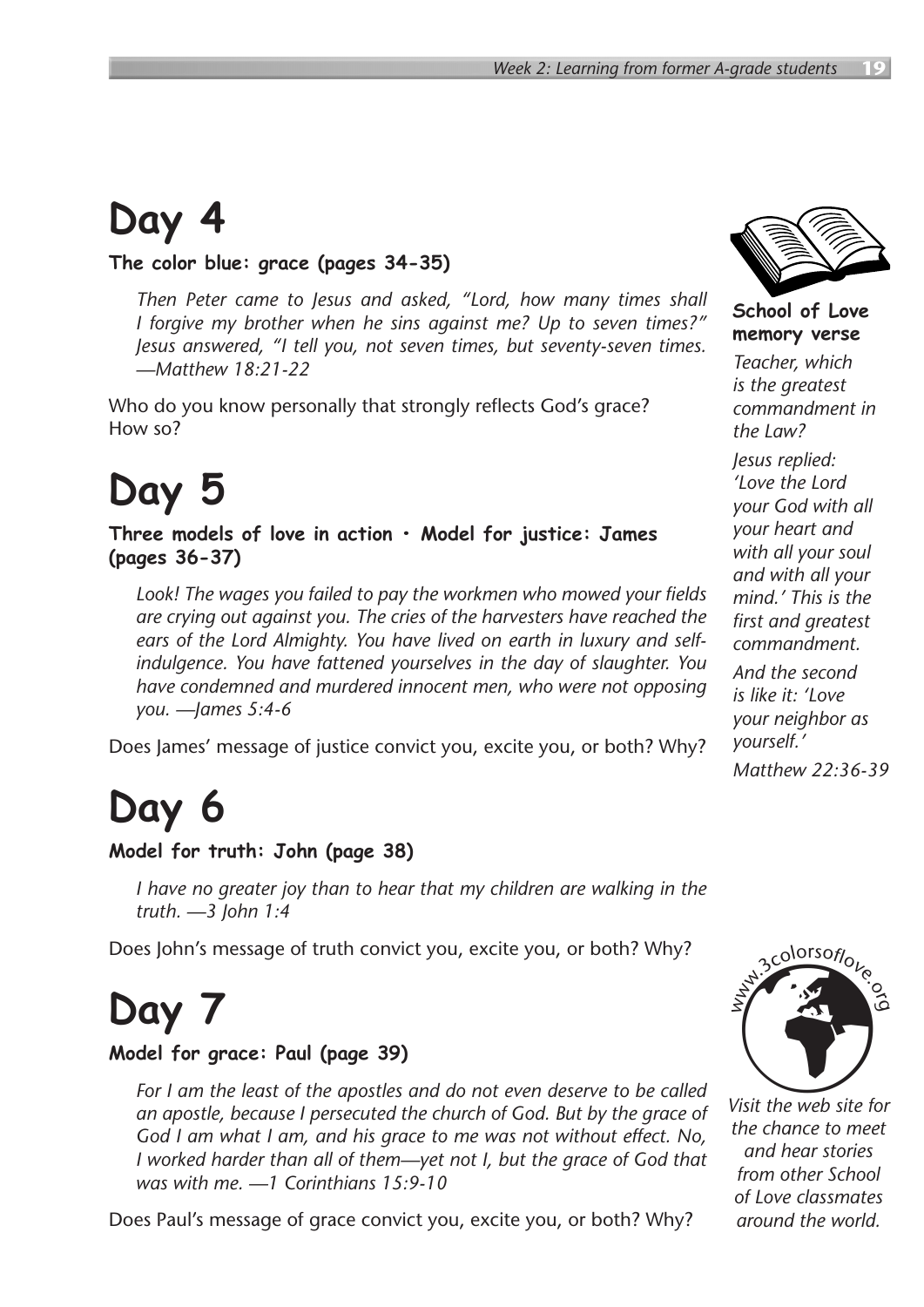

### **Week 2: Meeting plan**

#### **Pre-meeting checklist**

I have…

followed up anyone who wasn't able to make it to the last meeting to ensure that they are alright and to see if they need help with anything. And, if appropriate, have encouraged them to keep on track with the study outline.



❐ completed this week's readings and reflections myself.

read through this week's meeting outline and made adjustments to suit my classmates and the time available.



*Visit the web site for* 

*s copies of this week's handouts.*

*s other 3 Colors of Love result presentation options and additional research information using the Growth Tracker.*



❐ completed the *Fruit of the Spirit Test* myself so that I understand the process and have read through the frequently asked questions on pages 22-23 of this workbook.

❐ pencils for everyone to do their *Fruit of the Spirit Test* (so they can erase the results when they repeat the test in future).

❐ a calculator to help people with working out their *Fruit of the Spirit Test* results if necessary.

❐ downloaded and made copies of the data collection sheet for each of my classmates (even if they have a copy of this workbook as I will need to collect the data from them).



❐ downloaded and made copies of the results template on which each person can draw and summarize their *Fruit of the Spirit Test* results (unless they have their own copy of this workbook).



❐ downloaded and made copies of the Week 3 reading guide for each person (unless they have their own copy of this workbook).



❐ organized or delegated responsibility for any decorations, props or food required for setting the scene this week.

#### **Optional setting the scene ideas**

Set up your meeting place using the three colors red, green and blue in various different ways. For example, colored food, colored lamps, streamers, balloons, place mats, drinking mugs, draped material, children's toys, artwork, posters, etc.

**Loving God and one another** ( \_\_\_\_\_ minutes)

Recite the School of Love memory verse together. Then ask the group to share something to honor God's love for them or honor the love shown by another member of the group. Give them about 30 seconds each.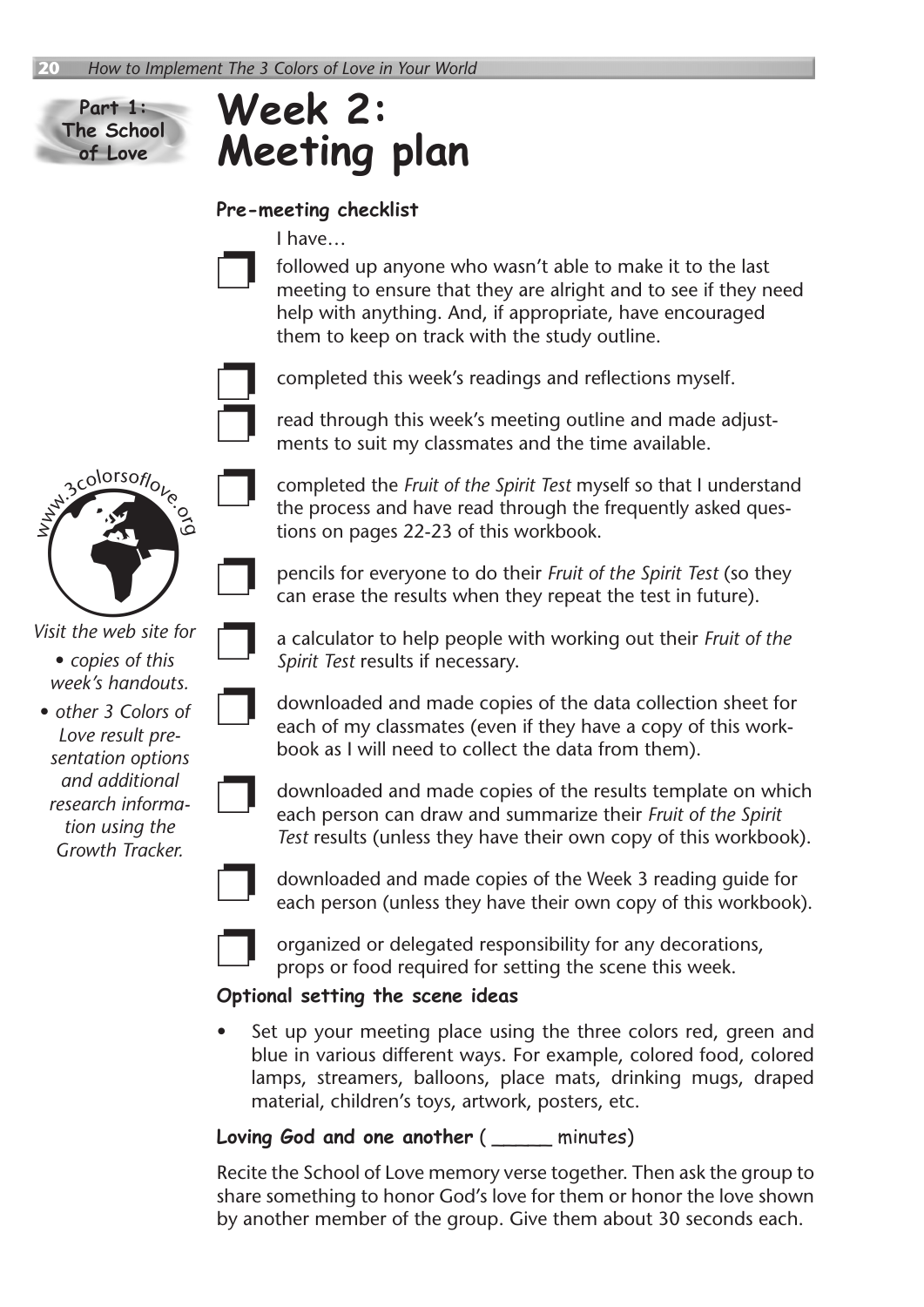#### **Discussion time** ( \_\_\_\_\_ minutes)

Ask one or two of the questions from the Week 2 reading guide that you feel would help start some good discussion in your group.

#### **Fruit of the Spirit Test** ( \_\_\_\_\_ minutes)

- 1. Ask your classmates to turn to page 62 in *The 3 Colors of Love* and read through the instructions together.
- 2. Making sure each person has a pencil and a copy of the data collection sheet, ask each person to complete the test either in their book, or directly onto the data collection sheet if they prefer. Note that the order of the numbers at the bottom of each page changes for questions 17 to 32.
- 3. If they do not have their own workbook, distribute the results template to each person asking them to…
	- s write their *Fruit of the Spirit Test* results in order from 1 to 8.
	- add the values next to each fruit.
	- draw a small X on the justice, truth and grace scales corresponding with the values from page 69 of *The 3 Colors of Love.*
	- draw a circle that best fits the three-colored values on the template. For the neatest circle, trace around something round in the room that is the right size.
- 4. Invite each person to read out their own paraphrase of John 13:35 from the top of their results page. Invite others in the group to affirm that person's number one fruit. Inform the group that they will have opportunity to explore more about their results through the daily readings in the coming weeks.
- 5. Take up the data collection sheets to produce the group's *Fruit of the Spirit Test* results for next week's meeting. (See the Growth Tracker on the web site for other result presentation options.)

#### **Week 3 reading guide** ( \_\_\_\_\_ minutes)

Distribute the Week 3 reading guide and read the introduction.

#### **Prayer ideas** ( \_\_\_\_\_ minutes)

- Bring back memories of the times you have felt lavished with love by others and thank God for those people being an expression of his love toward you.
- Thank God for the instances in the Bible when his three-colored love was clearly shown in particular events. For example, "Thank You God for the justice you displayed in rescuing the children of Israel from the Egyptians!" "Thank you God for the grace you showed in providing the Israelites with manna from Heaven!" "Thank you God for the truth you showed in being faithful to Shadrach, Meshach and Abednego when they were thrown in the fiery furnace."



*Encourage others to participate in 'setting the scene' for your meeting by using their unique gifts.*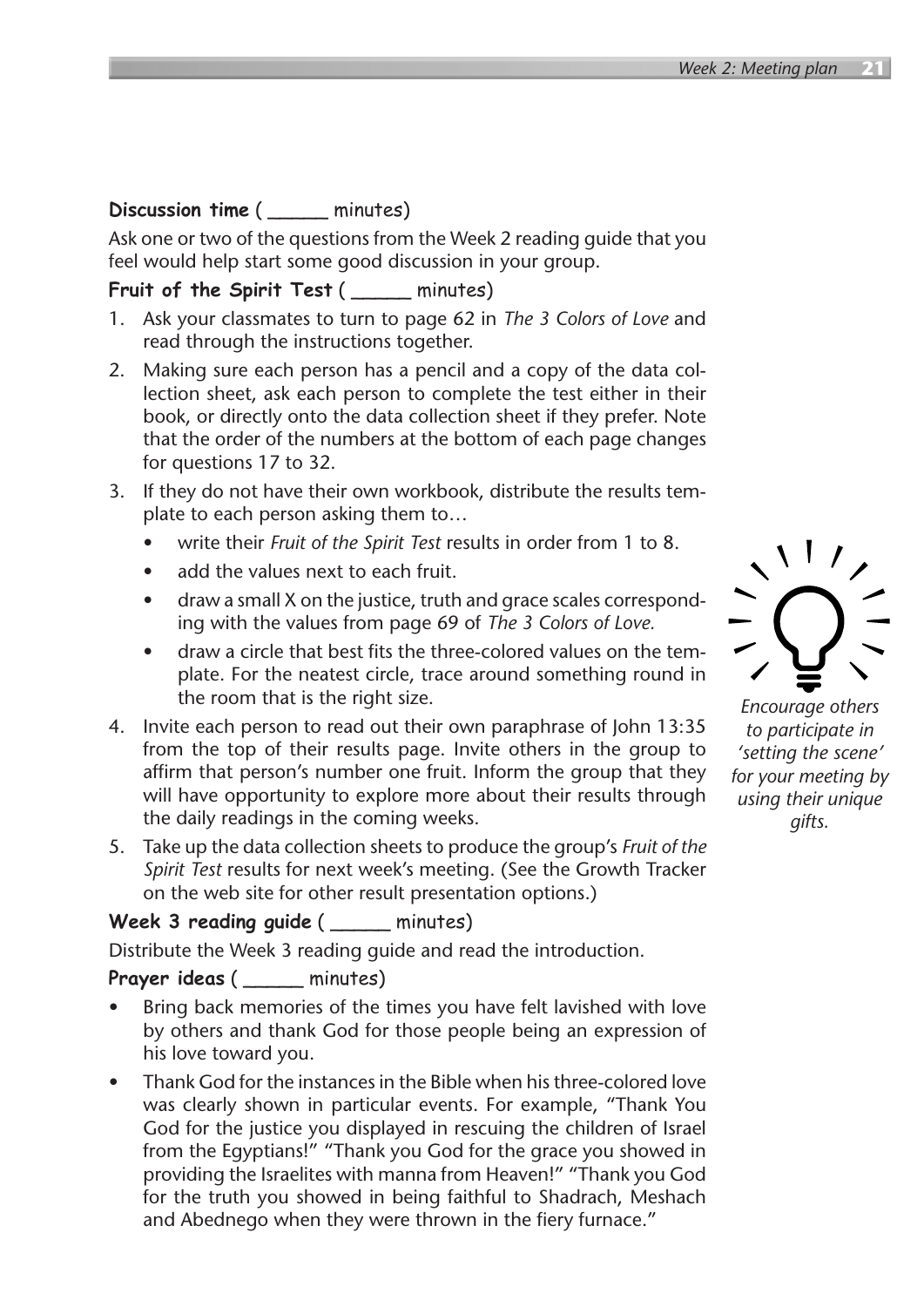

### **Fruit of the Spirit Test frequently asked questions**

#### **What do I do if a person doesn't agree with their test results?**

Often the idea that everyone in the world has a most developed fruit (maximum factor) and a least developed fruit (minimum factor) is overlooked. For some, a pass/fail mindset is more prominent in their mind. Some will think more lowly than they ought to and feel that they (almost) don't exhibit any of the Fruit of the Spirit, while others (even if they don't say it) convey that they are doing just fine in all of them. Reinforcing the fact that everyone has a lowest and highest fruit can be helpful.

Another angle is to give the person the benefit of the doubt and ask them what *they* believe their lowest and highest fruit are if they disagree with the test results. Again this can reveal that they haven't really settled on the fact that everyone has a highest and lowest fruit as often they will struggle to suggest a result much different at all from the results.

#### **If the lowest fruits are very close, or my color areas are very close, what should I work on?**

If your two lowest areas are within a couple of points of each other (which may be the case in the question above) it is not worth arguing over exactly which area is *the* lowest in reality. On a different day, the person may have ticked a slightly different box which may have reversed the order of these close areas.

When faced with the decision of which area to work on, ask the person to reflect on the readings about those areas and to go with the one that they feel is more of a challenge to them or ask a friend to suggest one.

#### **What if I or others disagree with someone else's results?**

On occasions, the test results can be somewhat surprising. In some instances this means there is a great opportunity to get to know each other better in terms of what each person finds easy or struggles with.

Alternatively, there are times that a person's results do not seem to reveal what you "know" to be the truth about them. The test itself is not magical. While the questions do not mention each fruit and are worded in a simple way about everyday occurrences, you can make the results be whatever you like.

In some cases a person's self-perception is extremely underdeveloped and therefore their results will appear different to everyone else's (possibly accurate) perception. This could lead to either overestimated results, results that are far lower than reality, or results that are slightly skewed one way or another.

In very extreme instances (for whatever reason) a person could lie when answering the survey and this would of course change the results. Though it doesn't make much sense to do so when everyone will emerge with a minimum fruit anyway.



*When asked questions about the Fruit of the Spirit Test or any other aspect of the School of Love, don't forget to invite other classmates to comment or suggest an answer. There may be some very helpful wisdom in your classroom.*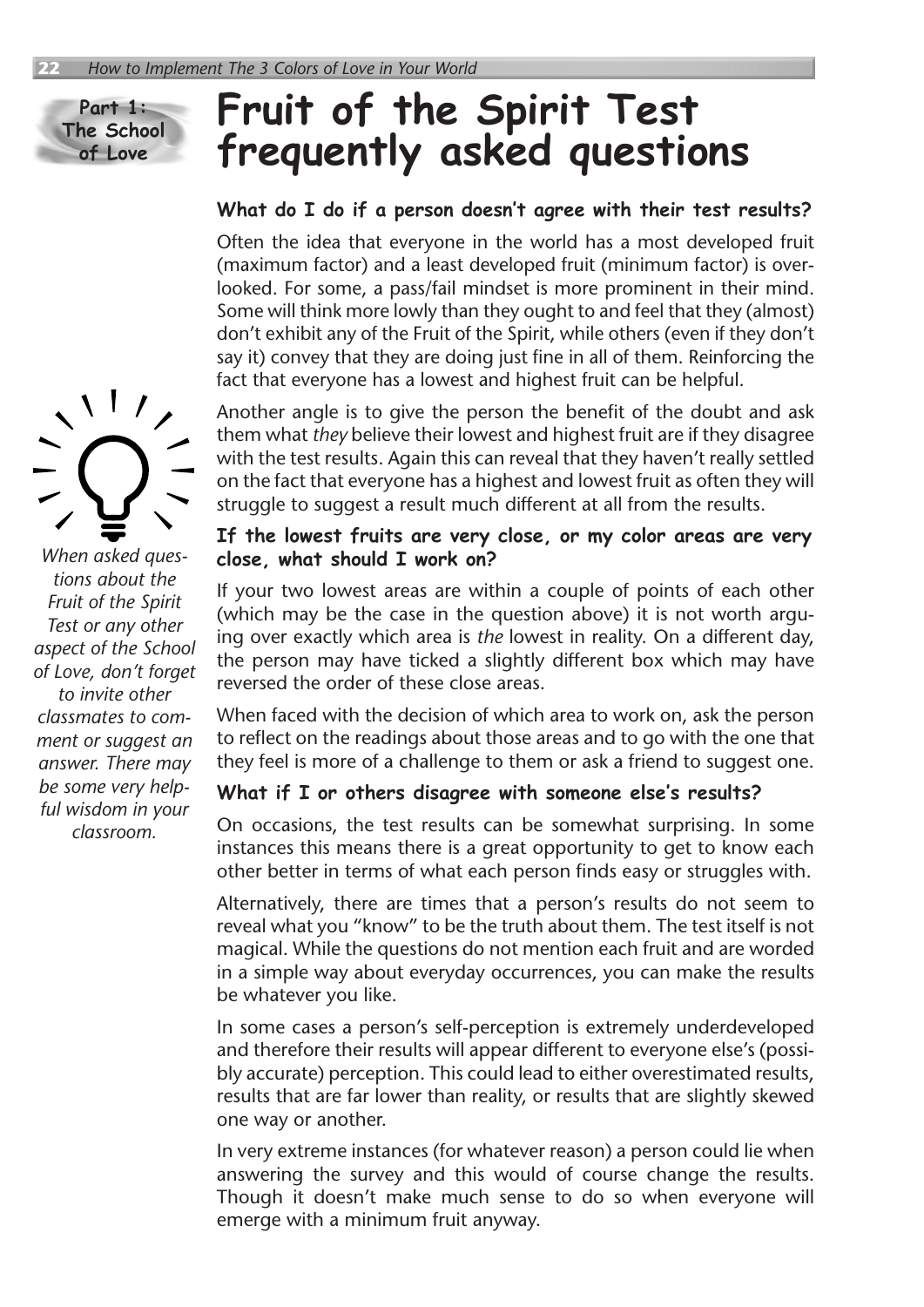No matter *how* questionable results may have come about, the Love Cycle process in Part 2 of this workbook will gradually get to the core of the issue. It will do so either through the repeated process of asking quite probing questions that will ultimately unravel why a person would feel the need to lie on the survey, or through the growth in self-perception that is at the heart of one of the cycle stages.

So if the person in question does not immediately respond to the humble suggestion that the results are "unusual," *do not* force the issue trying to rectify it immediately. Instead, commit to continue walking with the person over the longer term cycle process where repeated Test stages will clarify their sight. If you can't, find someone who will.

#### **Where does "personality" come into the results?**

When discussion takes place around *Fruit of the Spirit Test* results, it is not uncommon for there to be a feeling that perhaps the results are just revealing a person's God-given personality. Of course, looking at the negative effects that a person's lowest fruit has on their relationships should cast reasonable doubt on how "God-given" all of that personality actually is.

In Romans 12:2, the apostle Paul speaks of a transformation (literally *metamorphosis*) of a person's mind and actions that could only be linked with a fundamental change in the person's "personality." The more important question in our context is how much of your current personality are you prepared to change in order to love the way you were intended to.

#### **What does the scale on page 68 mean statistically?**

On page 68 of *The 3 Colors of Love* is a table that helps you to increase the objectivity of your survey responses. By looking along each fruit line and then selecting the number in the black row at the top, you are rating yourself against the responses of the other people in the database.

The database scale runs from 70 to 130. 100 represents the average result for each fruit (see diagram to the right). Any result of 110 or more places a person in the highest 15% of respondents while a result of 90 or below places a person in the lowest 15% of respondents.

Understanding this scale can be both extremely encouraging and very sobering with respect to the reflection of God's love in a person's life. Though once you have understood objectively the level from which you are starting, your attention should move to comparing each of *your* personal fruit results with your own results as a whole. For it doesn't matter whether your lowest fruit is starting at 70 or 107, progress in love is always more important than your current level.





*Visit the web site for more frequently asked questions or to ask your own questions.*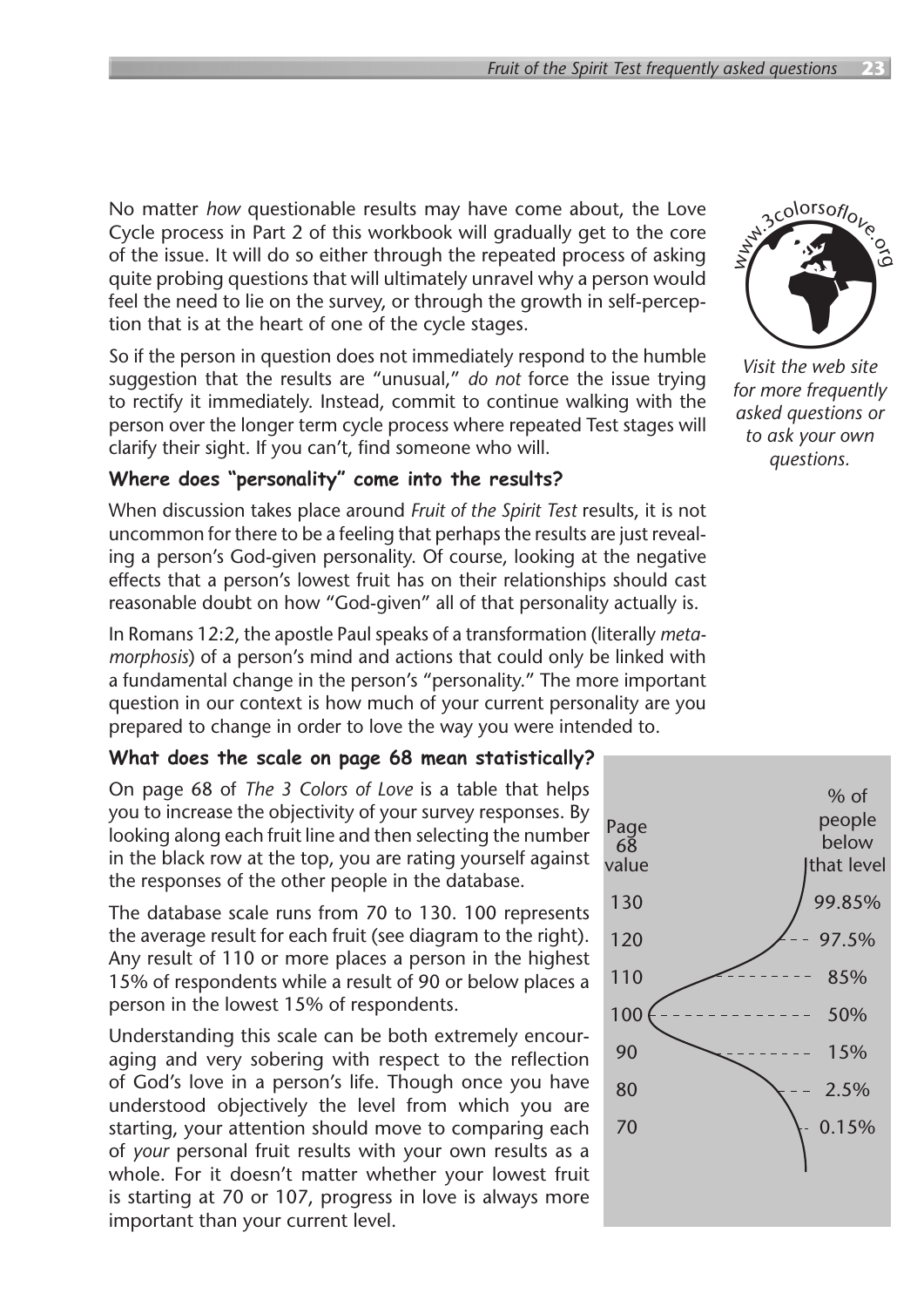### **Data collection sheet**

**P** lease take a moment to copy all of your *Fruit of the Spirit Test* responses and totals to this sheet. This will enable us to produce a group 3 Colors of Love profile and provide the opportunity to track your progress over the coming months and years.

Also, by uploading our results (confidentially) on *The 3 Colors of Love* web site, we will be helping the continued international 3 Colors of Love research. This will result in such information as the love tendencies of generations, denominations or whole countries.

| Name:<br><u> 1989 - Johann John Stoff, deutscher Stoffen und der Stoffen und der Stoffen und der Stoffen und der Stoffen u</u> | Date:                                                                                                          |
|--------------------------------------------------------------------------------------------------------------------------------|----------------------------------------------------------------------------------------------------------------|
|                                                                                                                                |                                                                                                                |
| Gender:<br>the contract of the contract of the contract of the contract of the contract of                                     | Birth Year: Neutralian Maria Maria Maria Maria Maria Maria Maria Maria Maria Maria Maria Maria Maria Maria Mar |
|                                                                                                                                |                                                                                                                |
| Country:                                                                                                                       | Denomination: Network                                                                                          |
|                                                                                                                                |                                                                                                                |

**Occupation: \_\_\_\_\_\_\_\_\_\_\_\_\_\_\_\_\_\_\_\_\_\_\_\_\_\_\_\_\_\_\_\_\_\_\_\_\_\_\_\_\_\_\_\_\_\_\_\_\_**

|                         |    |    |                 |    |              |                 |             | <b>Total</b> | <b>Name of fruit</b> | <b>Page 68 Values</b> |
|-------------------------|----|----|-----------------|----|--------------|-----------------|-------------|--------------|----------------------|-----------------------|
| $\vert$ 1               | 9  | 17 | $\overline{25}$ | 33 | 41           | 49              | 57          |              | <b>Patience</b>      |                       |
| $\vert$ 2               | 10 | 18 | 26              | 34 | 42           | 50              | 58          |              | Joy                  |                       |
| $\overline{\mathbf{3}}$ | 11 | 19 | 27              | 35 | $ 43\rangle$ | 51              | 59          |              | <b>Peace</b>         |                       |
| 4                       | 12 | 20 | 28              | 36 | 44           | 52              | 60          |              | <b>Faithfulness</b>  |                       |
| $\overline{5}$          | 13 | 21 | 29              | 37 | 45           | $\overline{53}$ | $\sqrt{61}$ |              | <b>Goodness</b>      |                       |
| 6                       | 14 | 22 | 30              | 38 | 46           | 54              | 62          |              | <b>Kindness</b>      |                       |
| $\overline{7}$          | 15 | 23 | 31              | 39 | 47           | 55              | 63          |              | Self-control         |                       |
| l8                      | 16 | 24 | 32              | 40 | 48           | 56              | 64          |              | <b>Gentleness</b>    |                       |



*Visit the web site for color copies of these two pages*

| <b>Justice</b> |
|----------------|
| <b>Truth</b>   |
| <b>Grace</b>   |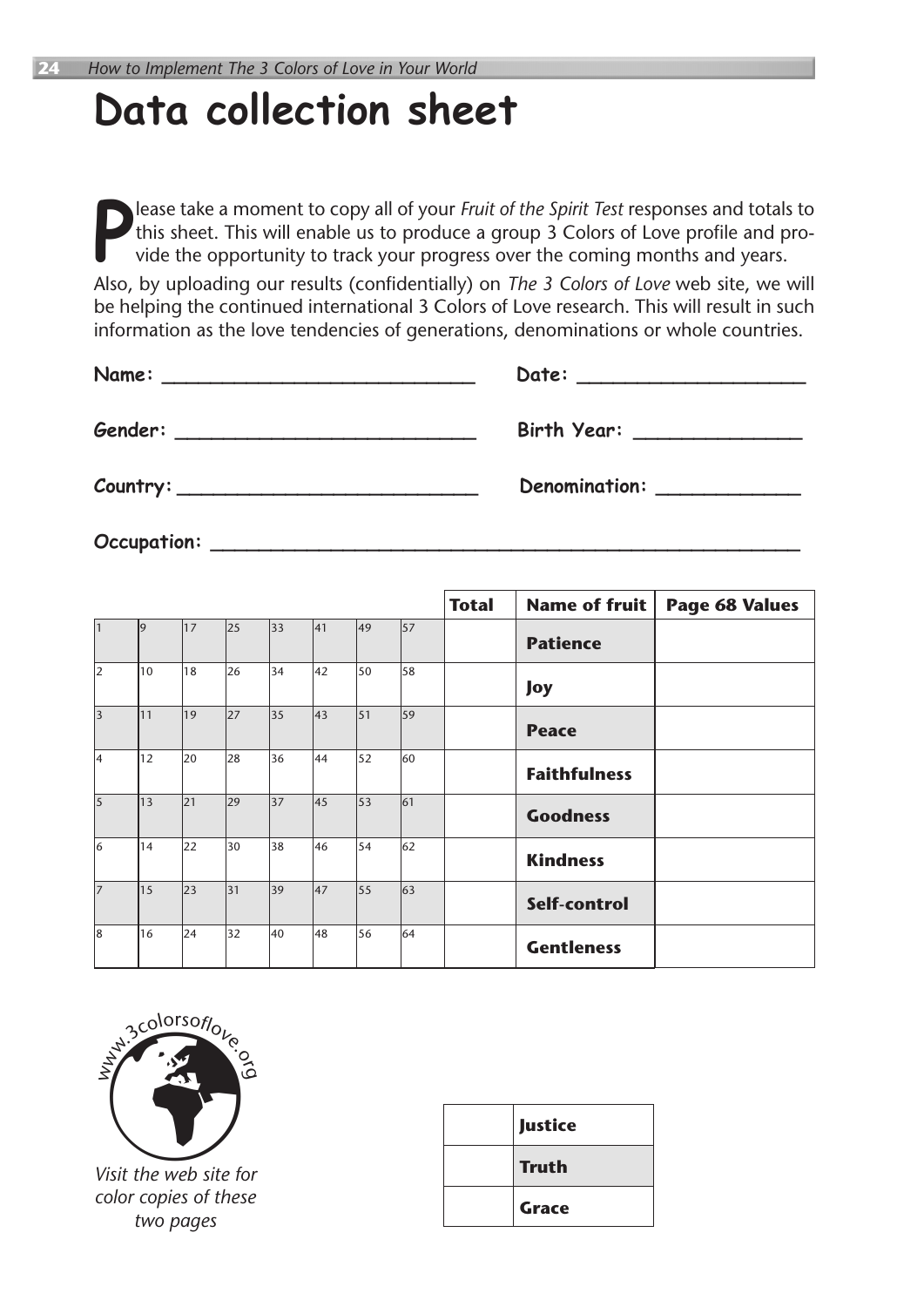### **3 Colors of Love Results**

| (Based on John 13:35) By my             |                               | Value |
|-----------------------------------------|-------------------------------|-------|
|                                         |                               |       |
| shown to others, people will know       | 2. $\qquad \qquad$            |       |
| that I am Jesus' disciple.              |                               |       |
|                                         |                               |       |
|                                         |                               |       |
| However, they will have more difficulty | $6.$ $\overline{\phantom{a}}$ |       |
| seeing Jesus' reflection in me by my    |                               |       |
|                                         |                               |       |

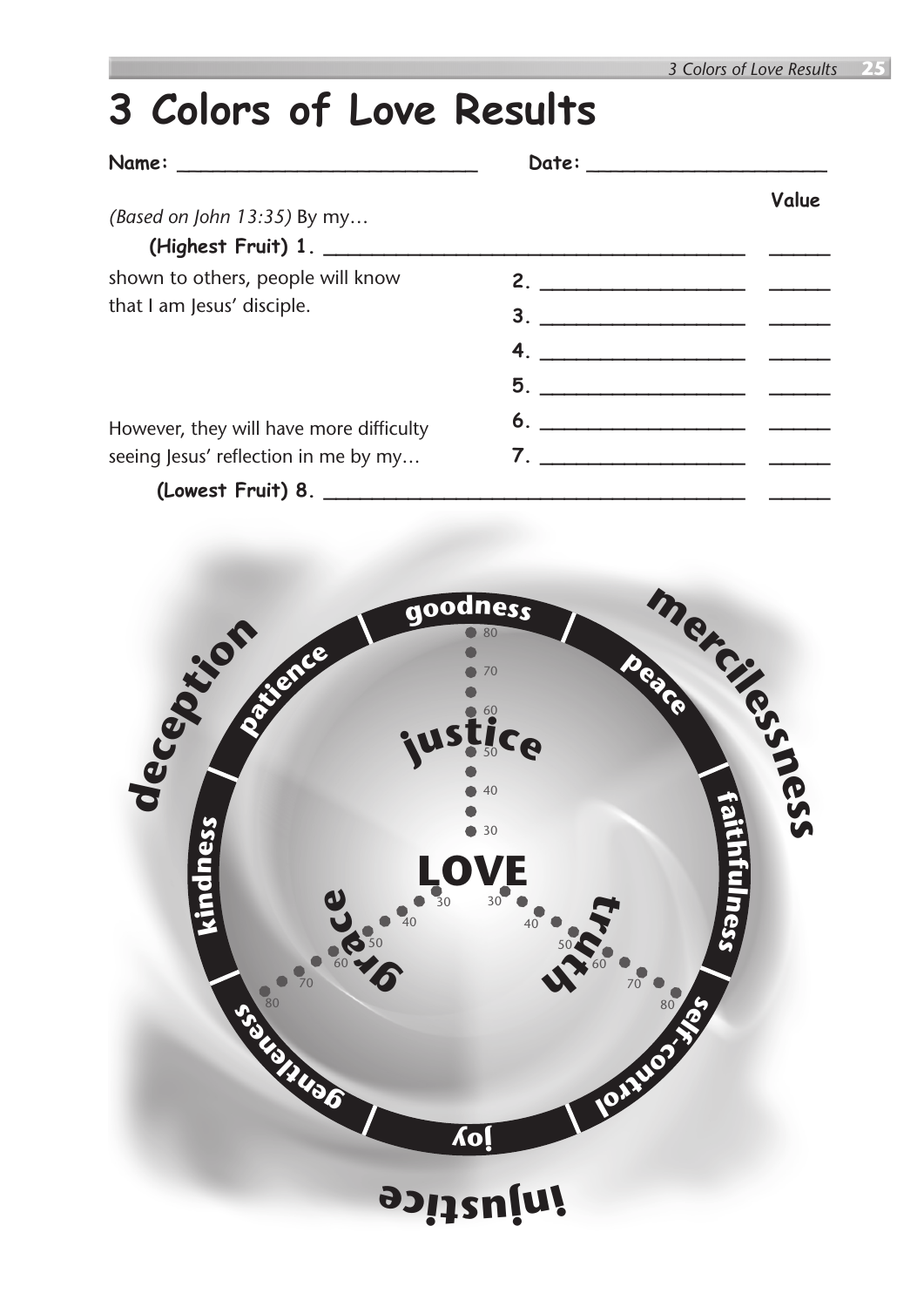

### **Week 3: Learning to love like the teacher**

If a number of ways in which the love Jesus lives out is different to much at a number of ways in which the love Jesus lives out is different to much at a number of ways in which the love Jesus lives out is different to mu n the first century AD, Jesus turned the prevailing understanding of love on its head. The true act of loving was to be forever redefined—back to how it was always intended. In Week 3, we will look of what we might learn from the world and even the church.

#### **Day 1 What does this mean in practice? (page 40)**

*My command is this: Love each other as I have loved you. Greater love has no one than this, that he lay down his life for his friends. —John 15:12-13*

Have you ever been "loved" in a way that wasn't really what you needed at that time? What was it like?

### **Day 2**

#### **Primary and secondary virtues (pages 41-43)**

*Woe to you, teachers of the law and Pharisees, you hypocrites! You are like whitewashed tombs, which look beautiful on the outside but on the inside are full of dead men's bones and everything unclean. In the same way, on the outside you appear to people as righteous but on the inside you are full of hypocrisy and wickedness. —Matthew 23:27-28*

Can you think of a time when you wanted to appear loving but were not truly motivated by compassion, trustworthiness, or acceptance?

### **Day 3**

#### **Strengths and liabilities of different cultures (pages 44-45)**

*Righteousness exalts a nation, but sin is a disgrace to any people. —Proverbs 14:34*

How have you seen characteristics of your country's or ethnic group's color tendencies displayed by its leaders through history?

### **Day 4**

#### **Two different approaches in confict (pages 46-47)**

*The LORD said to me, "Go, show your love to your wife again, though she is loved by another and is an adulteress. Love her as the LORD loves the Israelites. —Hosea 3:1*

What is an example in your life of when you have applied the 'eros approach' when the 'agape approach' was more appropriate?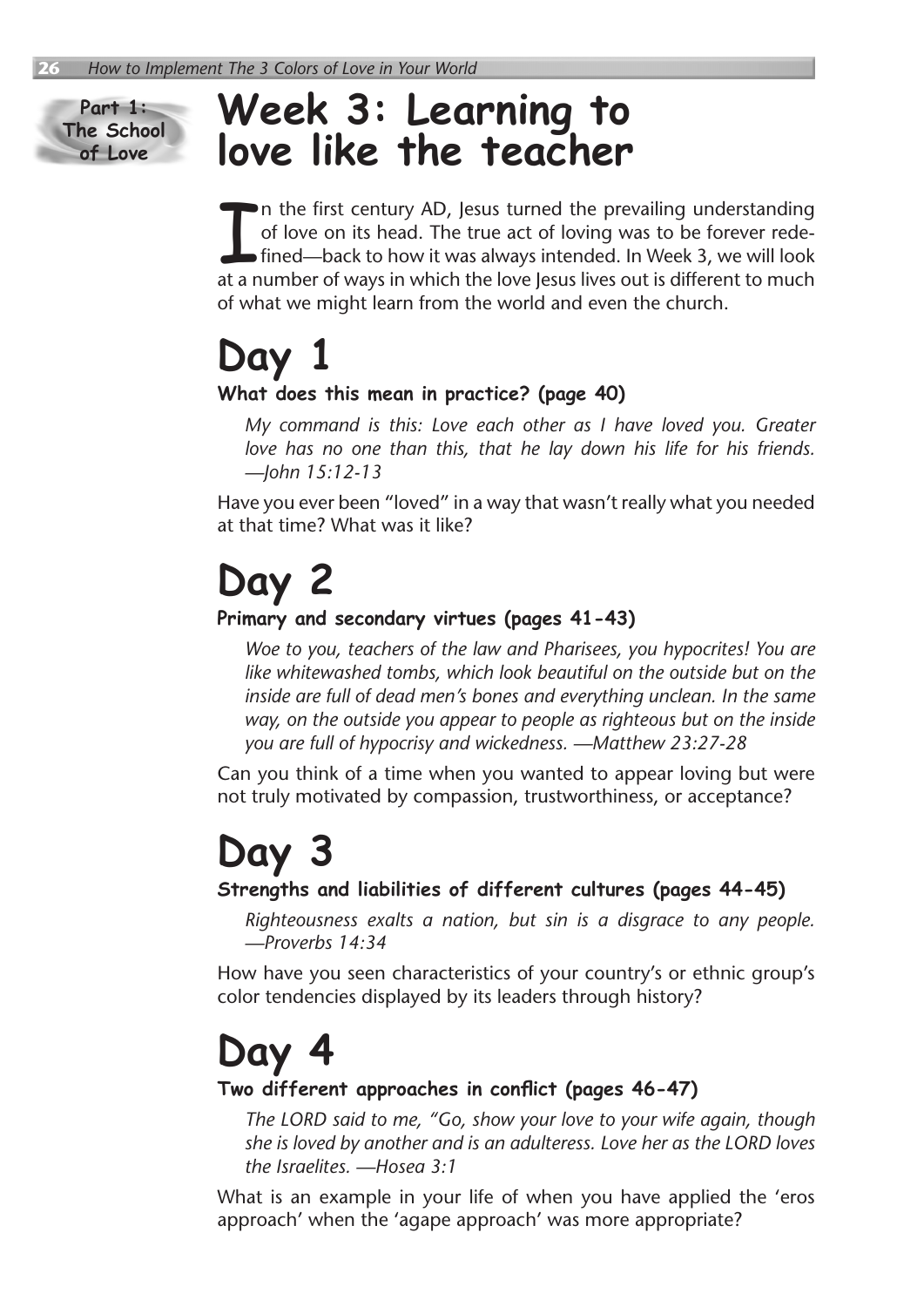### **Day 5**

#### **Love can be learned (pages 48-49)**

*At that time the disciples came to Jesus and asked, "Who is the greatest in the kingdom of heaven?" He called a little child and had him stand among them. And he said: "I tell you the truth, unless you change and become like little children, you will never enter the kingdom of heaven. Therefore, whoever humbles himself like this child is the greatest in the kingdom of heaven." —Matthew 18:1-4*

Based on what you've learnt so far, how much time and energy would you be prepared to put into learning to receive and reflect God's love better? How important is it? Do you consider this a priority?

### **Day 6**

#### **Your personal growth process (pages 50-52)**

*I am the true vine, and my Father is the gardener. He cuts off every branch in me that bears no fruit, while every branch that does bear fruit he prunes so that it will be even more fruitful. —John 15:1-2*

Which of the eight practical suggestions do you think you will struggle with the most? Who could help you with this?

### **Day 7**

#### **Half way review day**

Having reached the half-way point in the School of Love, return to the beginning of *The 3 Colors of Love* and read the topic headings at the top of each page. Without looking at the text, test yourself to see if you can recall one important point related to each topic. What stands out to you most in doing this review?



**School of Love memory verse**

*Teacher, which is the greatest commandment in the Law?*

*Jesus replied: 'Love the Lord your God with all your heart and with all your soul and with all your mind.' This is the first and greatest commandment. And the second is like it: 'Love your neighbor as yourself.'*

*Matthew 22:36-39*



*Visit the web site for the chance to meet and hear stories from other School of Love classmates around the world.*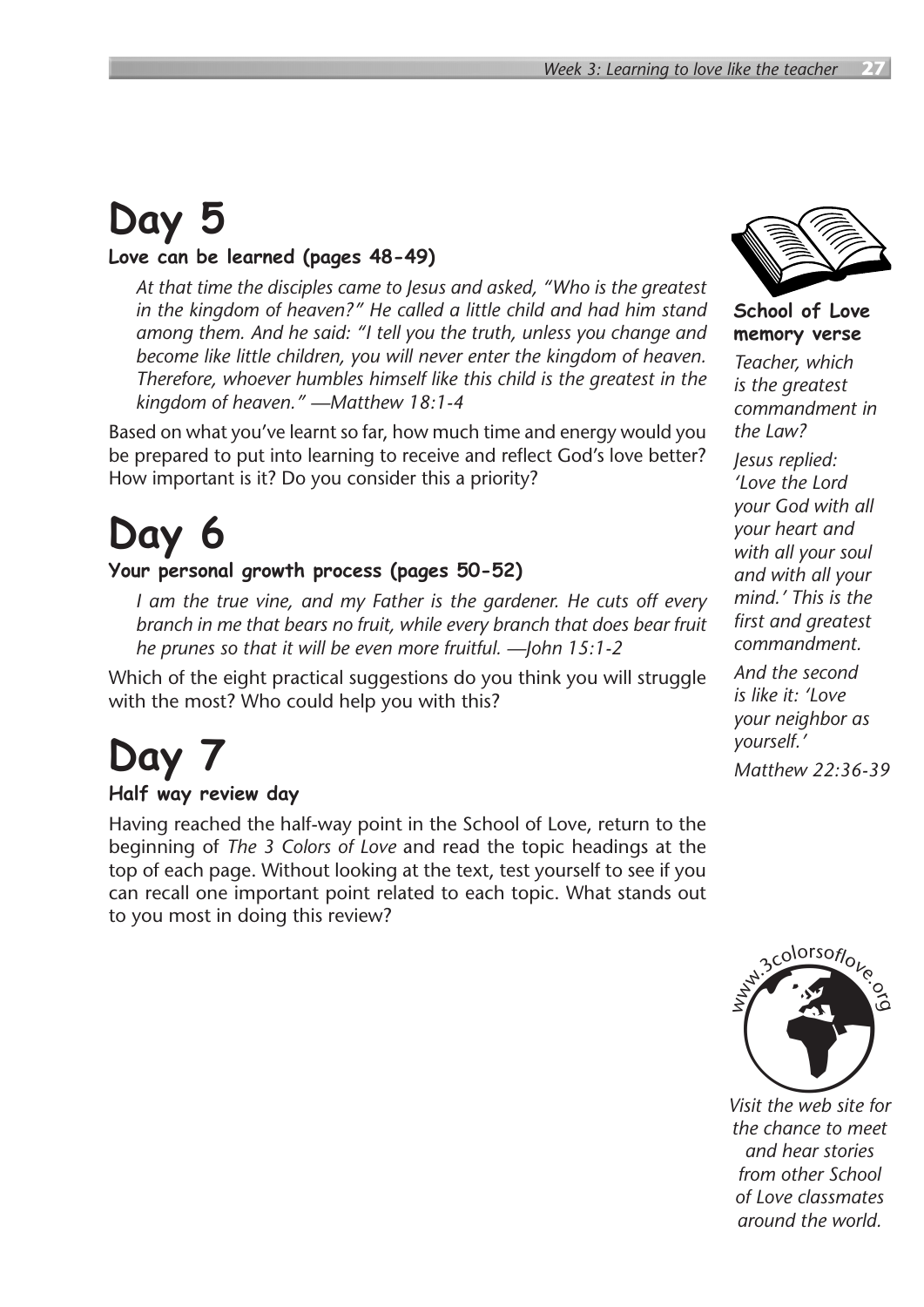

### **Week 3: Meeting plan**

#### **Pre-meeting checklist**

I have…

followed up anyone who wasn't able to make it to the last meeting to ensure that they are alright and to see if they need help with anything. And, if appropriate, have encouraged them to keep on track with the study outline.



❐ completed this week's readings and reflections myself.

read through this week's meeting outline and made adjustments to suit my classmates and the time available.



*Visit the web site for* 

*s copies of this week's handouts.* 

*s other 3 Colors of Love result presentation options and additional research information using the Growth Tracker.*



**THE prepared a copy of our 3 Colors of Love Classroom Results to give to each person or put on the wall for our meeting (see page 31).** 

❐ downloaded and made copies of the Week 4 reading guide for each person (unless they have their own copy of this workbook).

❐ organized or delegated responsibility for any decorations, props or food required for setting the scene this week.

#### **Optional setting the scene ideas**

With some colored objects to mark the positions, set up your meeting place as a *Three-Color Compass*. Ask each person to sit in the place in the room that best represents their own 3 Colors of Love starting point. When you reveal the group *Fruit of the Spirit Test* results, place an object or symbol in that position to mark the group's position.

**Loving God and one another** ( \_\_\_\_\_ minutes)

Recite the School of Love memory verse together. Then ask the group to share something to honor God's love for them or honor the love shown by another member of the group. Give them about 30 seconds each.

#### **Discussion time** ( \_\_\_\_\_ minutes)

Ask one or two of the questions from the Week 3 reading guide that you feel would help start some good discussion in your group. As you are about to move into practical exercises, include the day 5 question.

#### **Group 'Fruit of the Spirit Test' results** ( \_\_\_\_\_ minutes)

Present or distribute copies of your group *Fruit of the Spirit Test* results. Invite your classmates to take turns re-reading out loud the pages from *The 3 Colors of Love* corresponding to your group's lowest color area. For example, if green is the group's minimum, re-read *The color green: justice* (pages 30-31) and *Model for justice: James* (page 37).

Ask for comments on what those texts could mean for your group. Take note of any practical suggestions or ideas for use later.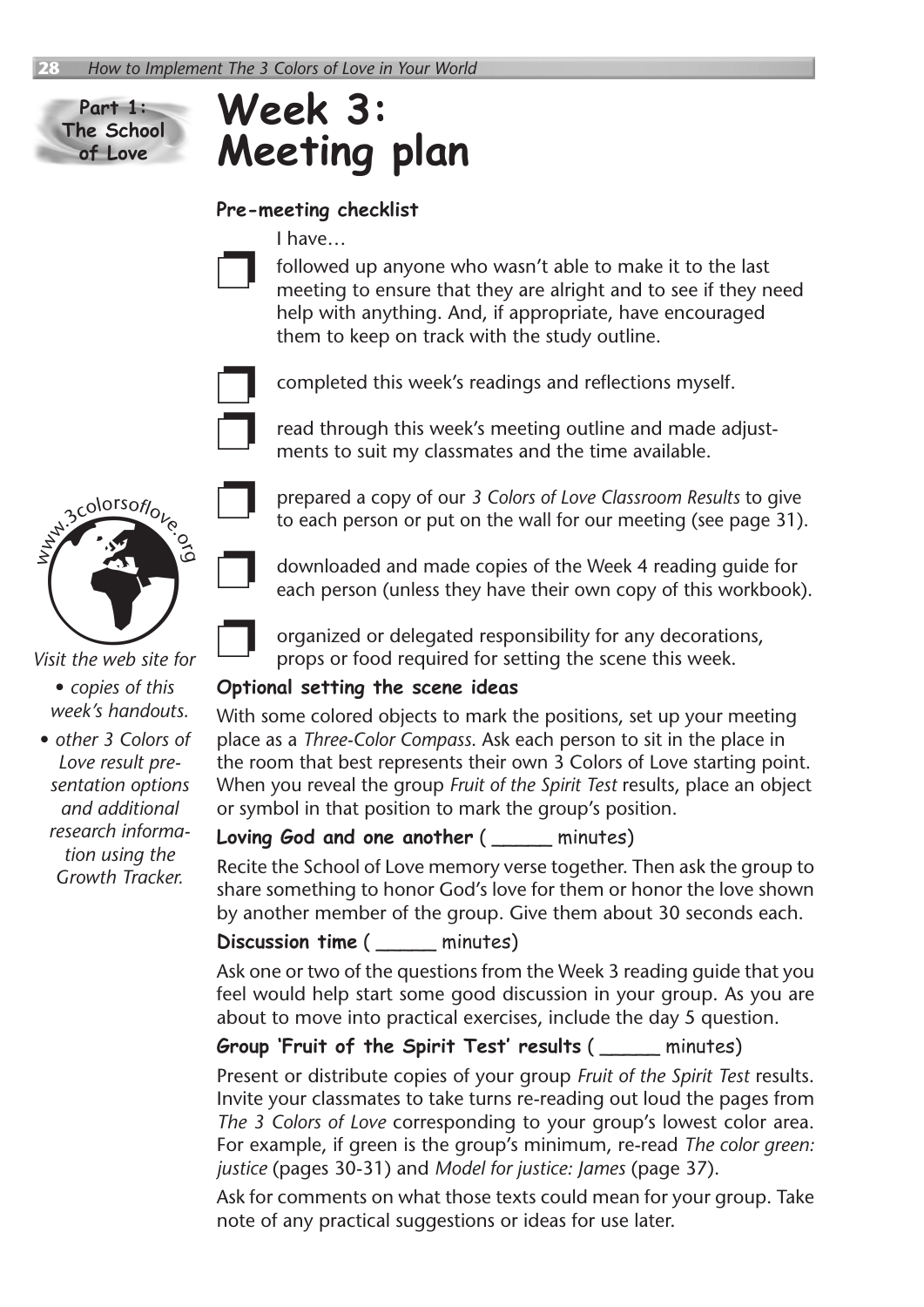#### **Week 4 reading guide** ( \_\_\_\_\_ minutes)

Distribute the Week 4 reading guide and read the introduction. Ensure that everyone understands the slightly different instructions this week.

#### **Prayer ideas** ( \_\_\_\_\_ minutes)

- Celebrate the strengths of the group thanking God for filling you with those aspects of love and empowering you to reflect those forms of love to the world around you.
- Spend some time contemplating the areas that as a group you are in darkness and ask God to continue transforming you to better reflect his light. Use the candle theme again and light two out of three candles. As you reflect on the unlit candle, pray as a group for a clearer picture of your least developed color of love. Be particularly mindful of the shadows that remain in the lives of the people around you as a result of this underdeveloped area and ask God to begin showing you the practical ways that the light can increase.
- Ask God to heighten your awareness of him as you seek to partner with him in the exercises this coming week.



*(If you are meeting in a group of more than 3 people) To encourage open discussion each week, first ask questions of those who usually only share if asked, followed by those who rarely speak at all, and finish with those who are always willing to say something.*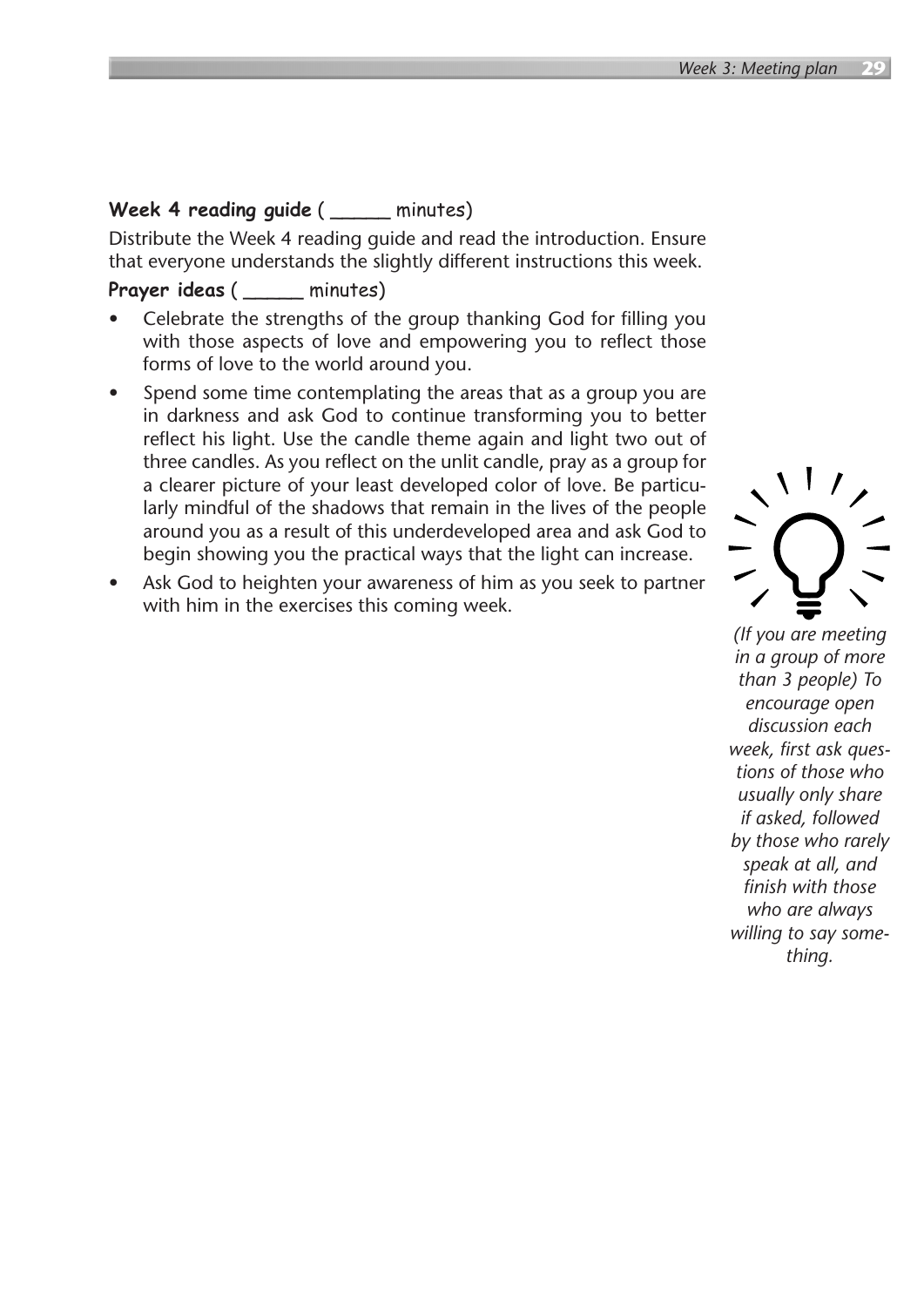### **Calculating your group profle**

- 1. Enter your classmate's names below.
- 2. From their data collection sheets, enter the 'Page 68 Values' and Justice, Truth, and Grace values for each person in the respective column.
- 3. Add up the values along each row and divide the total for each row by the number of people in the sample then write the total in the Average box.
- 4. Repeat step 3 for each row.
- 5. On the *3 Colors of Love Classroom Results* template (page 31), write down each fruit in order from highest to lowest and enter the value for each from the Average boxes below.
- 6. Transfer the Justice, Truth, and Grace Average values below onto the template and draw a circle that best fits the points.

|  |  | <b>Classmates</b> |  |                | State of Colorsoflows<br>Visit the web site for<br>color copies of these<br>two pages |
|--|--|-------------------|--|----------------|---------------------------------------------------------------------------------------|
|  |  |                   |  | <b>Average</b> | <b>Aspect of Love</b>                                                                 |
|  |  |                   |  |                | <b>Patience</b>                                                                       |
|  |  |                   |  |                | Joy                                                                                   |
|  |  |                   |  |                | <b>Peace</b>                                                                          |
|  |  |                   |  |                | <b>Faithfulness</b>                                                                   |
|  |  |                   |  |                | <b>Goodness</b>                                                                       |
|  |  |                   |  |                | <b>Kindness</b>                                                                       |
|  |  |                   |  |                | Self-control                                                                          |
|  |  |                   |  |                | <b>Gentleness</b>                                                                     |
|  |  |                   |  |                | Justice                                                                               |
|  |  |                   |  |                | <b>Truth</b>                                                                          |
|  |  |                   |  |                | <b>Grace</b>                                                                          |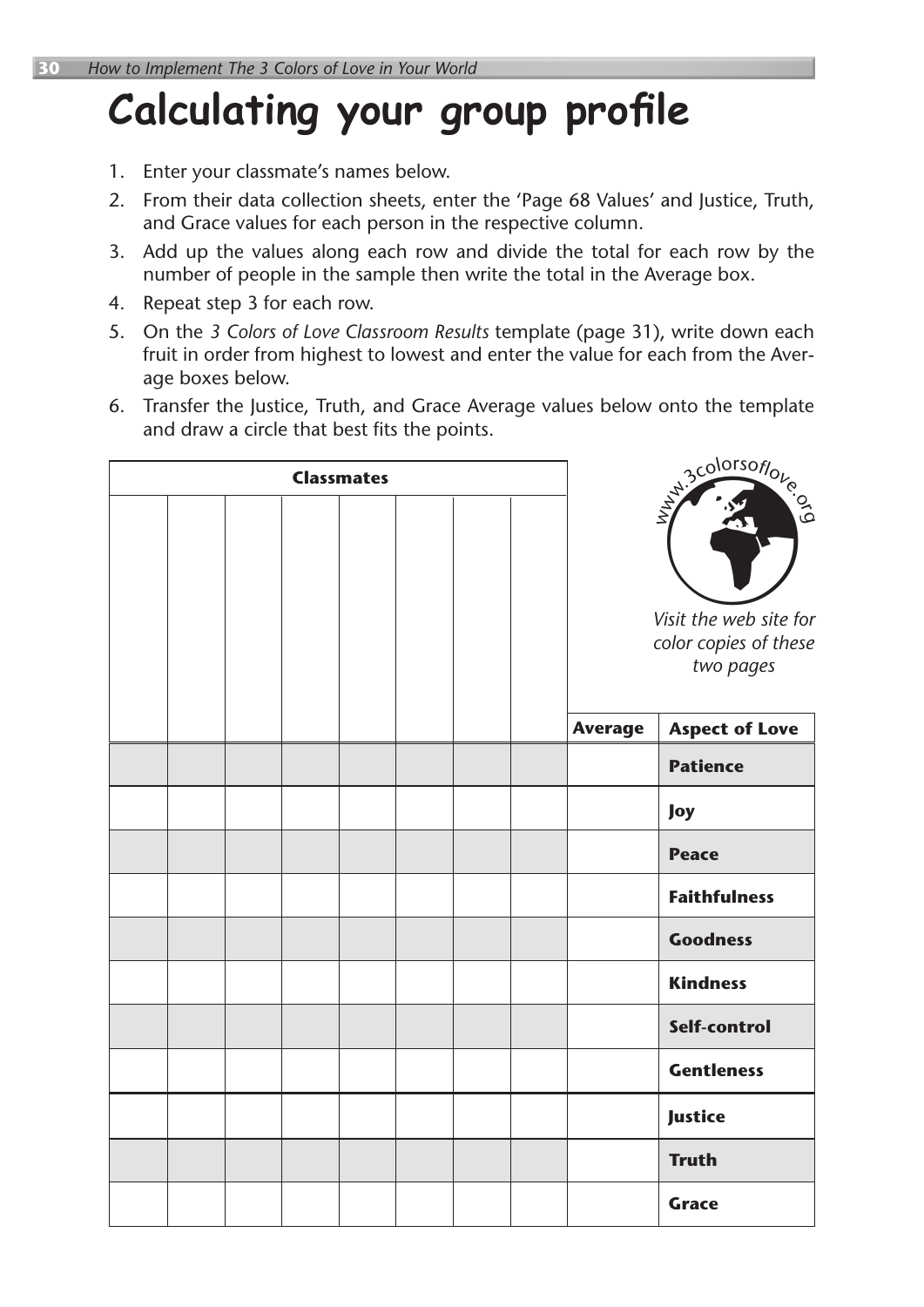#### *(Based on John 13:35)* By our… shown to others, people will know that we are Jesus' disciples. However, they will have more difficulty seeing Jesus' reflection in us by our… **(Highest Fruit) 1. \_\_\_\_\_\_\_\_\_\_\_\_\_\_\_\_\_\_\_\_\_\_\_\_\_\_\_\_\_\_\_\_\_\_\_ \_\_\_\_\_ 2. \_\_\_\_\_\_\_\_\_\_\_\_\_\_\_\_\_ \_\_\_\_\_ 3. \_\_\_\_\_\_\_\_\_\_\_\_\_\_\_\_\_ \_\_\_\_\_ 4. \_\_\_\_\_\_\_\_\_\_\_\_\_\_\_\_\_ \_\_\_\_\_ 5. \_\_\_\_\_\_\_\_\_\_\_\_\_\_\_\_\_ \_\_\_\_\_ 6. \_\_\_\_\_\_\_\_\_\_\_\_\_\_\_\_\_ \_\_\_\_\_ 7. \_\_\_\_\_\_\_\_\_\_\_\_\_\_\_\_\_ \_\_\_\_\_ 3 Colors of Love Classroom Results Classroom Name:** \_\_\_\_\_\_\_\_\_\_\_\_\_\_\_\_\_\_\_\_\_ **Date:** \_\_\_\_\_\_\_\_\_\_\_\_\_\_ **Value**

**(Lowest Fruit) 8. \_\_\_\_\_\_\_\_\_\_\_\_\_\_\_\_\_\_\_\_\_\_\_\_\_\_\_\_\_\_\_\_\_\_\_ \_\_\_\_\_**

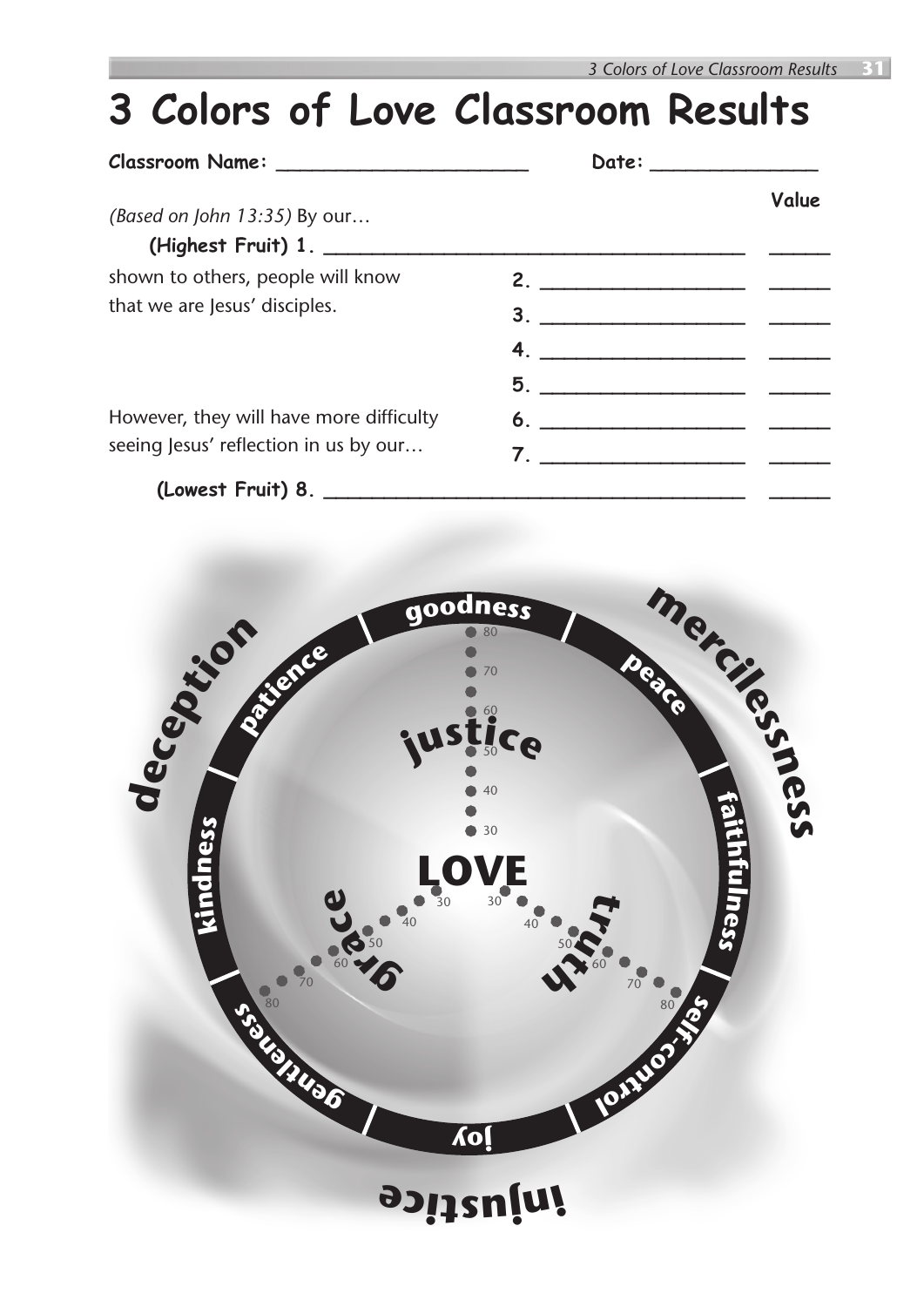



*Think ahead to days 5, 6 and 7 this week to make sure you will have some time in your schedule to meaningfully engage in the exercises.*

### **Week 4: Practicing love in the school yard**

ou have been in the classroom for a few weeks. It's now time to venture out into the school yard to practice what you have learnt. At the bottom of page 69 of *The 3 Colors of Love* book is a guide to some justice, truth, and grace exercises. There are four of each.

Throughout this week, you will focus on your least developed color area according to the *Fruit of the Spirit Test*. For example, if your weakest color is green, you will look at the justice exercises.

If you have two or even all three colors at an identical level, then make a choice about which area you feel might be slightly less developed based on what you have learnt about them so far in your studies.

### **Day 1**

#### **Reading the 1st exercise (starting at the bottom of page 69)**

Look for the first exercise in your lowest color area. Turn to that exercise with the help of page 8 in *The 3 Colors of Love*. Read through the whole exercise considering whether this could be one of the exercises you will do at the end of the week. For now, just consider how *you* would do this exercise.

### **Day 2**

#### **Reading the 2nd exercise (starting at the bottom of page 69)**

Repeat the process of yesterday with the second of your lowest color area exercises. For now, just consider how *you* would do this exercise.



*Visit the web site for details about conducting a churchwide 3 Colors of Love Campaign.*

### **Day 3**

#### **Reading the 3rd exercise (starting at the bottom of page 69)**

Repeat the process of yesterday with the third of your lowest color area exercises. For now, just consider how *you* would do this exercise.

**Day 4**

#### **Reading the 4th exercise (starting at the bottom of page 69)**

Repeat the process of yesterday with the fourth of your lowest color area exercises. For now, just consider how *you* would do this exercise.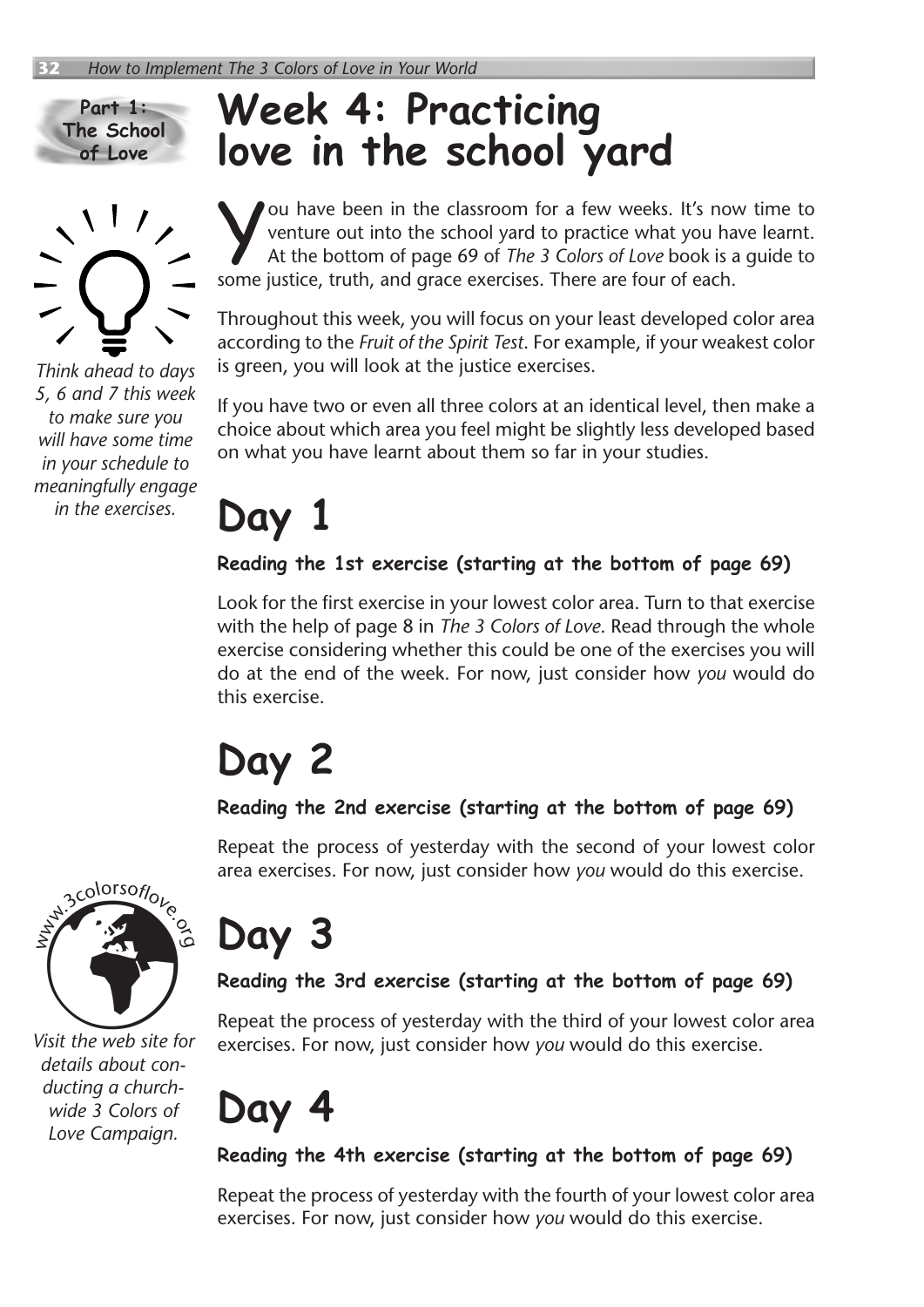### **Day 5**

#### **Choosing and participating in one exercise**

Having read through the four exercises, it is now time to select one. Making some progress in your ability to love is more important than trying to take giant steps and failing, or failing to take any steps at all. So, choose the exercise from the previous days that is not too easy for you but represents a stretch from where you are right now. Go straight to the "Your turn" section and remember, don't mistake reading about the exercise for actually doing it. Give yourself the time today to truly experience or reflect the love of God more fully.

How would you describe your experience from this exercise? What has been easy and what has been hard about this experience?

### **Day 6**

#### **Continuing your exercise or trying another**

Depending on which exercise you chose yesterday, you may need to, or choose to, continue the same exercise or move onto one of the other exercises you read about earlier in the week. Again, don't mistake reading about the exercise for actually doing it.

How would you describe your experience from this exercise? What has been easy and what has been hard about this experience?

### **Day 7**

#### **Continuing your exercise or trying another**

As with day 6, today you may need to continue yesterday's exercise or move onto a different one.

How would you describe your experience from this exercise? What has been easy and what has been hard about this experience?

#### **Eight exercises to transform your church into an oasis of love**

You will notice that Chapter 4 of *The 3 Colors of Love* contains an additional set of exercises. These are ideally suited to a church which is conducting a full-scale *3 Colors of Love Campaign.* This may be something you personally are motivated to look at and promote in the future.

However, it may be that in browsing through the exercises, you might find one or two that you regard as particularly beneficial to your current School of Love class. If so, set a time either during the formal part of the School of Love or after it to try these exercises as another dimension of the learning to love process.



**School of Love memory verse** *Teacher, which is the greatest commandment in* 

*the Law?*

*Jesus replied: 'Love the Lord your God with all your heart and with all your soul and with all your mind.' This is the first and greatest commandment. And the second is like it: 'Love your neighbor as yourself.' Matthew 22:36-39*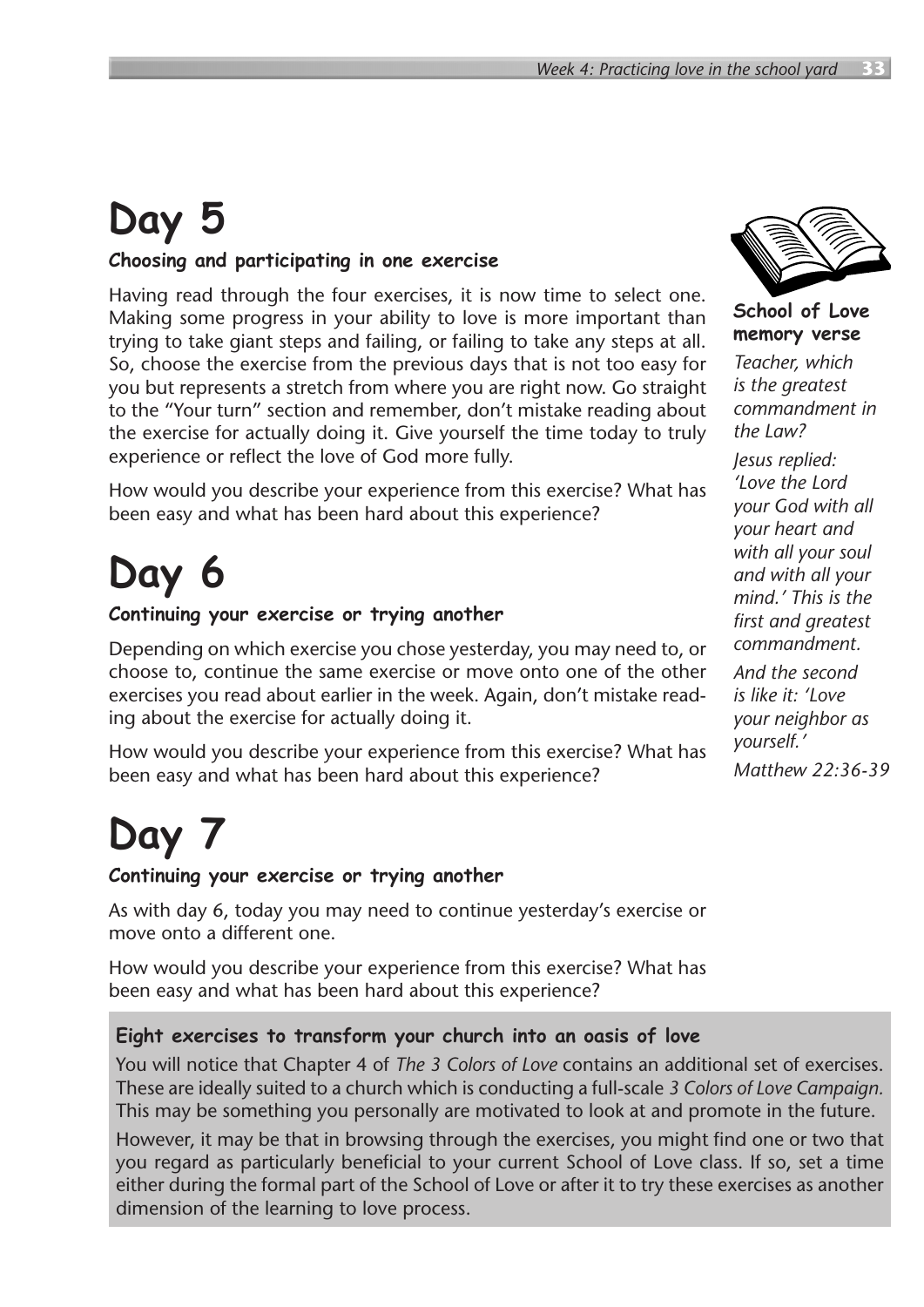

### **Week 4: Meeting plan**

#### **Pre-meeting checklist**

I have…

followed up anyone who wasn't able to make it to the last meeting to ensure that they are alright and to see if they need help with anything. And, if appropriate, have encouraged them to keep on track with the study outline.



❐ completed this week's readings and reflections myself.

read through this week's meeting outline and made adjustments to suit my classmates and the time available.



*Visit the web site for* 

*s copies of this week's handout.* 

*s other 3 Colors of Love result presentation options and additional research information using the Growth Tracker.*



❐ downloaded and made copies of the Week 5 reading guide for each person (unless they have their own copy of this workbook).

❐ organized or delegated responsibility for any decorations, props or food required for setting the scene this week.

#### **Optional setting the scene ideas**

- To have a visual reminder of the place of training when one wants to grow, place action pictures of sporting heros around your meeting place as a visual reminder of the importance of training for growth.
- Start your meeting with some form of physical or mental exercise. Depending on the age or fitness of your group, this could be anything from raising your arms up and down, to a short run, or a list of mathematic challenges or a spelling bee.

#### **Loving God and one another** ( \_\_\_\_\_ minutes)

Recite the School of Love memory verse together. Then ask the group to share something to honor God's love for them or honor the love shown by another member of the group. Give them about 30 seconds each.

#### **Discussion time** (  $minutes)$

Ask your classmates for feedback on the exercises they performed during the week as part of *Practicing love in the school yard*.

Ask them…

- which color exercises they considered,
- which exercise/s they chose to do,
- what they experienced by doing the exercise,
- which other exercises they found particularly interesting to read about and might look at in the future.

Be mindful that some may not have experienced a great deal by doing the exercise. Affirm them for trying it out and ask them whether repeating the exercise a few more times or doing it in a different environment would make a difference next time.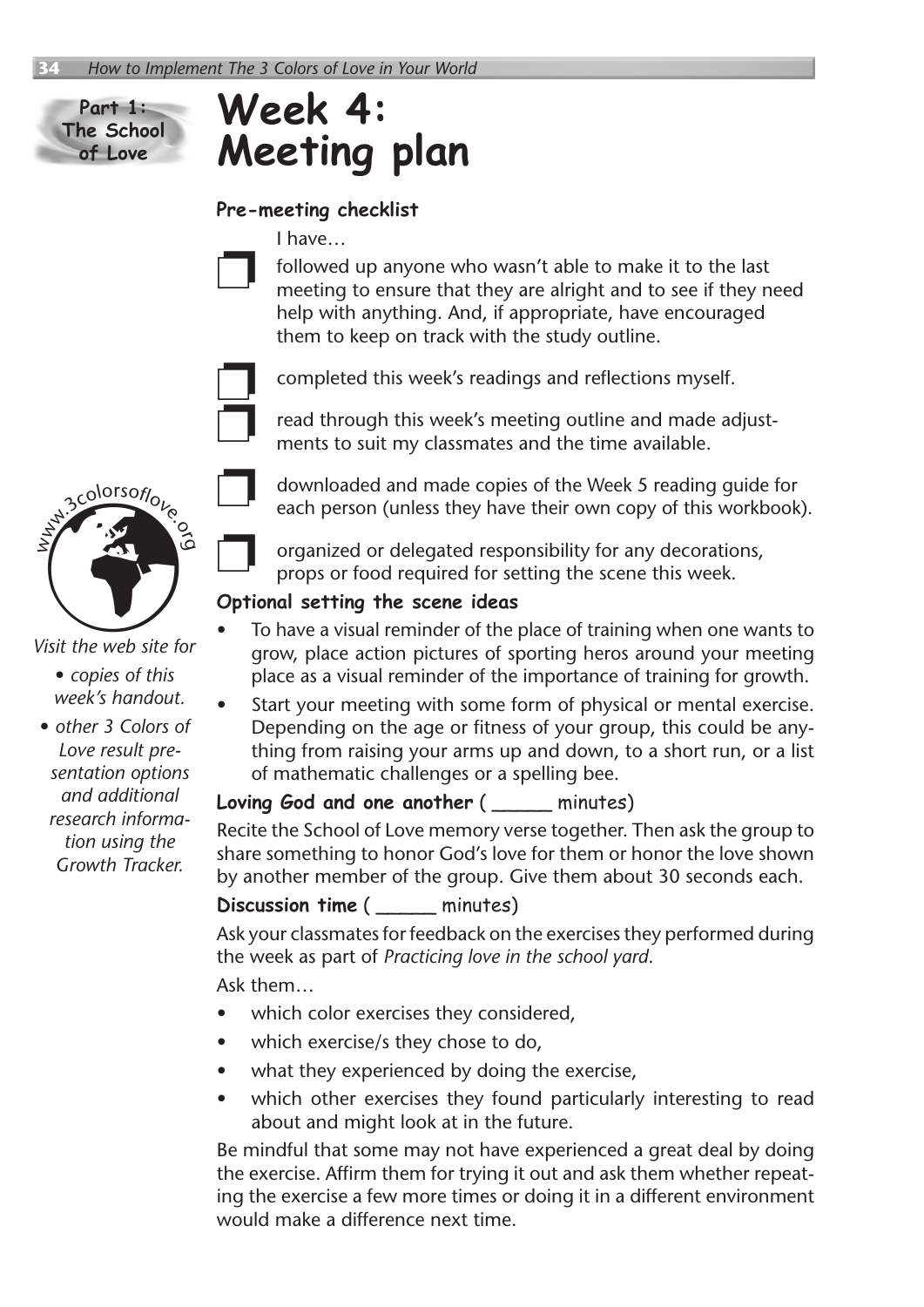Others may have spent time analyzing the exercises, but didn't actually do any of them. Validate their reflections about the exercises but also be prepared to challenge them to seriously consider trying one in the coming week. If possible, help them to explore why they didn't feel able to do the exercise.

There may also be some people for whom the exercise was quite an emotional experience. Be sensitive to their sharing as it could be the start of significant transformation in their life. Offer to pray for them as a group, thanking God for the new lessons learnt and the fresh blessing of love they have experienced. Also, be sure to follow them up or ask another appropriate person to do so after the meeting.

#### Week 5 reading quide ( minutes)

Distribute the Week 5 reading guide and read the introduction. Note that days 1-3 and days 4-7 are from separate parts of the book.

#### **You could implement the 3 Colors of Love with others**

As your School of Love is coming into its final weeks of meeting formally, it might be a good time to start your classmates thinking about the possibility of them taking others through the school in future. What better way for them to do their part of making disciples of all nations than to help others learn to reflect God's love in its fullness?

Show them this implementation workbook (if they do not have a copy already) and perhaps highlight the *Choosing your classmates* section at the front. Outline some of the various ways and forums in which they could meet with others and perhaps even suggest what that might look like in their lives. Finally, point them toward the 3 Colors of Love web site in order to gain an even greater feel for *The 3 Colors of Love* community.

#### **Prayer ideas** ( \_\_\_\_\_ minutes)

- Thank God for the positive experiences from last week's exercises.
- As you prepare to study the Fruit of the Spirit this week, ask God to reveal to you what fruit is currently emerging from your relationships—both mature fruit and that which needs further ripening.
- Ask God to grow within you a passion to see your lowest Fruit of the Spirit become as healthy as your highest Fruit of the Spirit.



*If you can see that a particular classmate has strongly engaged with the School of Love, you might like to buy them a copy of this implementation workbook as an encouragement gift. You could even declare them the valedictorian of the school!*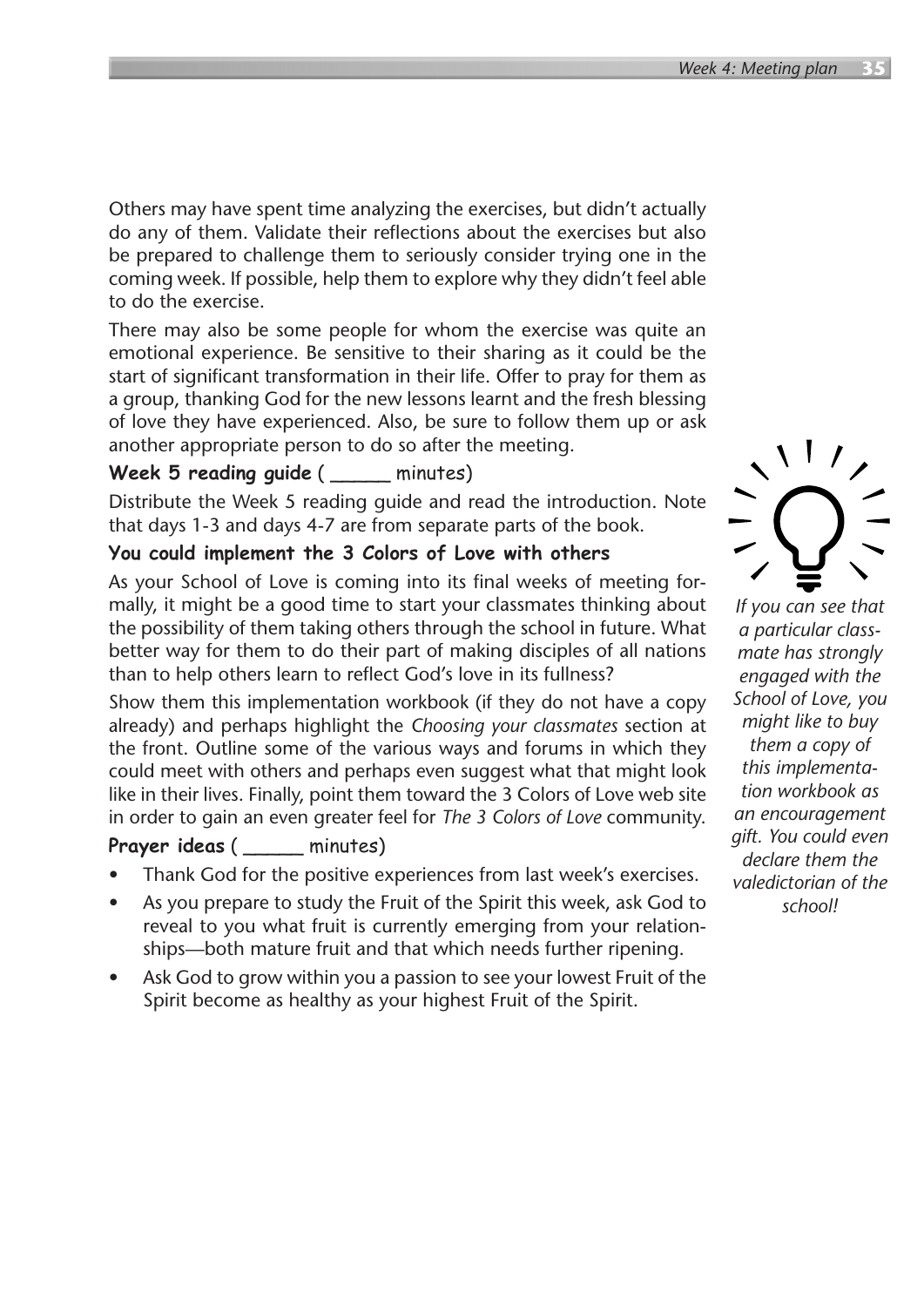

### **Week 5: What fruit can you offer your classmates?**

Week 5 is about becoming clear as to what you currently have<br>to offer your classmates—and everyone else in your world—<br>when it comes to love. Understanding the fruits of love you to offer your classmates—and everyone else in your world when it comes to love. Understanding the fruits of love you can and do give to others is a cause for celebration. These are the areas in which you best reflect God!

On the flipside, realizing that some of the fruit of your love is underdeveloped or even seems a bit rotten is important to know at the start of your personal growth process. You cannot give what you don't have, and you should not give less than the most nourishing fruit to those you intend to love.

# $\langle$  \  $\vert$  /  $\rangle$

*Why not try eating a different kind of fruit each day this week to experience something of the variety of God's love for us.*

### **Day 1**

#### **Fruit is visible (pages 53-55)**

*A good tree cannot bear bad fruit, and a bad tree cannot bear good fruit. Every tree that does not bear good fruit is cut down and thrown into the fire. Thus, by their fruit you will recognize them. —Matthew 7:18-20*

Has your church conducted an NCD Survey to measure the quality of its loving relationships as well as the other seven NCD quality characteristics (empowering leadership, gift-based ministry, passionate spirituality, effective structures, inspiring worship service, holistic small groups, need-oriented evangelism)? What were the results?

### **Day 2**

#### **Understanding the fruit of the Spirit (pages 56-59)**

*The fruit of the Spirit is love, joy, peace, patience, kindness, goodness, faithfulness, gentleness and self-control. Against such things there is no law. —Galatians 5:22-23*

How does your lowest Fruit of the Spirit negatively affect your highest spiritual gift? How would your work in that area of giftedness be more effective if your lowest Fruit of the Spirit were to grow?

### **Day 3**

#### **1 Corinthians 13 and the spiritual color wheel (pages 60-61)**

*If I speak in the tongues of men and of angels, but have not love, I am only a resounding gong or a clanging cymbal. —1 Corinthians 13:1*

What would your own personalized version of 1 Corinthians 13:1 say? Write it down in your own words on the next page.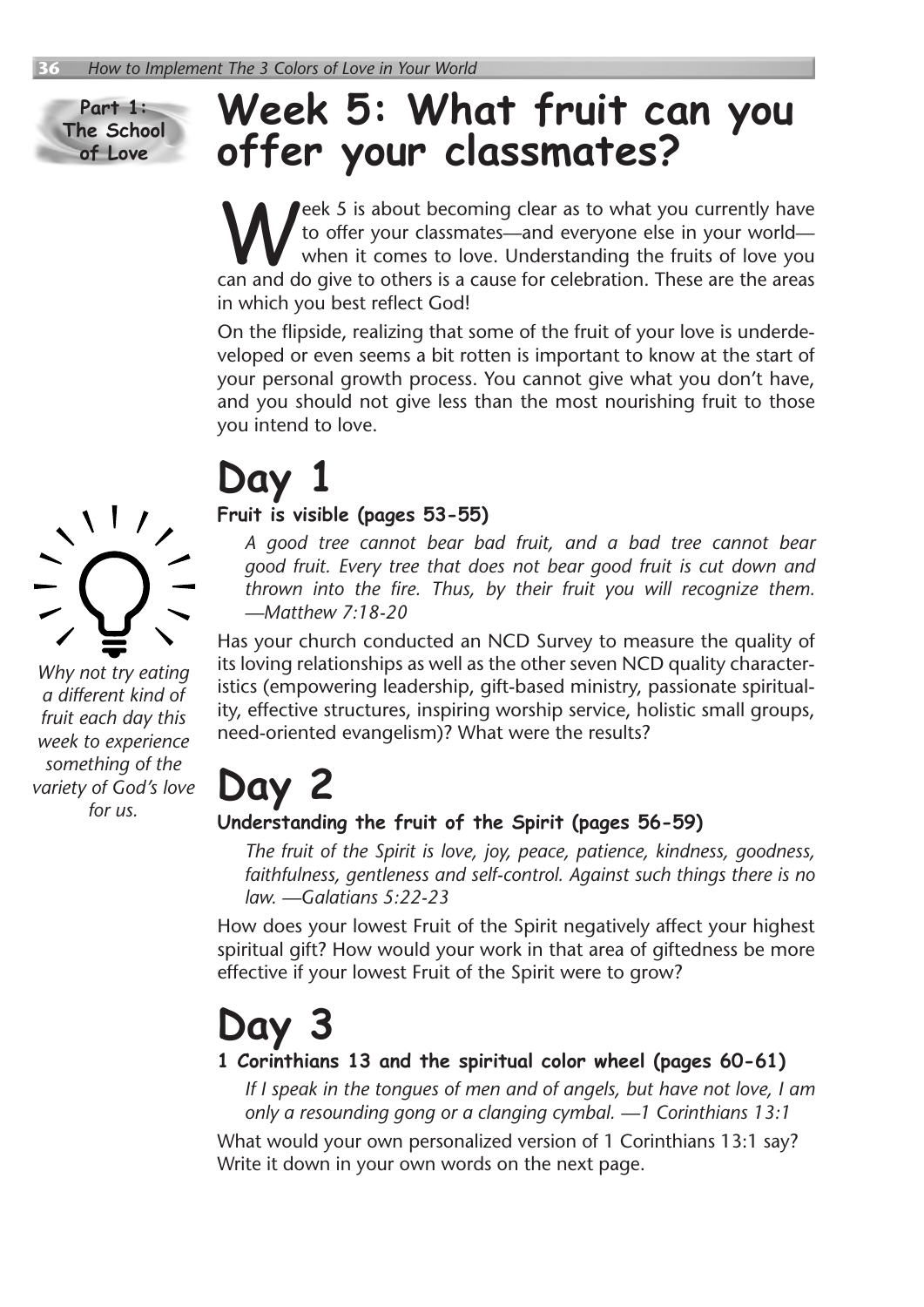*If I \_\_\_\_\_\_\_\_\_\_\_\_\_\_\_\_\_\_\_\_\_\_\_\_\_\_\_\_\_\_\_\_\_\_\_\_\_\_\_\_\_\_\_\_\_\_\_\_\_\_\_\_\_\_\_\_\_*

*but have not love, I am \_\_\_\_\_\_\_\_\_\_\_\_\_\_\_\_\_\_\_\_\_\_\_\_\_\_\_\_\_\_\_\_\_\_\_\_\_\_\_*

### **Day 4**

**What do the individual terms mean? • The fruit of patience: Enduring love • The fruit of joy: Rejoicing love (pages 70-72)**

*\_\_\_\_\_\_\_\_\_\_\_\_\_\_\_\_\_\_\_\_\_\_\_\_\_\_\_\_\_\_\_\_\_\_\_\_\_\_\_\_\_\_\_\_\_\_\_\_\_\_\_\_\_\_\_\_\_\_ ,*

*\_\_\_\_\_\_\_\_\_\_\_\_\_\_\_\_\_\_\_\_\_\_\_\_\_\_\_\_\_\_\_\_\_\_\_\_\_\_\_\_\_\_\_\_\_\_\_\_\_\_\_\_\_\_\_\_\_\_\_.* 

*See verses on pages 71-72*

Who do you know that strongly reflects God's patience? How so? Who do you know that strongly reflects God's joy? How so?

### **Day 5**

**The fruit of peace: Reconciling love • The fruit of faithfulness: Reliable love (pages 73-74)**

*See verses on pages 73-74*

Who do you know that strongly reflects God's peace? How so? Who do you know that strongly reflects God's faithfulness? How so?

### **Day 6**

**The fruit of goodness: Correcting love • The fruit of kindness: Amiable love (pages 75-76)**

*See verses on pages 75-76*

Who do you know that strongly reflects God's goodness? How so? Who do you know that strongly reflects God's kindness? How so?

#### **Day 7 The fruit of self-control: Disciplined love • The fruit of gentleness: Humble love • Love is indivisible (pages 77-80)**

*See verses on pages 77-78*

Who do you know that strongly reflects God's self-control? How so? Who do you know that strongly reflects God's gentleness? How so?



**School of Love memory verse**

*Teacher, which is the greatest commandment in the Law?*

*Jesus replied: 'Love the Lord your God with all your heart and with all your soul and with all your mind.' This is the first and greatest commandment. And the second is like it: 'Love your neighbor as yourself.' Matthew 22:36-39*



*Visit the web site for the chance to meet and hear stories from other School of Love classmates around the world.*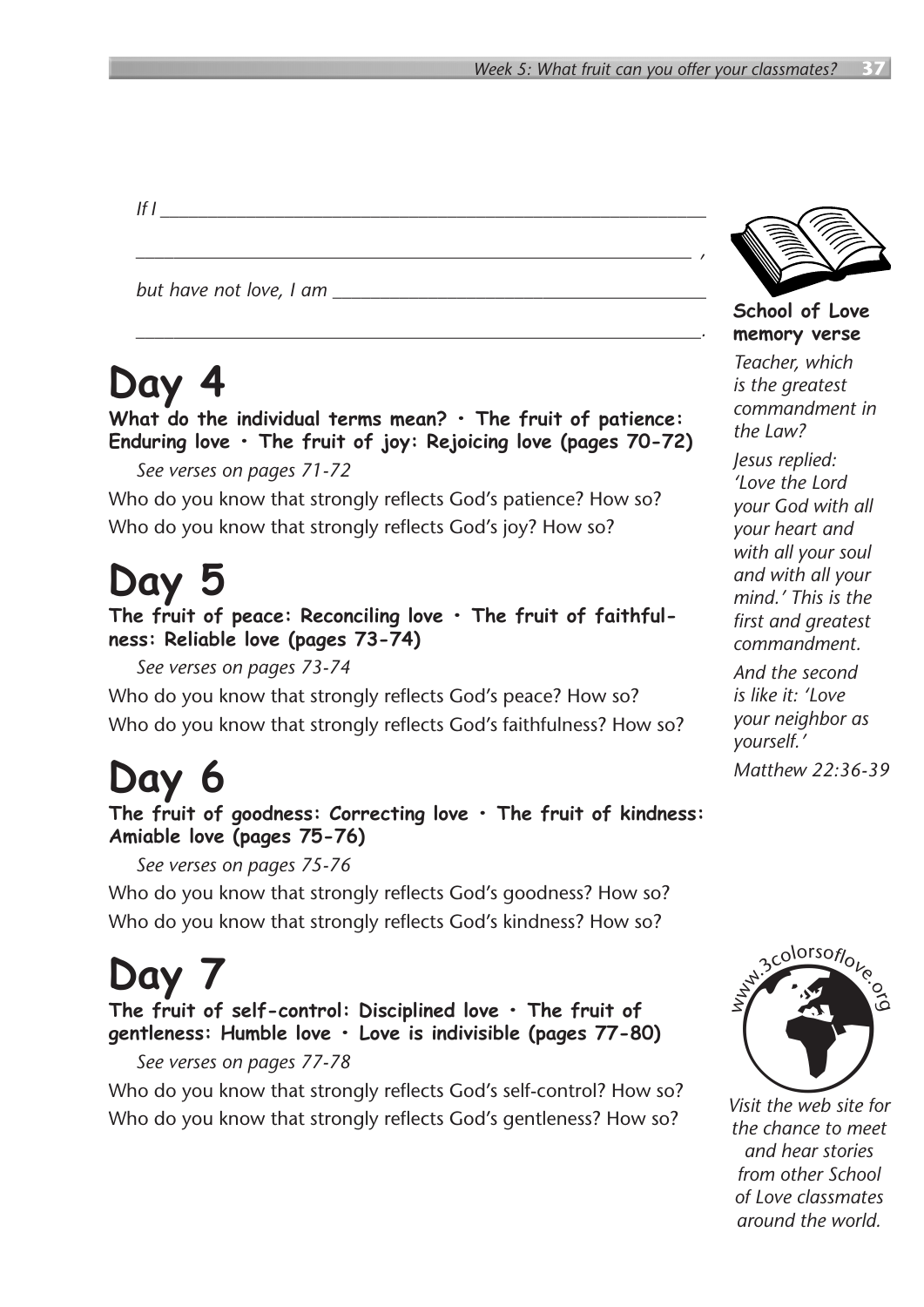**Part 1: The School of Love**

### **Week 5: Meeting plan**

#### **Pre-meeting checklist**

I have…

followed up anyone who wasn't able to make it to the last meeting to ensure that they are alright and to see if they need help with anything. And, if appropriate, have encouraged them to keep on track with the study outline.



❐ completed this week's readings and reflections myself.

read through this week's meeting outline and made adjustments to suit my classmates and the time available.

❐ downloaded and made copies of the Week 6 reading guide for each person (unless they have their own copy of this workbook).

downloaded and made copies of Part 2 of this workbook for each person (unless they have their own copy of this workbook).

*s copies of this week's handouts.* 

*Visit the web site for* 

- *s other 3 Colors of Love result presentation options and additional research information using the Growth Tracker.*
	- *s additional 3 Colors of Love research information.*

organized or delegated responsibility for any decorations, props or food required for setting the scene this week.

#### **Optional setting the scene ideas**

- Prepare a large sheet of cardboard with the names of the eight Fruit of the Spirit on it with the title at the top "Our lovely fruit shop." At some stage during your meeting, invite your classmates to write under the name of each fruit the names of people in their world who are great examples of that aspect of love.
- Display eight different kinds of fresh fruit in the centre of your meeting place. Throughout your meeting, encourage your classmates to taste one or more of the fruits that they have never or rarely tried.

#### **Loving God and one another** ( \_\_\_\_\_ minutes)

Recite the School of Love memory verse together. Then ask the group to share something to honor God's love for them or honor the love shown by another member of the group. Give them about 30 seconds each.

#### **Discussion time** (  $minutes)$

- 1. Ask your classmates to recall your group's *highest* fruit. Then ask them who they know of in the group or outside the group who reflects that fruit very well. Ask them what that looks like in practical terms.
- 2. Now ask them to recall your group's *lowest* fruit. Turn together in *The 3 Colors of Love* book to the page that presents that fruit and take turns in reading it together. Ask your classmates to share what that deficiency looks like in practical terms—first for your group and then perhaps for themselves.

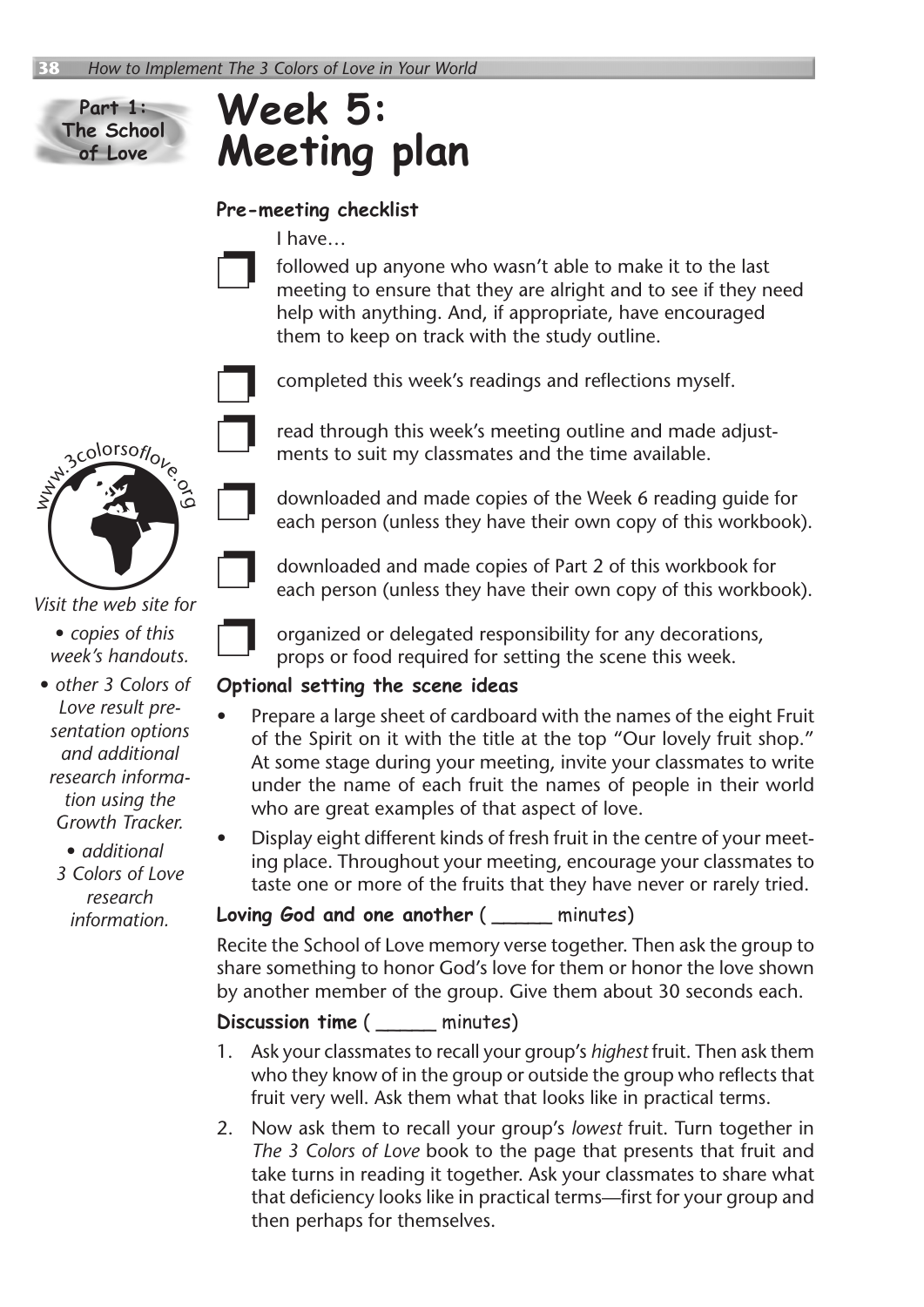#### **Week 6 reading guide** ( \_\_\_\_\_ minutes)

Distribute the Part 2 handout including the Week 6 reading guide. Then read the introduction to the reading guide.

**What to bring for next week's celebration** ( \_\_\_\_\_ minutes)

Present the idea to your classmates of having a special celebration next week as part of your final formal meeting in the School of Love. Encourage them to think of creative love-related contributions they could bring along to bless the rest of your class. Ideas could include…

- a musical presentation or a poem.
- a dinner for which each person brings a surprise plate of food without discussing with the other members what they are bringing. If all of you bring colored ice cream, then ice cream is what you eat!
- a Scripture passage or verse you think would really encourage someone and a brief explanation.
- inexpensive mystery gifts to be randomly taken out of a box at the end of the meeting.
- a new copy of *The 3 Colors of Love* as a symbol of your commitment to take another person through the process.
- anything else you can dream up!

(If your weekly meetings have tight time constraints on them, you might decide it better to push the School of Love celebration back to the week after your Week 6 meeting to make it a more relaxed occasion. If so, make sure that everyone is clear about the date.)

#### **Prayer ideas** ( \_\_\_\_\_ minutes)

- Thank God for the people who have most shown you his love. Take time to truly consider that it is God's love you are seeing being reflected in them.
- Thank God for the development of your highest fruit and rejoice in your partnership with God in that area.
- Ask God for the courage to continue to grow in your lowest fruit.
- Thank God for the sense of worth you experience by seeing his Spirit at work in you to reflect his love more brightly.
- Pray for those in your care that they will not only see and learn from your highest fruit, but that they will see in you a person who is prepared to be pruned for greater fruitfulness and that they will be influenced to do likewise.



*(If you are meeting in a group of more than 3 people) To encourage open discussion each week, first ask questions of those who usually only share if asked, followed by those who rarely speak at all, and finish with those who are always willing to say something.*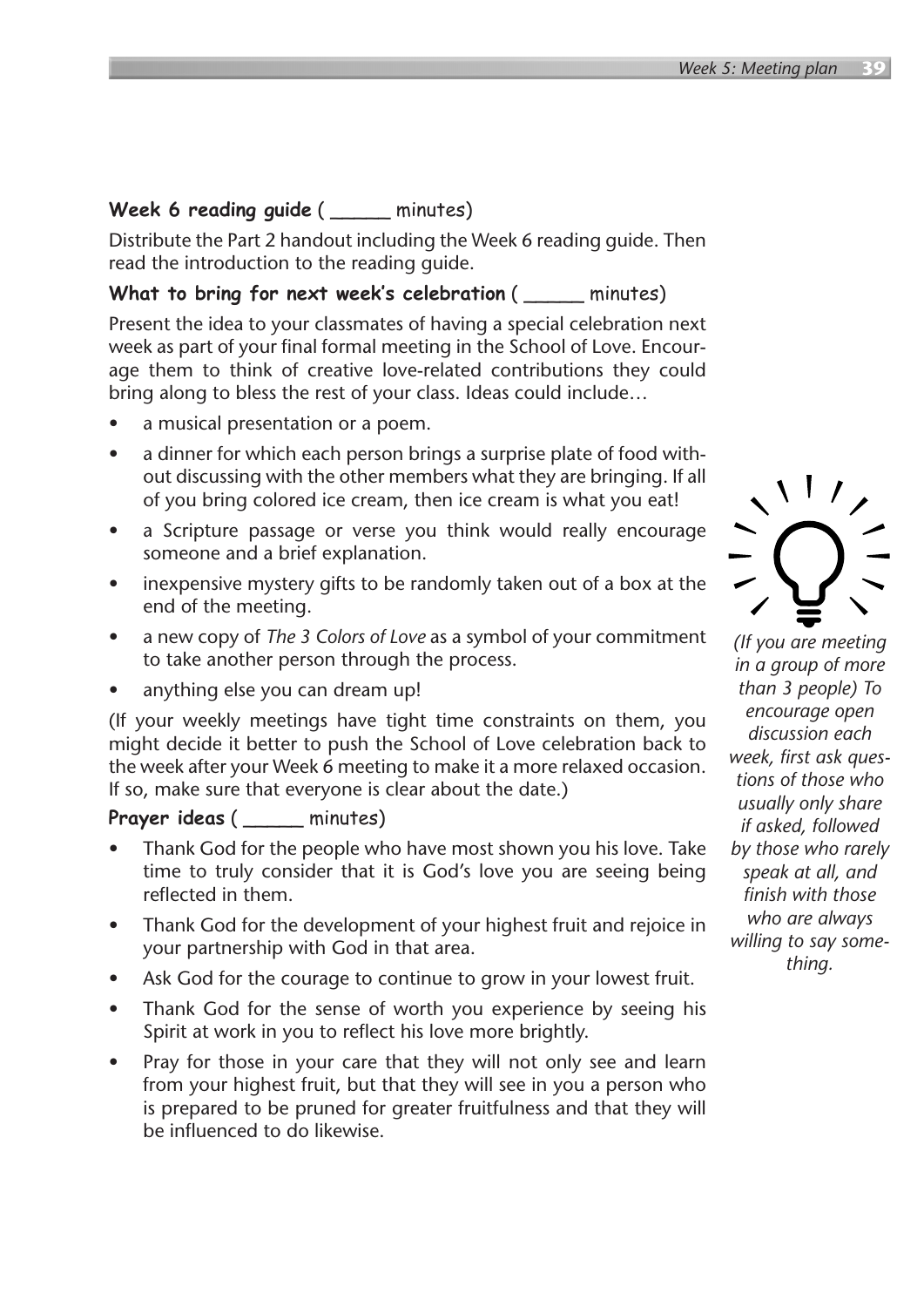#### **Part 1: The School of Love**

### **Week 6: Leaving school on your Three-Color Love Cycle**

In this last formal week of the School of Love, you will begin using<br>the Three-Color Love Cycle. It is a process that will continue guid-<br>ing your growth in love for the rest of your life. Rather than finding<br>yourself comi n this last formal week of the School of Love, you will begin using the Three-Color Love Cycle. It is a process that will continue guiding your growth in love for the rest of your life. Rather than finding carry you forward based on all you have learnt over the last five weeks. It also provides you with a very simple pathway on which to guide others toward more fully reflecting God's love in their lives.

Until now, *The 3 Colors of Love* process has been reasonably prescriptive with specific readings, questions and exercises. From this point on though, it is very important that you make the transition to applying the principles you have learnt to the unique circumstances of your everyday life. It is this step that can be the most challenging, but at the same time, by far the most rewarding in bringing the fullness of God's love to your world.

### **Day 1**

#### **Breathing love in, and breathing it out**

Read pages 46-47 of *How to Implement the 3 Colors of Love*.

*He who is full loathes honey, but to the hungry even what is bitter tastes sweet. —Proverbs 27:7*

When it comes to the fullness of love, in which area do you think you are most underdeveloped—breathing in, or breathing out? Why?

### **Day 2**

#### **Taking the time to grow in love**

Read pages 48-49 of *How to Implement the 3 Colors of Love*.

*Perseverance must finish its work so that you may be mature and complete, not lacking anything. —James 1:4*

Who do you know that tends to live their life in the past? ... in the present? …in the future?

### **Day 3**

#### **The six stages of the Love Cycle**

Read pages 50-53 of *How to Implement the 3 Colors of Love*.

*Do not conform any longer to the pattern of this world, but be transformed by the renewing of your mind. Then you will be able to test and approve what God's will is—his good, pleasing and perfect will. —Romans 12:2*

Which stage of the Love Cycle are you likely to struggle with? Which stage is likely to be your strength?

*Make sure you give yourself plenty of time this week to prepare your contribution to your class celebration.*

 $\frac{1}{2}$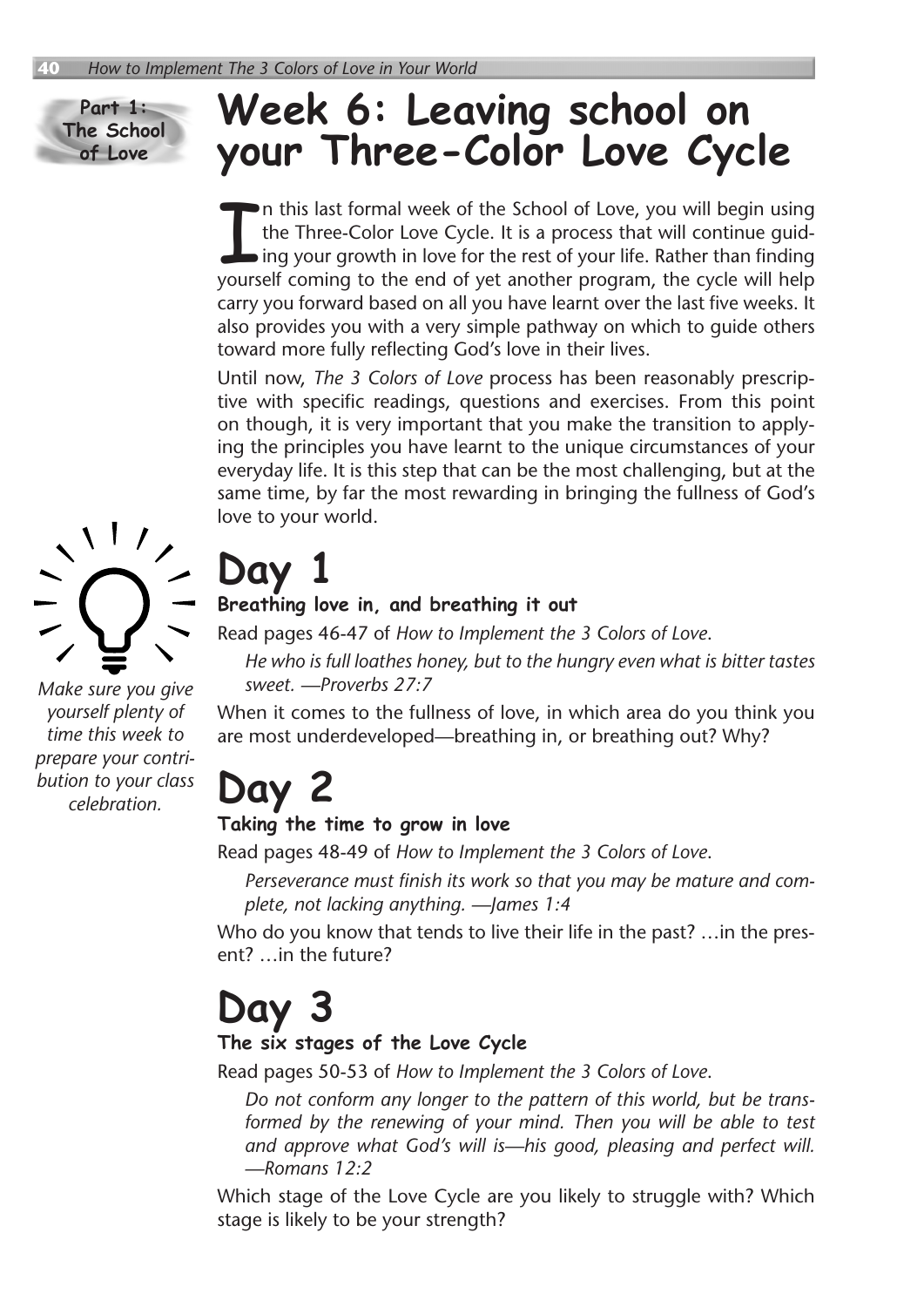### **Day 4**

#### **Your Love Cycle partnership**

Read pages 54-55 of *How to Implement the 3 Colors of Love*.

*Though one may be overpowered, two can defend themselves. A cord of three strands is not quickly broken. —Ecclesiastes 4:12*

What clear benefits would come from you partnering with at least one other person as you seek to grow in love?

### **Day 5**

#### **A Love (more) Letter**

Read pages 56-57 of *How to Implement the 3 Colors of Love*. *Simply let your 'Yes' be 'Yes,' and your 'No,' 'No'; anything beyond this comes from the evil one. —Matthew 5:37*

Are you prepared to commit to even a short season of cyclical growth to see what might happen? If so, complete the *Love (more) Letter* exercise. If you are not, be serious in thinking about why you feel this way.

### **Day 6**

#### **Push-start cycle plan ideas**

Read pages 58-62 of *How to Implement the 3 Colors of Love*.

Read through the push-start cycle plan ideas for your lowest fruit and select one that you will try over the next two days until your Week 6 meeting. Feel free to modify the plans and don't worry about getting the perfect plan in place. Just begin to cycle something that you believe will help you to grow. If instead you have thought of your own unique plan related to your lowest fruit, then by all means start applying that.

What is your initial plan for growing in love from this point forward?

### **Day 7**

#### **Prepare to celebrate**

On this the last day of the formal part of the School of Love, finalize your contribution to your class celebration.

*Rejoice in the Lord always. I will say it again: Rejoice! —Philippians 4:4* What will be your celebration offering to your classmates and to God?



**School of Love memory verse**

*Teacher, which is the greatest commandment in the Law?*

*Jesus replied: 'Love the Lord your God with all your heart and with all your soul and with all your mind.' This is the first and greatest commandment. And the second* 

*is like it: 'Love your neighbor as yourself.'*

*Matthew 22:36-39*



*Visit the web site for the chance to meet and hear stories from other School of Love classmates around the world.*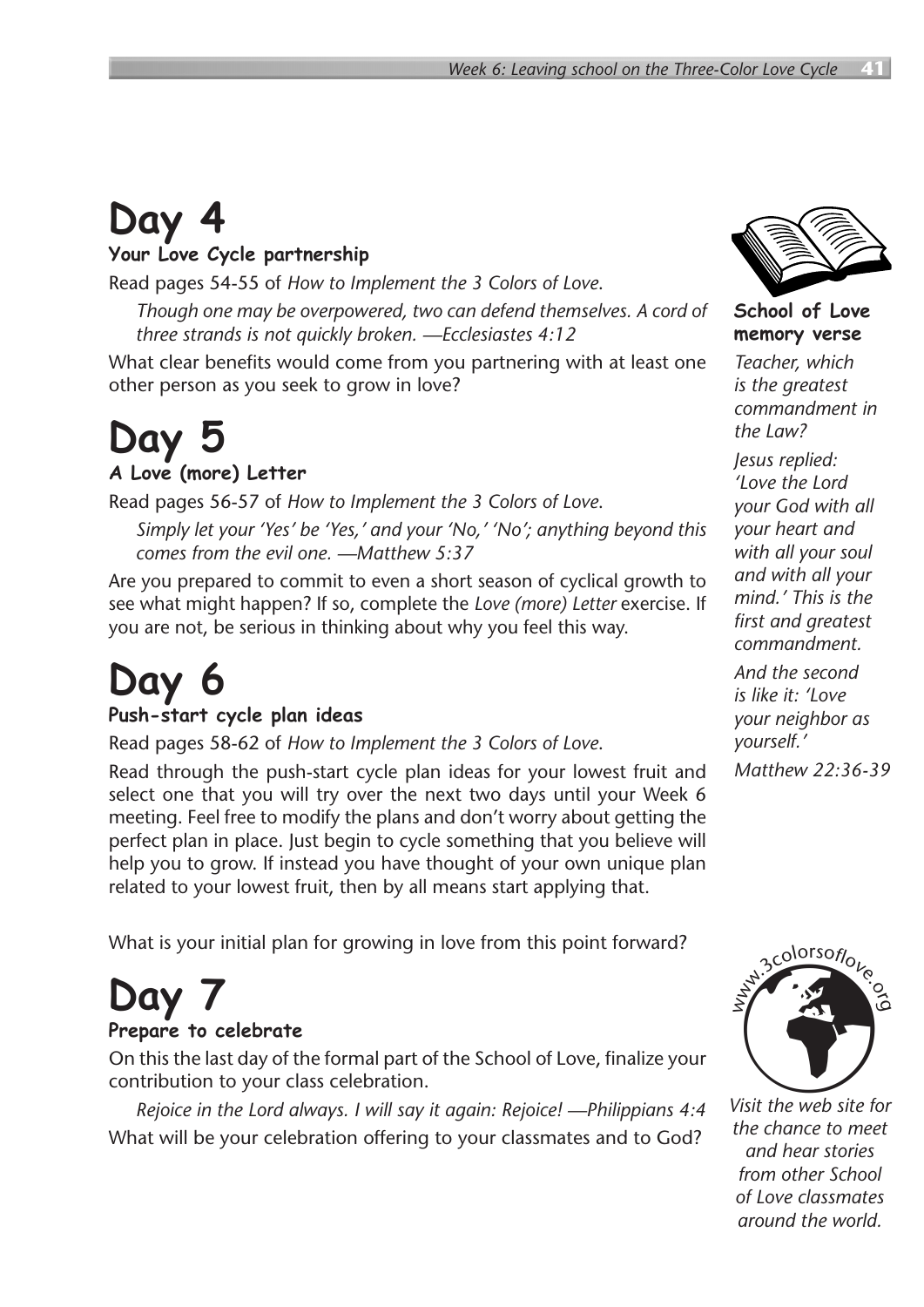**Part 1: The School of Love**

### **Week 6: Meeting plan**

#### **Pre-meeting checklist**

I have…

followed up anyone who wasn't able to make it to the last meeting to ensure that they are alright and to see if they need help with anything. And, if appropriate, have encouraged them to keep on track with the study outline.



❐ completed this week's readings and reflections myself.

read through this week's meeting outline and made adjustments to suit my classmates and the time available.

❐ organized or delegated responsibility for my part of the celebration this week.

❐ considered empowering one of my classmates with a copy of *How to Implement The 3 Colors of Love* as recognition of their potential to lead others through the process.

#### **Optional setting the scene ideas**

Setting the scene this week will mainly relate to your celebration plans, but you may like to include other setting the scene ideas from previous weeks as a reminder of the journey you have taken.

**Loving God and one another** ( \_\_\_\_\_ minutes)

Recite the School of Love memory verse together. Then ask the group to share something to honor God's love for them or honor the love shown by another member of the group. Give them about 30 seconds each.

#### **Discussion time** (  $minutes)$

Ask one or two of the questions from the Week 6 reading guide that you feel would help start some good discussion in your group.

#### **Practice Love Cycle meeting** ( \_\_\_\_\_ minutes)

Having looked at a push-start cycle plan idea or a personalized plan for a couple of days, it's time to have your first Love Cycle Meeting. If you have a larger group, ask your classmates to join together in groups of just two or three people. Suggest that they might connect with at least one person with a different or opposite 3 Colors of Love profile to their own.

- 1. Ask them to turn to the *Three-Color Love Cycle Meeting Outline* (page 63) and read the instructions together.
- 2. Ask them to select one person who will be asked the questions.
- 3. Encourage the others to take turns in asking the test questions.
- 4. When the person being tested has a clearer understanding and a revised plan, conclude the cycle meeting.

*Visit the web site*  Þwww.3colorsoflove.o<sup>r</sup>g

*for free web site accounts for your classmates to be kept up to date with developments in The 3 Colors of Love community.*